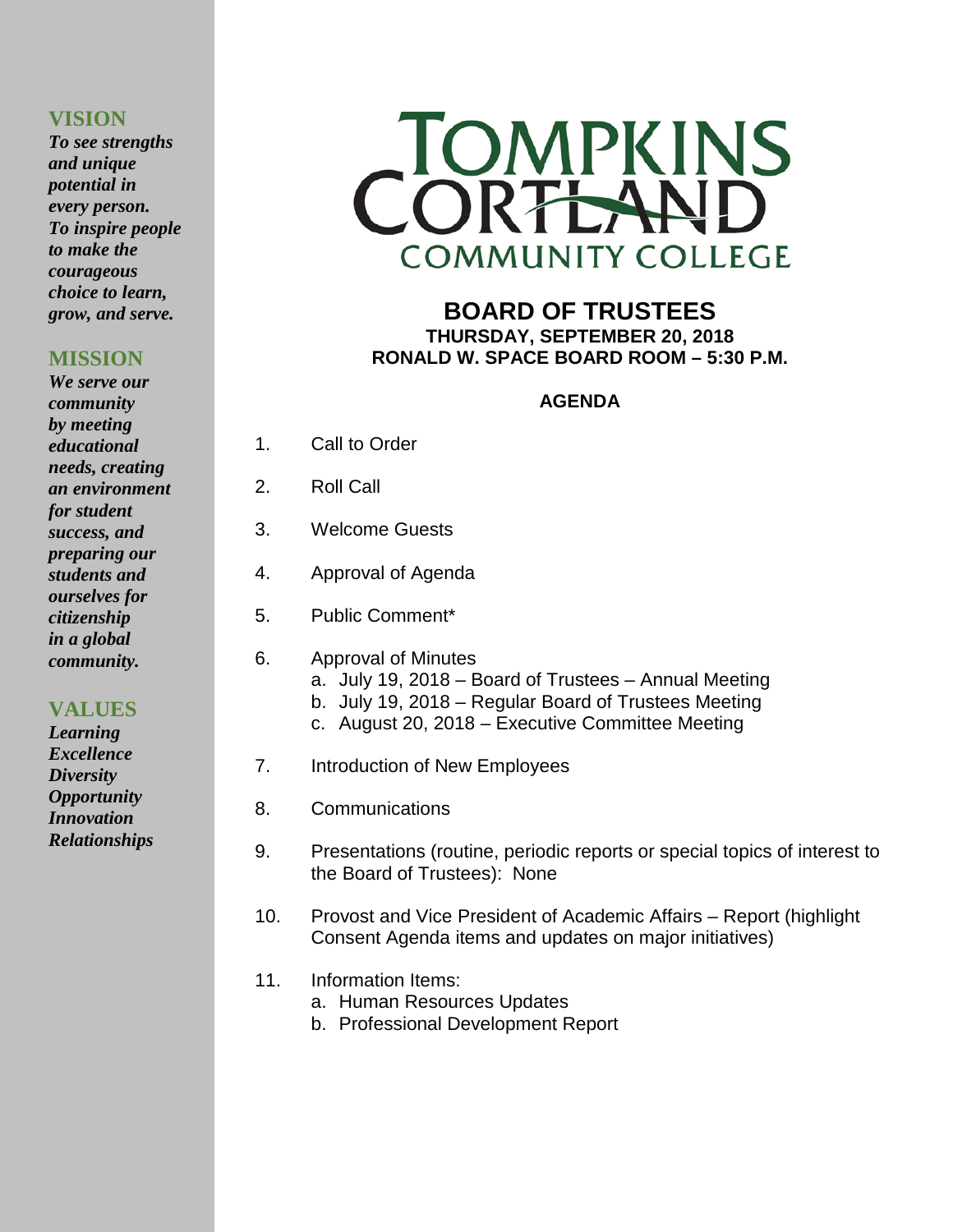- 12. Consent Agenda (Action Items):
	- a. Capital Payments
	- b. Appointment of Personnel
	- c. Amendment to 2018-2019 Tuition and Fee Schedule
	- d. Approval of Position Description Director of Continuing Education and Workforce Development
	- e. Approval of Position Description Director of Student and Residence Life
	- f. Approval of Position Description Director of Community Outreach and **Engagement**
	- g. Approval of Position Description Technology Support Associate
	- h. Approval of Position Description Technology Support Specialist
	- i. Approval of Classified Staff Position Copy & Mail Center Attendant
	- j. Approval of Classified Staff Position Senior Copy & Mail Center Attendant
	- k. Concurrent Enrollment Program Scholarship
	- l. Discontinuance/Deregistration of the Executive Office Assistant Certificate
	- m. Ratification of August 20, 2018, Executive Committee Action
- 13. Standing Reports:
	- a. College Forum Co-Chairs
	- b. Faculty Student Association Greg McCalley
	- c. Tompkins Cortland Community College Foundation, Inc. Elizabeth Burns
	- d. Chairman's Report Raymond Schlather
	- e. Liaison Report (Cortland County) Kelly Preston
	- f. Liaison Report (Tompkins County) Michael Lane
	- g. Student Trustee's Report Chad Miller
	- h. President's Report
- 14. Executive Session (to discuss personnel issue no action to be taken)
- 15. Upcoming Events:
	- a. NYCCT Conference September 20-23, 2018
	- b. Fall Day October 9, 2018
	- c. Next Meeting October 18, 2018
- 16. Adjournment

**\*Public Comment:** Provision is made at this point in the agenda for citizens of the College community to make comments regarding any agenda item to be discussed at that meeting. Citizens will not be recognized at any other time except at the request of the Chairperson after approval for such recognition by a unanimous vote of the Trustees in attendance. No person, not a member of the Board, shall speak for more than five (5) minutes without specific approval of a majority of the Trustees. The minutes shall show that privilege of the floor was granted and shall include a brief statement of the subject matter presented.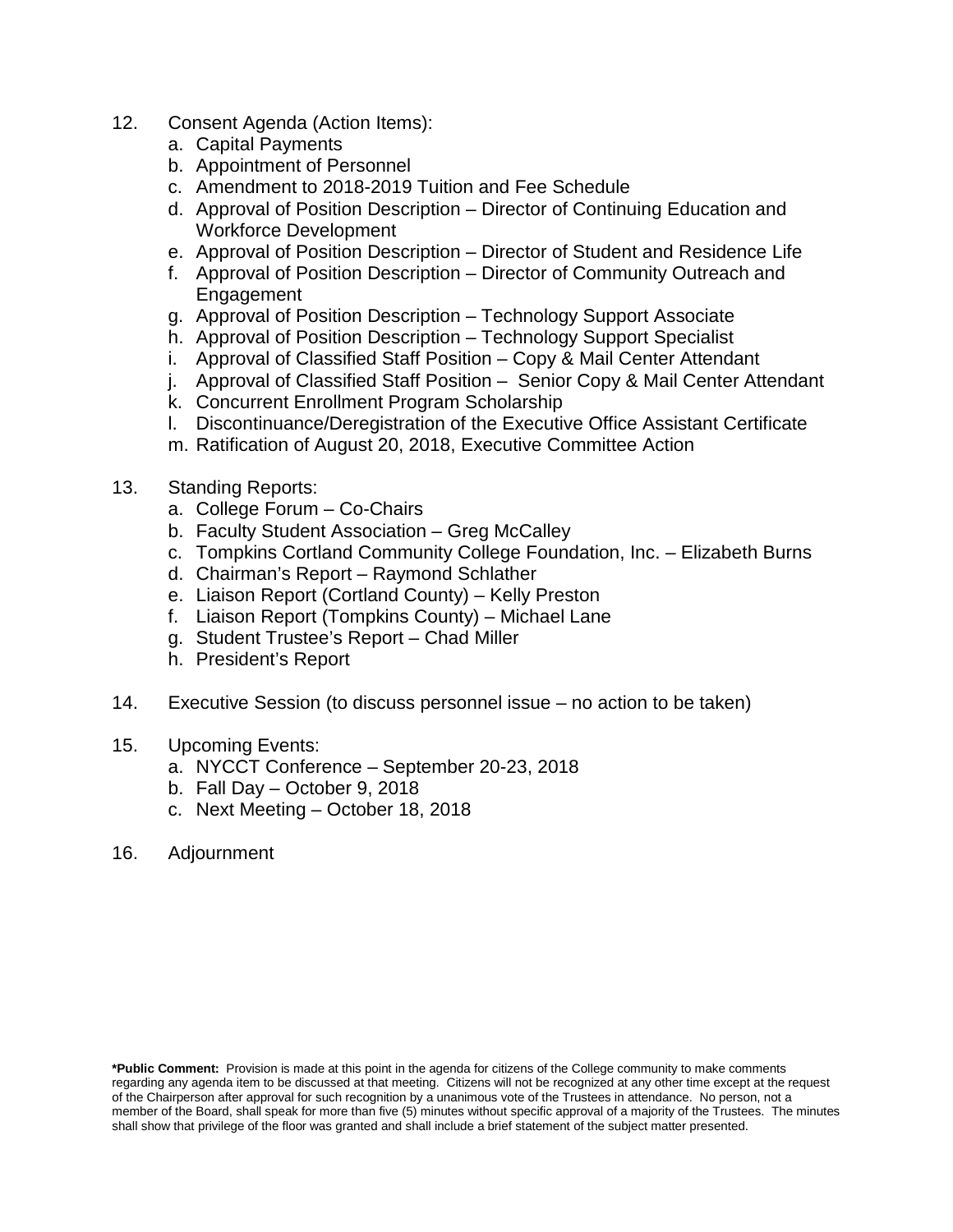### **TOMPKINS CORTLAND COMMUNITY COLLEGE BOARD OF TRUSTEES ANNUAL MEETING JULY 19, 2018 RONALD W. SPACE BOARD ROOM**

- PRESENT: Roxann Buck, Elizabeth Burns, Chad Coates, Matt McSherry, Raymond Schlather, and Bruce Tytler
- EXCUSED: Judy Davison, Dammi Herath, Arthur Kuckes, Chad Miller
- ABSENT: None

**COUNTY** 

- LIAISONS: Michael Lane, Kelly Preston
- STAFF: Jan Brhel, Donna Casula, Bryan Chambala, John Conners, Susan Dewey, Greg McCalley, Orinthia Montague, Cathy Northrop, Paul Reifenheiser, Blixy Taetzsch, Malvika Talwar, Seth Thompson, Victoria Zeppelin
- GUESTS: None
- **1. Call to Order:** Chairperson Schlather called the annual meeting to order at 5:38 p.m. in the Ronald W. Space Board Room at the College.
- **2. Election of Officers:** Ms. Buck moved the following slate of officers for the Board of Trustees for the 2018 – 2019 year:

Raymond Schlather, Chairperson Judy Davison, Vice Chairperson Matt McSherry, Treasurer Elizabeth Burns, Member of the Executive Committee

Motion was seconded by Ms. Burns; carried unanimously.

# **3. Appointments –**

- **3.1 Clerk of the Board of Trustees:** Ms. Buck moved that Cathy Northrop be appointed Clerk of the Board of Trustees; seconded by Mr. McSherry; carried unanimously.
- **3.2 Deputy Clerk of the Board of Trustees:** Ms. Buck moved that Lisa O'Loughlin be appointed Deputy Clerk of the Board of Trustees; seconded by Mr. McSherry; carried unanimously.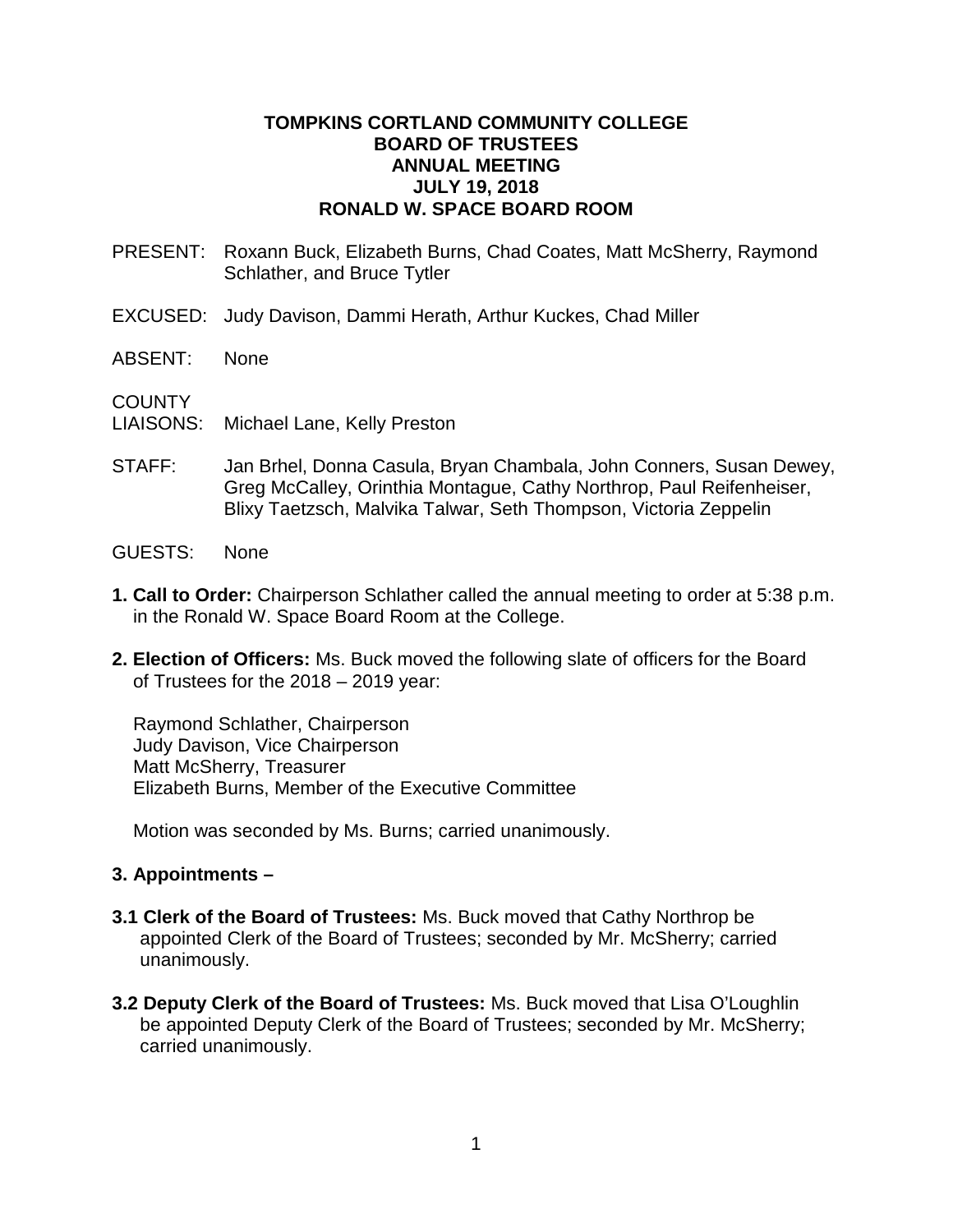**4. Meeting Dates:** The proposed dates for the Board of Trustees' meetings for the 2018 – 2019 year are as follows:

August 2018 – No meeting September 20, 2018 October 18, 2018 (meeting to be held at Residence Life – location to be confirmed) December 6, 2018 January 24, 2019 February 21, 2019 March 21, 2019 (spring break) April 18, 2019 May 16, 2019 June 20, 2019 July 18, 2019

All meetings will be held in the Ronald W. Space Board Room (Room 215G) at the College and will begin at 5:30 p.m., except when otherwise noted. No changes were requested. Mr. McSherry moved that the proposed meeting dates be approved as presented; seconded by Dr. Coates; approved unanimously.

- **5. Other Business:** None.
- **6. Adjournment:** Dr. Coates moved that the annual meeting be adjourned; seconded by Ms. Burns; carried unanimously. The annual meeting adjourned at 5:41 p.m.

Respectfully submitted,

Cathy A. Northrop Clerk of the Board of Trustees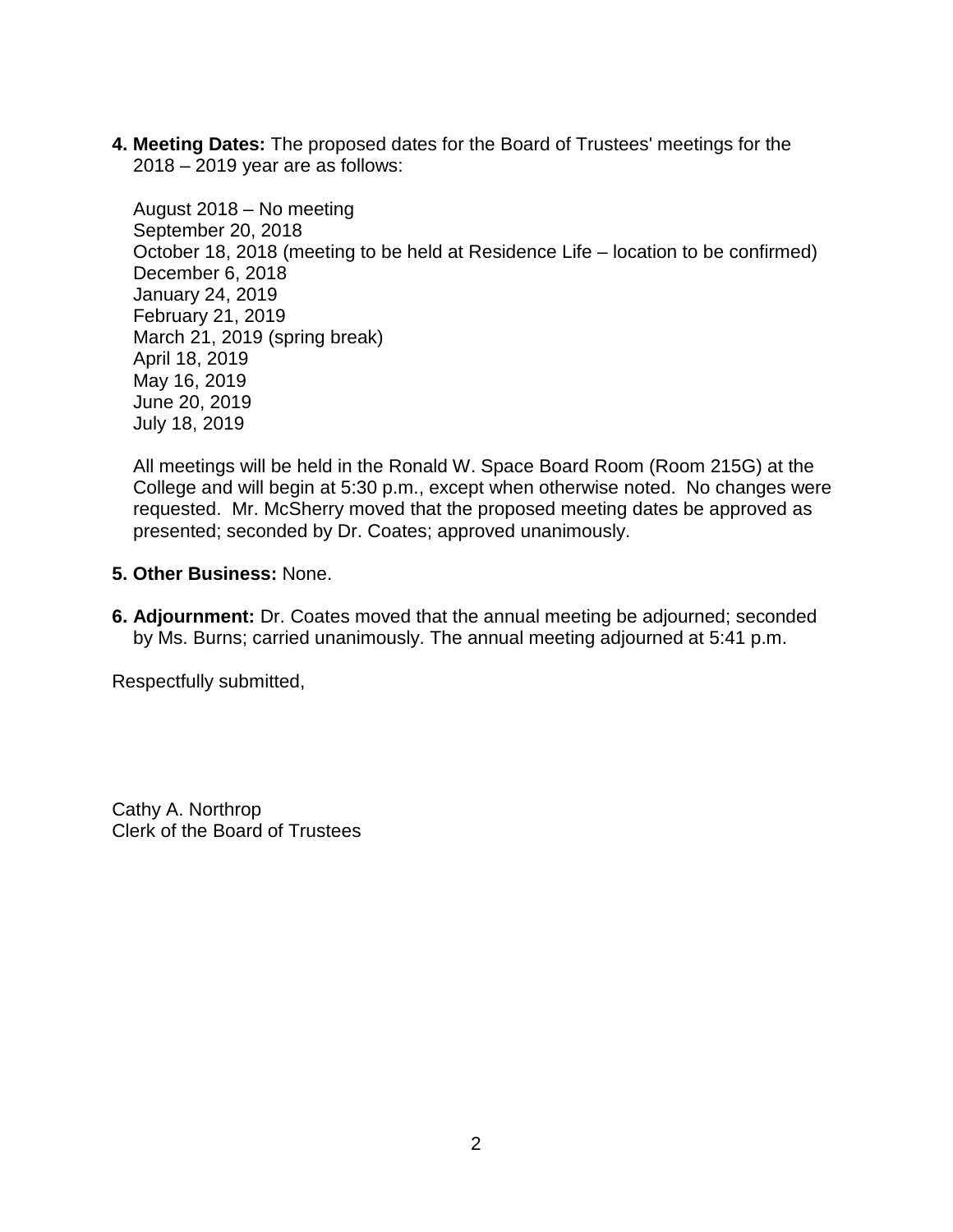# **TOMPKINS CORTLAND COMMUNITY COLLEGE BOARD OF TRUSTEES JULY 19, 2018 RONALD W. SPACE BOARD ROOM**

- PRESENT: Roxann Buck, Elizabeth Burns, Chad Coates, Matt McSherry, Raymond Schlather, and Bruce Tytler
- EXCUSED: Judy Davison, Dammi Herath, Arthur Kuckes, Chad Miller
- ABSENT: None

**COUNTY** 

- LIAISONS: Michael Lane, Kelly Preston
- STAFF: Jan Brhel, Donna Casula, Bryan Chambala, John Conners, Susan Dewey, Greg McCalley, Orinthia Montague, Cathy Northrop, Paul Reifenheiser, Blixy Taetzsch, Malvika Talwar, Seth Thompson, Victoria Zeppelin
- GUESTS: None
- **1. Call to Order:** The meeting was called to order at 5:41 p.m. by Chairman Schlather in the Ronald W. Space Board Room at the College.
- **2. Roll Call:** Ms. Northrop called the roll.
- **3. Welcome Guests:** Chairman Schlather welcomed guests.
- **4. Approval of Agenda:** Chairman Schlather asked that Resolution #2018-2019-4, Administrator Emeritus Designation – John R. Conners, Ph.D., be added as Item 4a. He also asked that Recommendations for Adjunct Faculty Promotions be added as Item 13d. Dr. Coates moved that the agenda be approved with these additions; seconded by Ms. Buck; carried unanimously.
	- **a. Administrator Emeritus Designation – John R. Conners, Ph.D. –** Chairman Schlather moved that the Administrator Emeritus Designation – John R. Conners, Ph.D., be approved; seconded by Mr. McSherry. Mr. Lane said it has been a pleasure work with Provost Conners and said thank you on behalf of all of the legislators in both counties and Ms. Preston agreed. Ms. Buck said that having statewide experience with the NYCCT, she is aware that Provost Conners is very highly respected by his peers and the community college presidents. Ms. Burns thanked Provost Conners for the amount of work, his knowledge, guidance, and assistance he provided during the presidential search. Mr. Tytler seconded everything that had been said. The motion was called and approved unanimously. Chairman Schlather spoke about Dr. Conners' loyalty, dedication, and supreme quality leadership and presented him with a framed copy of the Administrator Emeritus Designation. A time will be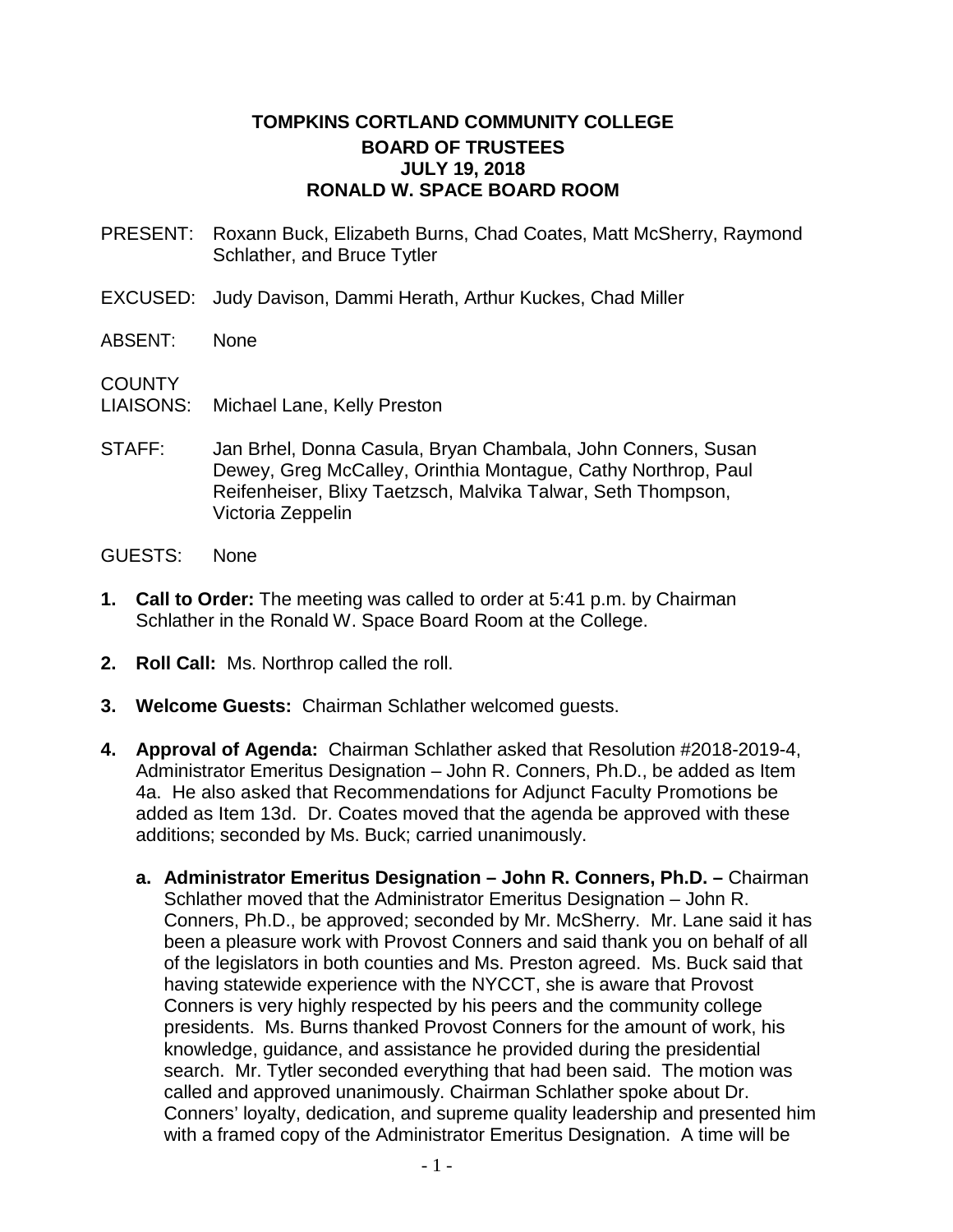scheduled for the Board and Provost Conners to hold a farewell dinner. Provost Conners said that this a tremendously supportive and well-informed Board of Trustees, and he thanked them all for putting the College first in all they do.

- **5. Public Comment:** None
- **6. Approval of Minutes – June 21, 2018:** Ms. Burns moved that the minutes of the June 21, 2018, meeting be approved as presented; seconded by Dr. Coates; carried unanimously.
- **7. Communications:** Chairman Schlather mentioned that two wonderful Trustees who have worked with us and have offered insight and wisdom and a lot of common sense on a number of issues will be leaving the Board. Dr. Coates, a Tompkins County appointee, is leaving at the end of July to take a position out-ofstate. Chairman Schlather thanked Dr. Coates for all that he has done for the Board and for the College and wished him the best in his new job. Dr. Herath's term is up this year and she will not be seeking reappointment due to family health concerns. Chairman Schlather said that Dr. Herath has added a huge value to our Board and College, as well as to the community over the years and he thanked her for all she has done. Mr. Lane thanked Dr. Coates for his service to the Board and mentioned that Arthur Kuckes' term, a Tompkins County appointee, is expiring this year, as well. President Montague has had an informal discussion with Mr. Kuckes who has affirmed his desire to continue in his role as a Trustee at Tompkins Cortland Community College. Mr. Lane will reach out to Mr. Kuckes to confirm. The County will take applications and do interviews for a replacement for Dr. Coates. Dr. Herath is a gubernatorial appointee.
- **8. Presentations (routine, periodic reports or special topics of interest to the Board of Trustees): Overview of the Foundation Budget – Blixy Taetzsch –** Dean Taetzsch provided a PowerPoint presentation of the Foundation budget. The total endowment is approximately \$17.5 million. She said she doesn't know of any community college of our size that has this much of an endowment. Chairman Schlather asked how the money is invested. Dean Taetzsch mentioned that the Foundation has an investment committee, as well as a hired investment manager. Growth has been very strong over the past couple of years. Last year we did a Request for Proposals and we changed our investment advisors. For residence life – we are 20% ahead in contracts compared to this time last year. The Foundation has approved this budget for 2018-2019. Dean Taetzsch also spoke briefly about the Farm LLC and Bistro LLC.
- **9. Provost and Vice President of Academic Affairs – Report (Highlight Consent Agenda items and updates on major initiatives):** Provost Reifenheiser spoke to his written report. He provided an update on the Guided Pathways initiative. President Montague discussed the cost of making the changes to the Director of CollegeNow job description.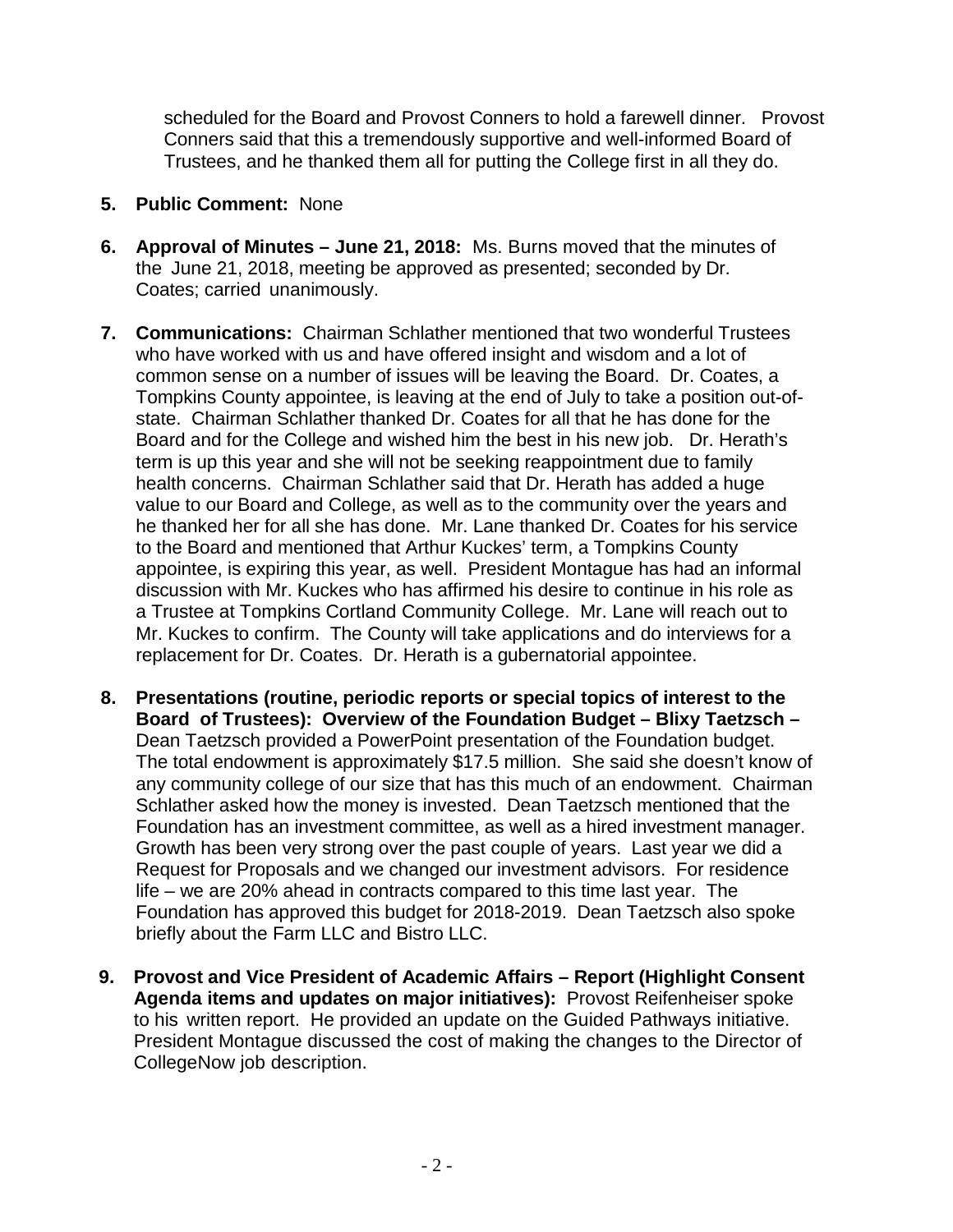# **10. Information Items:**

- **a. Human Resources Updates –** No discussion.
- **11. Consent Agenda (Action Items):** Highlights of the Consent Agenda were discussed during the meeting. Dr. Coates moved that the Consent Agenda be approved as presented; seconded by Mr. McSherry. After a brief discussion of the action items, the motion was called and carried unanimously.
	- **a. Capital Payments –** No discussion.
	- **b. Treasurer's Report – May 31, 2018 –** No discussion.
	- **c. Appointment of Personnel –** No discussion.
	- **d. Disposal of Surplus Property –** No discussion.
	- **e. Approval of Position Description – Director of CollegeNow –** discussed earlier in the meeting.

# **12. Standing Reports:**

- **a. College Forum –** No report.
- **b. Faculty Student Association –** No report.
- **c. Tompkins Cortland Community College Foundation, Inc. –** Written report provided.
- **d. Chairperson's Report –** Chairperson Schlather mentioned that President Montague's inauguration is scheduled for September 7 and members of the Board will robe and process.
	- **i. Board Evaluation/Retreat –** Chairman Schlather reported that the Board Retreat is scheduled for November 15 and will be held in Tompkins County this year. He asked that members let him know what topics they would like to have on the Retreat agenda. Ms. Northrop will send out the Board selfevaluation to be completed and returned prior to the October meeting.
- **e. Liaison Report (Cortland County) –** Ms. Preston said it was greatly appreciated that the budget workshop was held at the Cortland Extension Center this year. In speaking with other members of the Cortland County Legislature, Ms. Preston emphasized the importance of Tompkins Cortland Community College and that it is a good opportunity to educate people, and especially the concurrent enrollment opportunity for high school students. Concurrent enrollment is an important financial savings for high school students. The following Cortland County positions are currently vacant and have been posted: county administrator; highway superintendent; and director of veterans services.
- **f. Liaison Report (Tompkins County) –** Mr. Lane mentioned a few changes in personnel in the County Administrator's Office. Lisa Holmes has been moved into the Deputy County Administrator position. The Airport project is moving right along with the pre-bid meetings for the airport expansion. There is now a flight once a week from Ithaca to Charlotte on Saturdays and we continue to ask and seek a connection into Chicago, as well.
- **g. Student Trustee's Report –** No report.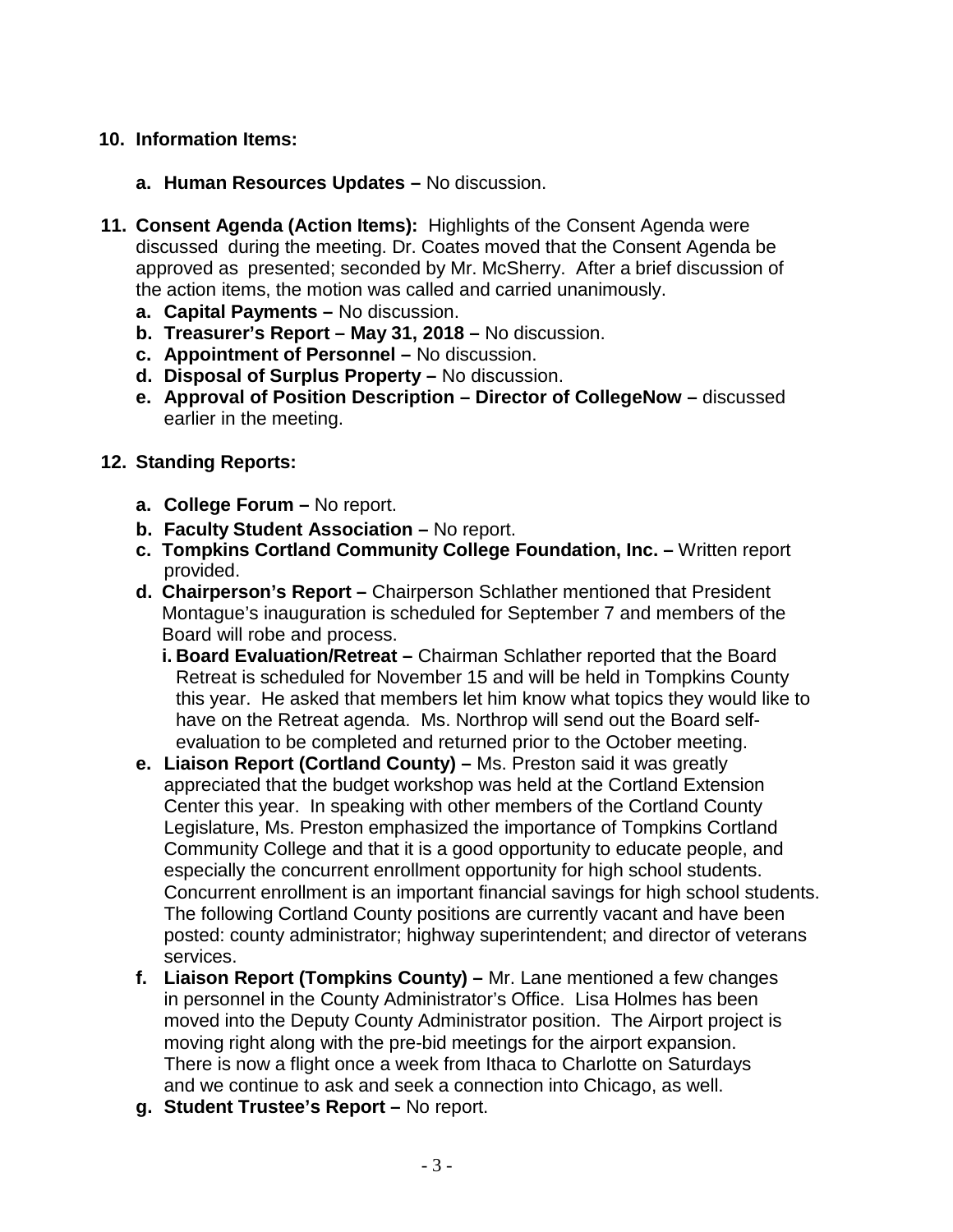- **h. President's Report –** President Montague provided a written report at the meeting and spoke to that report. She mentioned initiatives underway to bring our enrollment up to meet budget projections (i.e., hold three instant admit days; additional start dates; placement testing in the evenings at the extension centers). Residence Life reservations are strong compared to this time last year. Billboards have been noticed and new billboards are going up with new information such as last day to register, etc. It will be necessary to bring a new tuition rate resolution and a resolution to authorize a scholarship to the Board at its September meeting. She also mentioned that Global students will hold a vigil this Saturday as a memorial of the accident last year.
- **13. Executive Session for Discussion of Personnel Items (action to be taken in regular session) –** Ms. Burns moved that the meeting convene in executive session for discussion of personnel items, with action to be taken upon return to regular session; seconded by Dr. Coates; carried unanimously. The meeting convened in executive session at 7:47 p.m.

The meeting reconvened in regular session at 8:30 p.m.

**Dr. Coates moved that the Board ratify President Montague's recommendations regarding continuing appointments, promotions, administrative appointments, and awards for excellence as listed below; seconded by Mr. Tytler; carried unanimously.**

# **a. Recommendations for Promotions and Continuing Appointments for 2018- 2019 Academic Year**

To the Rank of Full Professor Gary Ford Amber Gilewski Harry Littell Anna Regula Mary Sheldon Lucy Yang

To the Rank of Associate Professor Karla Block Lisa Seyfried Christine Shanks

To the Rank of Assistant Professor None

Continuing Appointment Karla Block Alicia Maroney Barbara Moose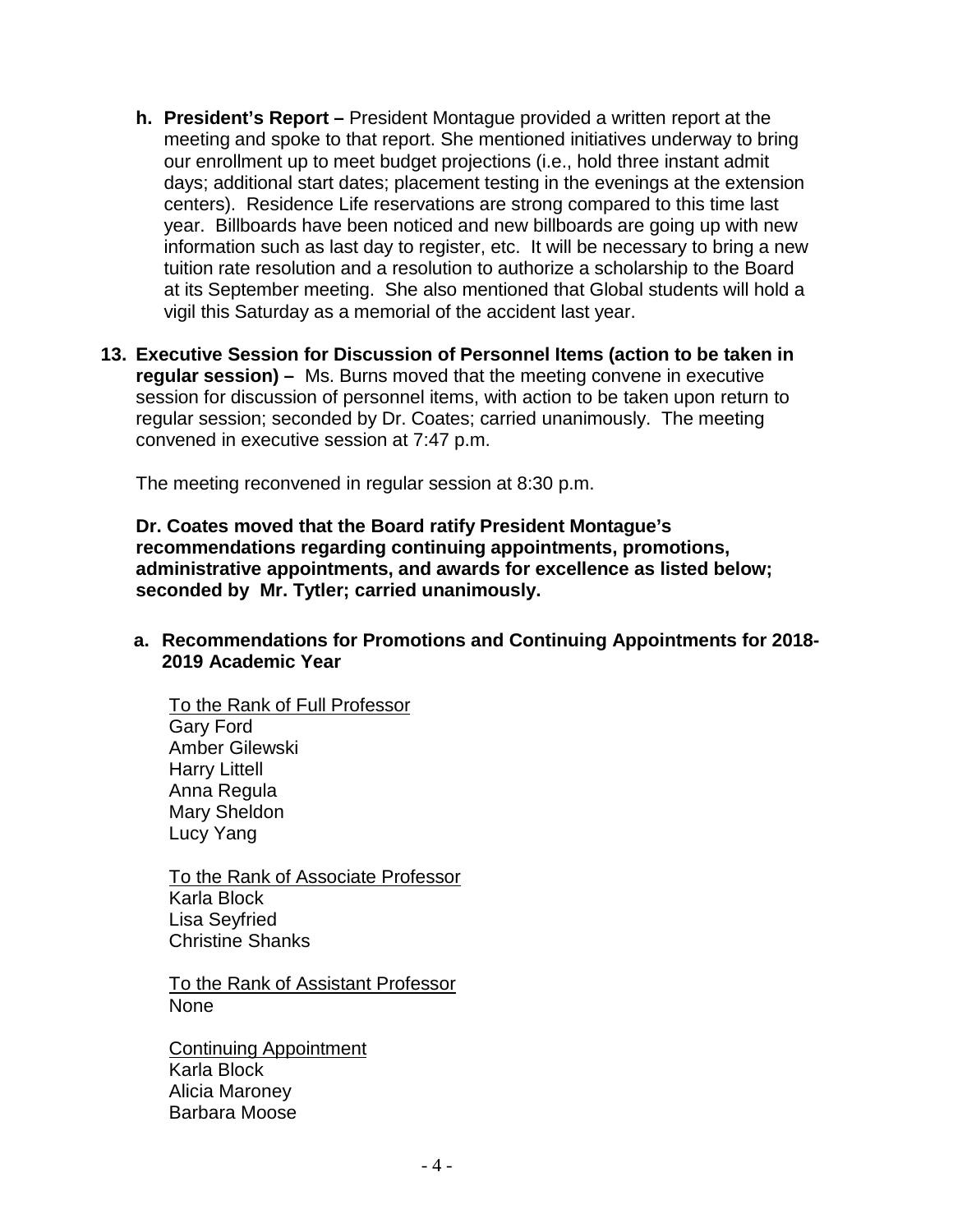### **b. Recommendations for Administrative Appointments for 2018-2019 Academic Year** Sunday Earle

**c. Recommendations for Awards for Excellence for 2018**

Matty Hamel Keith Millman Kim Sharpe Joseph Smith Kelly Wessell

# **d. Recommendations for Adjunct Faculty Promotions**

| Ahmed          | Ahmed           | In Shik        | Lee             |
|----------------|-----------------|----------------|-----------------|
| Herman         | Altmann         | Deborah        | Less            |
| Pamela         | Archer          | Marketa        | Lillard         |
| Melanie        | Arnold          | Tom            | Lipa            |
| Jaime          | <b>Barker</b>   | Jill           | Loop            |
| Patricia       | <b>Buchanan</b> | JIII           | Marie           |
| Jessica        | Cambridge       | Denise         | Meyer           |
| Marty          | Christofferson  | Randi          | Millman-Brown   |
| Cynthia        | Coleman         | <b>Barbara</b> | Need            |
| Joanne         | Cooper          | <b>Nina</b>    | Panzer          |
| Erin           | Cornish         | Paul           | Parks           |
| Richard        | Cowan           | Jaclyn         | Pittsley        |
| Nancy          | Crane           | <b>RC</b>      | Quick           |
| Ben            | Curtis          | Ken            | Reynolds        |
| Jessica        | Cute            | David          | <b>Richards</b> |
| Andy           | Davis           | Jessica        | Ross            |
| Margaret       | DeGaetano       | Ron            | Ross            |
| <b>Brent</b>   | Doane           | Peter          | Rukavena        |
| Bernie         | Earley          | Guy            | Ruoff           |
| Regina         | Eckert          | Zenta          | Sabol           |
| Seth           | Eisenberg       | Joseph         | Schmid          |
| Nancy          | Estep           | Ron            | Schoneman       |
| Fred           | Farah           | <b>Kim</b>     | Schrag          |
| Jody           | Feavearyear     | Pat            | Sewell          |
| Sandy          | Foote           | <b>Matthew</b> | Seyfried        |
| <b>Shirley</b> | Fussner-Kelly   | John           | Sheehan         |
| David          | Galezo          | Lorraine       | Sinclaire       |
| Mark           | Grimm           | Stephen        | Snyder          |
| Peter          | Han             | Dawn           | <b>Stanton</b>  |
| Kathy          | Hemingway Jones | Dale           | <b>Strauf</b>   |
| Patrick        | <b>Hillis</b>   | Sherry         | <b>Tacktill</b> |
| Charles        | Hollenbeck      | <b>Theresa</b> | Tambascio       |
| Christine      | lacobucci       | George         | Vazenios        |
| Jennifer       | Kidder          | Fran           | Wells           |
| Michael        | Kobre           | Michele        | Whitecraft      |
| John           | Kyle            | Diane          | Williams        |
| Cindy          | Labuff          |                |                 |

**14. Upcoming Events –** No discussion. President Montague mentioned that the Executive Council had read and discussed the book entitled *A Good Time for the*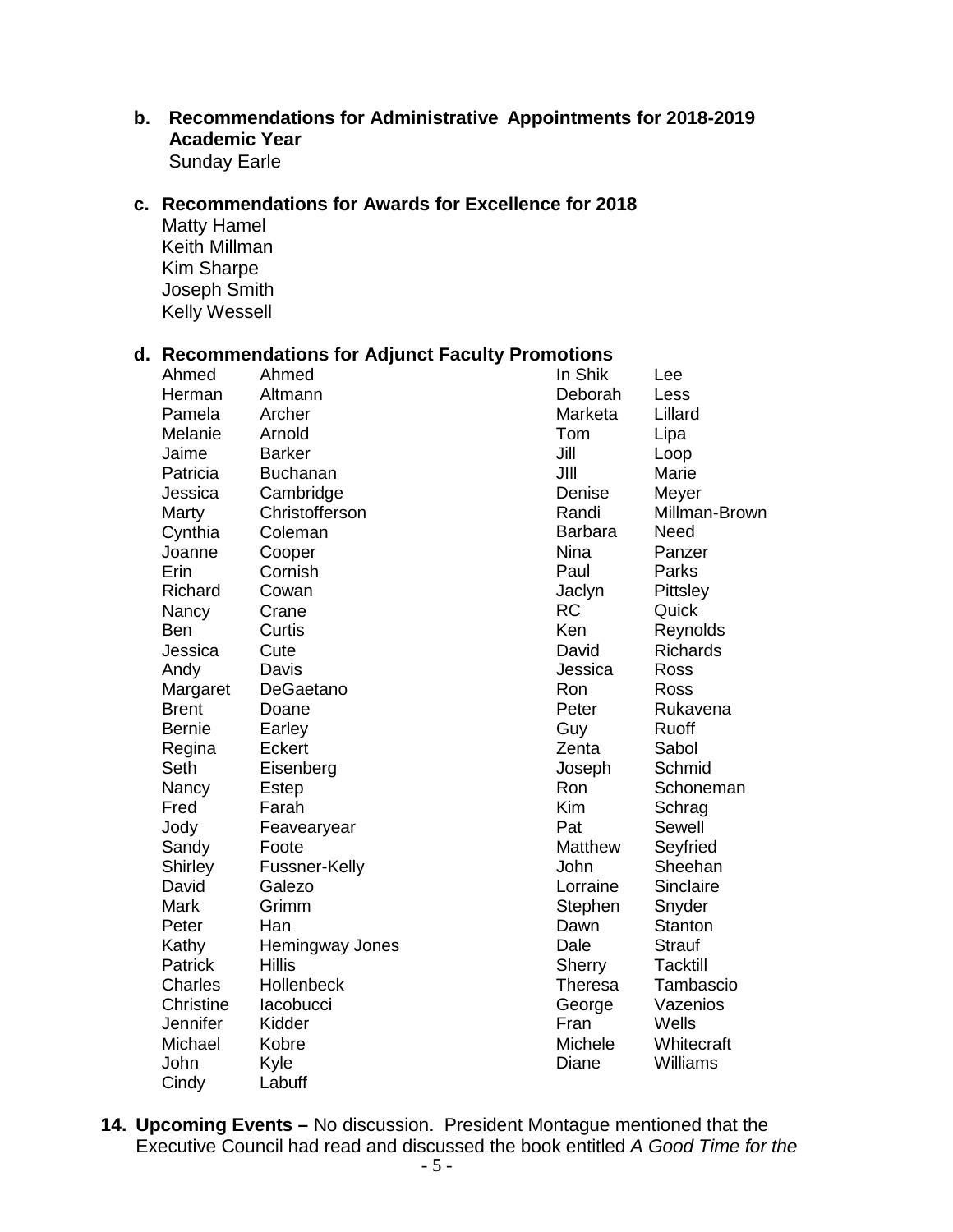*Truth – Race in Minnesota* at a recent retreat. She suggested that the Board members may want to read and have a discussion about it in the future. It was suggested that possibly this could be a discussion topic at the retreat.

**15. Adjournment:** Dr. Coates moved that the meeting be adjourned; seconded by Mr. McSherry; carried unanimously. The meeting adjourned at 8:41 p.m.

Respectfully submitted,

Cathy A. Northrop Clerk of the Board of Trustees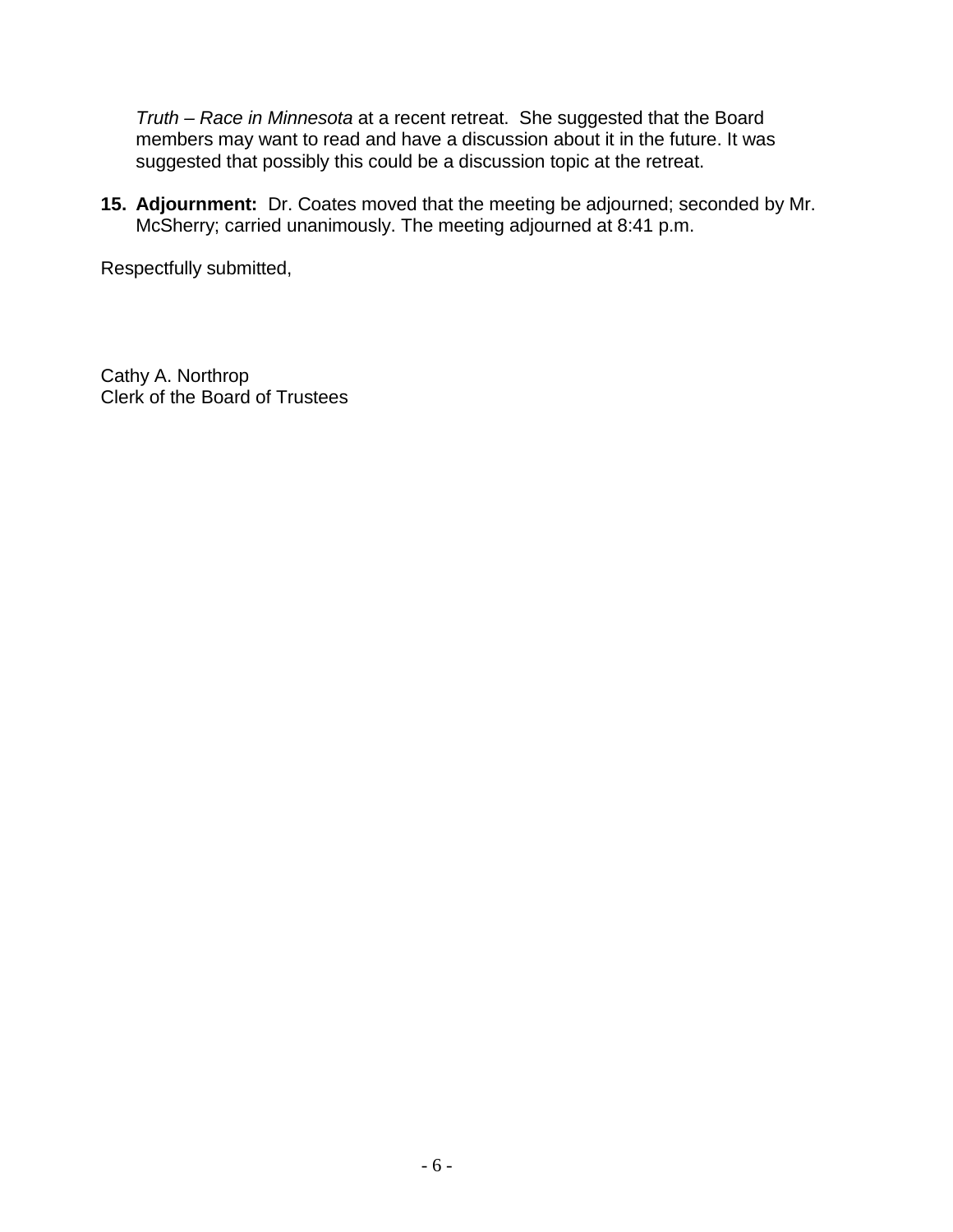### **TOMPKINS CORTLAND COMMUNITY COLLEGE BOARD OF TRUSTEES EXECUTIVE COMMITTEE AUGUST 20, 2018 RONALD W. SPACE BOARD ROOM**

#### EXECUTIVE COMMITTEE MEMBERS PRESENT: Elizabeth Burns, Judy Davison, Ray Schlather

#### OTHER MEMBERS

PRESENT: Roxann Buck

- EXCUSED: Matt McSherry
- LIAISONS: None
- STAFF: Orinthia Montague, Cathy Northrop, Adam Potter, Jim Turner
- GUESTS: None
- **1. Call to Order:** The meeting was called to order at 5:03 p.m. by Chairman Schlather in the Board Room at the College. Mr. Turner introduced Adam Potter to the Board members. Mr. Potter will be replacing Mr. Turner upon his retirement at the end of the month.
- **2. Roll Call:** Ms. Northrop called the roll.
- **3. Approval of Agenda:** Ms. Burns moved that the agenda be approved as presented; seconded by Ms. Davison; carried unanimously.
- **4. Action Items:** Mr. Turner mentioned that the Child Care Center construction is behind schedule due to the contractor having trouble finding laborers and getting material in a timely manner. The Child Care Center was scheduled to open in January, but it looks like it won't be able to open until March 2019. An alternative location (room 150 in the main building) is being considered for infant care beginning in January until the Child Care Center is operational. President Montague commended Mr. Turner on the design work for the new ODESS Office.
	- **a. Capital Payments –** Ms. Davison moved that the Capital Payments be approved as presented; seconded by Ms. Burns; carried unanimously.
- **5. Executive Session to Discuss Personnel Issues (action to be taken):** Ms. Burns moved that the meeting convene in executive session for discussion of personnel issues, with no action to be taken; seconded by Ms. Davison; carried unanimously. The meeting convened into executive session at 5:10 p.m.

The meeting reconvened in regular session at 6:12 p.m.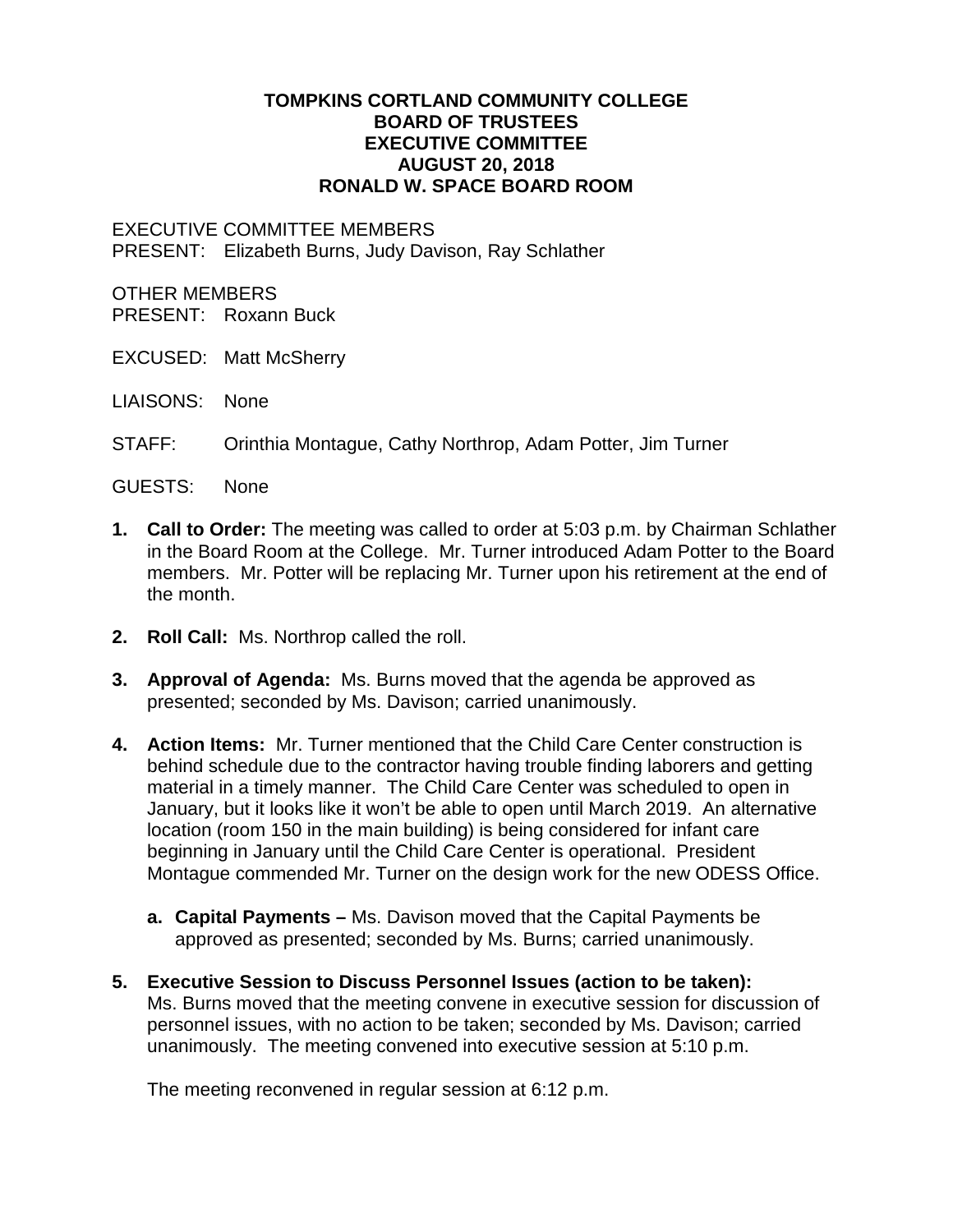**Ms. Davison moved that the Board ratify President Montague's recommendation regarding an administrative appointment; seconded by Ms. Burns; carried unanimously.**

- **a. Additional Recommendation for Administrative Appointments for 2018- 2019 Academic Year** John Gebo
- **6. Adjournment:** Ms. Burns moved that the meeting be adjourned; seconded by Ms. Davison; carried unanimously.The meeting adjourned at 6:13 p.m.

Respectfully submitted,

Cathy A. Northrop Clerk of the Board of Trustees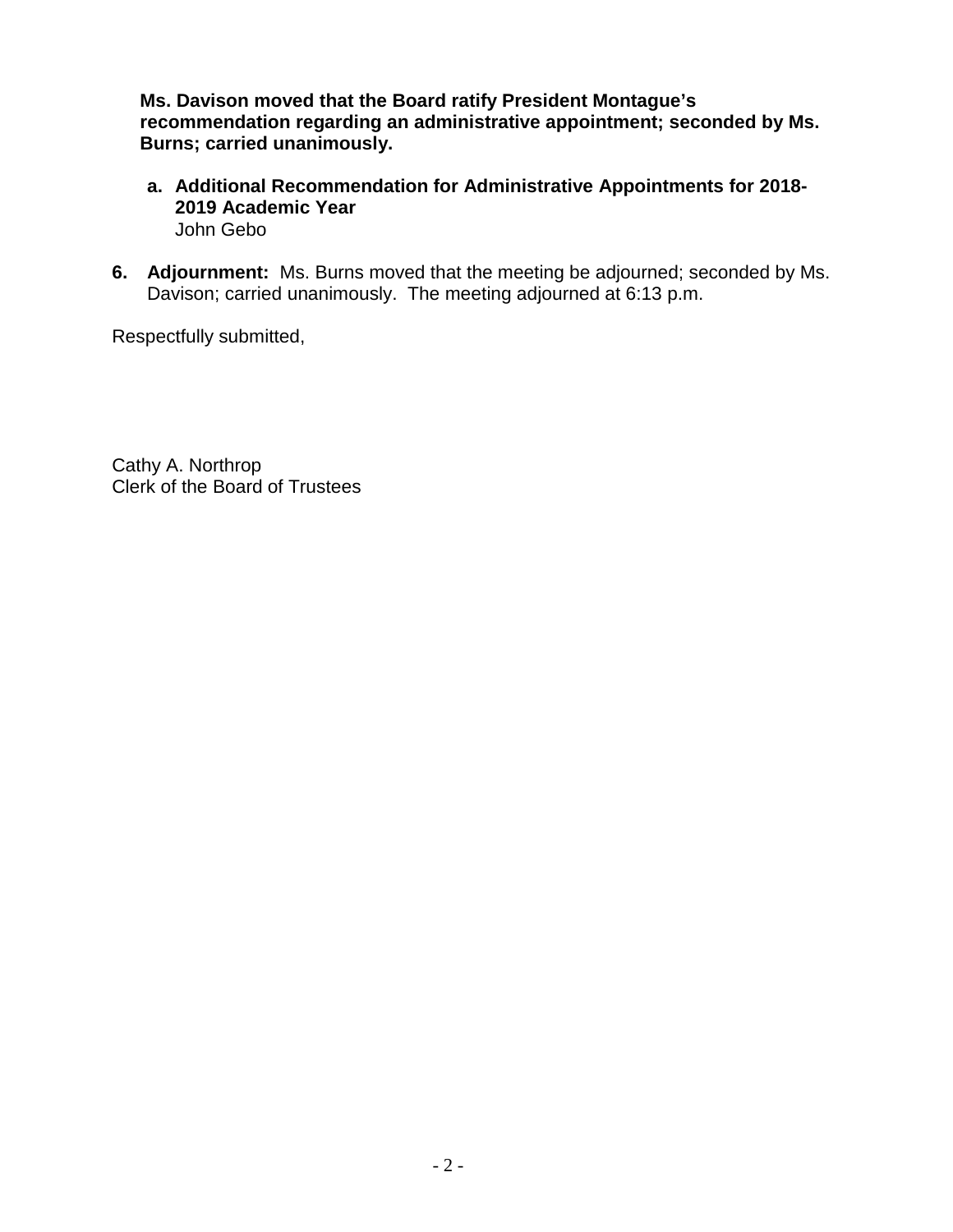| TO:   | <b>Board of Trustees</b>                                                          |
|-------|-----------------------------------------------------------------------------------|
| FROM: | Paul Reifenheiser, Ph.D.<br><b>Provost and Vice President of Academic Affairs</b> |
| DATE: | September 14, 2018                                                                |

SUBJECT: September Provost Report

**Guided Pathways:**Guided Pathways asks, in part, that we group majors into communities or clusters to help students more easily navigate our curricula. The Steering Committee has created an initial draft of these committees and is currently soliciting feedback, especially from teaching faculty, before finalizing the lists. Our next institute event – with the other nine schools involved in the pilot – has a focus in the onboarding process, and it will take place from 9/24-9/26 at Mohawk Valley Community College.

**Meetings with Faculty:** Malvika Talwar and I spoke with faculty in small-group meetings prior to the start of the semester. We encouraged them to ask us questions and challenge our decisions, as we welcome earnestly those conversations. We emphasized our desire to keep people informed, consult with folks widely, and to enact a collaborative process whenever possible. We talked about how Guided Pathways asks us to stop looking at our roles individually and asks to look at how we fit into the larger picture of the College and the student experience. Also, we wanted folks to know that just because we are asking questions, that doesn't mean we want to change everything about which we are asking. However, we are trying to learn about the College at both a macro and micro level.

We also spent a lot of time talking about what faculty have valued (and have not valued) in supervisors in the past at any institution. One of the tops things that everyone mentioned was that they valued a supervisor that saw them as a holistic human being and not just a worker. I should note, that was something that drew to me to Tompkins Cortland Community College. It is so important to see people as human beings and not worker drones. I see that at so many levels here, from leadership at the top to people on the ground level. I think the proof is in the longevity of so many people who work here, as you don't find that staying power everywhere. That is because too many institutions don't treat people as well as they could. We really do have a special place here, where people have historically supported you as a person and an employee. I hope to continue that as well as I can.

**CollegeNow:** In the week prior to the start of the semester, CollegeNow hosted around 150 of our concurrent enrollment instructors to campus for professional development with 20 or so of our faculty liaisons. For the first time, Gregg Kiehl and Lucy Yang recorded four of the sessions, as we are working to build a repository for our high school colleagues who may miss these events. Rhonda Kowalski-Oltz, Vicki Posseur, and Victoria Zeppelin organized the excellent event.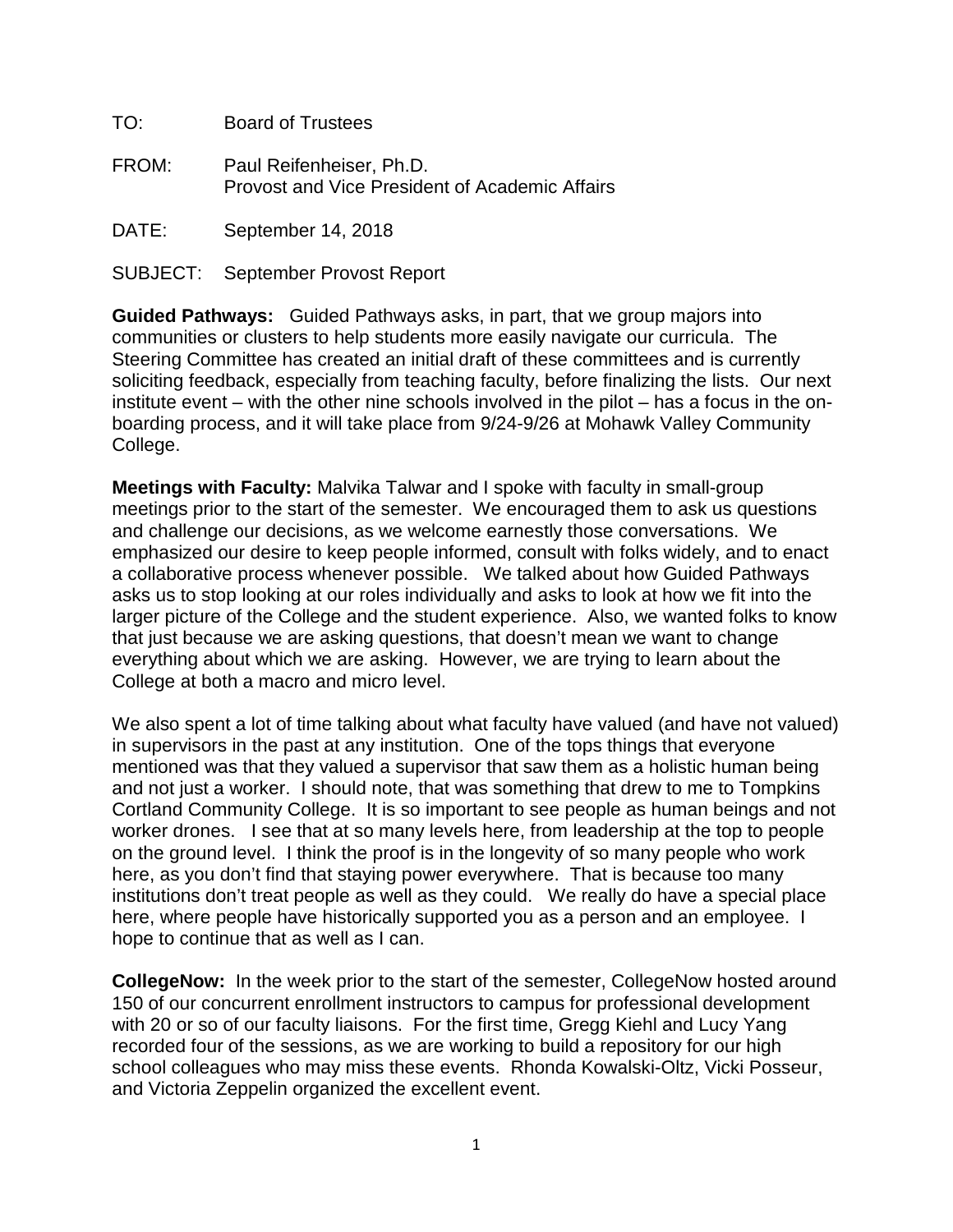**Starfish:** We have agreed to take part in an 18-month trial (paid by SUNY) of the software called Starfish. Starfish looks like it has to the potential to help students, advisors, mentors, tutors, counselors, and teachers make their tasks easier. However, it will require some work in order to integrate it with our systems and to "roll-it-out" in a way that offers functionality without it being overwhelming. This software should dovetail very well with our guided pathways initiatives around advising and mentoring, as it essentially helps create a way for those who interact with students at all levels to communicate with each other about matters that concern the success of individual students.

**Faculty Messages:** I sent out a series of messages to the faculty just before the start of the semester to get us talking about some key issues. The topics included: classroom management, classroom civility, and continued respect and concern for our students; the role of the Office of Mental Health Services, especially as it relates to students in distress; academic dishonesty guidelines; and some potential approaches to help get students engaged in a class from the outset by explaining and contextualizing the inherent value of any course, be it academic, professional, or personal.

**Chairpersons and Adjunct Contract:** We had a meeting with academic department chairpersons to share information about the new Adjunct Association and its contract. The group asked a lot of great questions, and we will have much to consider in conjunction with the Adjunct Association during this first year of the contract. Malvika and I are committed to working to help make our adjuncts feel included, welcomed, and supported on our campus. I am not trying to say that hasn't been the case in the past. I am saying that adjunct faculty can sometimes feel disconnected on a campus for a variety of reasons. It is important to be aware of the possible disconnect and strive to help alleviate it as much as possible.

**OPEN SUNY:** The College has been going through the OPEN SUNY Institutional Readiness Program, which asks us to reflect on what we do well with online learning (which seems to be quite a lot) and what we can improve (there seems to be some). This process started a year ago, and we hope to have a plan approved this Fall. I've taught online before, and I'm very interested in making sure that our online folks are well-trained, get the support they need, and thrive online. Online courses aren't easy, but they are an area of growth for us, even as enrollments decline in some other areas. So, I am looking forward to evaluating our offerings and helping to ensure that we are delivering consistent quality.

**OER:** SUNY is offering OER (Open Education Resources) funding based on new OER sections, and we are poised to be able to get some that can help us sustain and grow our OER offerings. However, they are also offering funding for fully OER programs and for the development of OER content. I will be working with Tony DeFranco on this during the remainder of this month.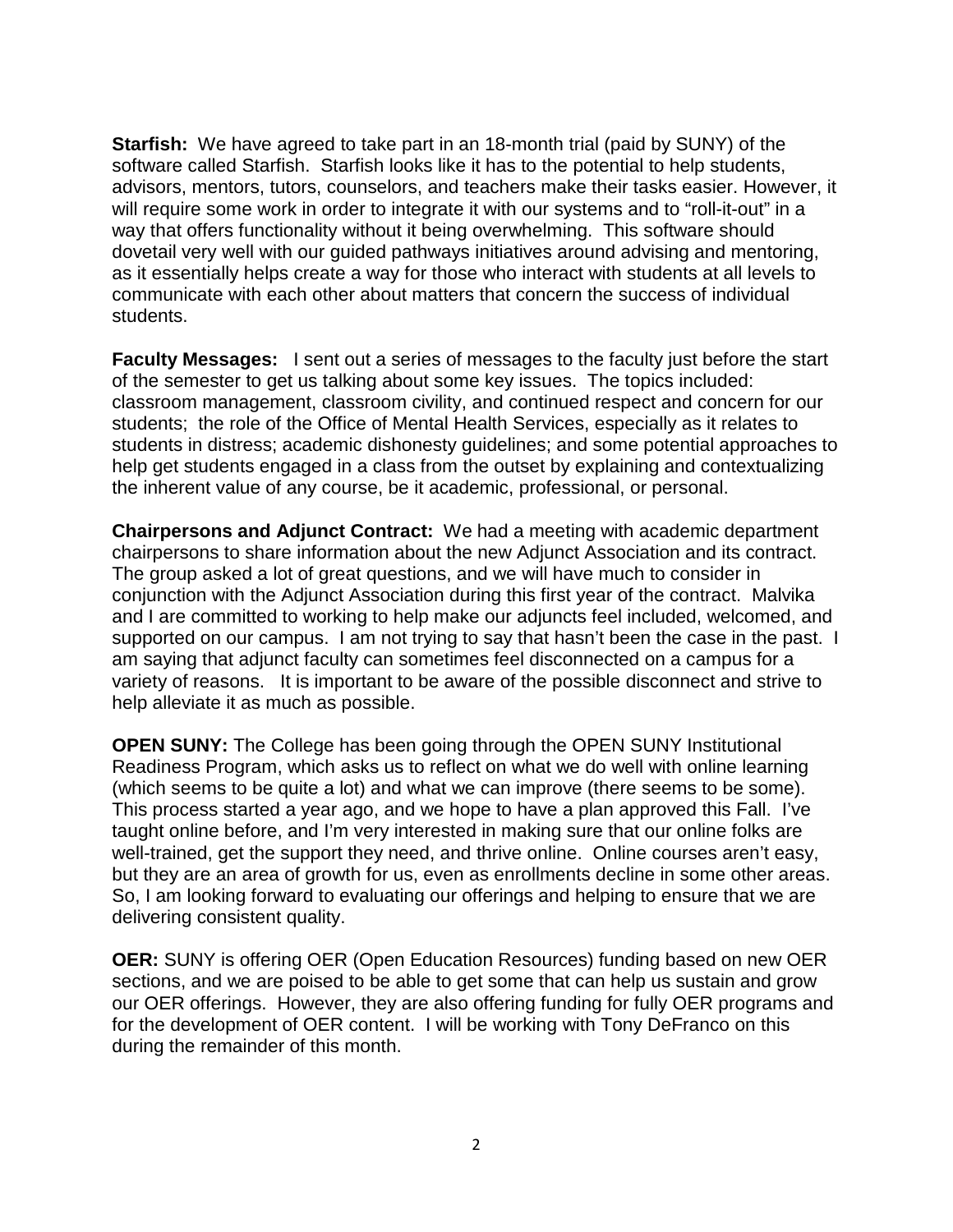**Constitution Day:** I've been working with Kerry Curran, Barbara Kobritz, and Kelly Wessell on planning our Constitution Day celebrations on September 17<sup>th</sup>. We are encouraging students to take our constitution quiz (and maybe win a gift card), to register to vote (and make their voice heard), and to come to our viewing and discussion of the film *13th* (pizza included). You are welcome to attend as well!

**Miscellaneous:** Much of my time continues to involve learning about the campus, our programs, and the people who make our College work. This report focuses more on new initiatives or items rather than the day-to-day operations of the Provost's Office. However, I am happy to craft these reports as you see necessary. If this format does not work or if you would like to see other material presented, would you please let me know? I am happy to oblige.

**How am I doing?** No, this isn't an Ed Koch reference. A lot of people have been so kind in asking how I am doing, including members of the BOT. I wanted to say that, my family and I are doing very well. My 14-year-old son (Noah) just started  $9<sup>th</sup>$  grade at Ithaca High School, and he loves it. My wife (Tara) and I have moved into Ellis Hollow, and are enjoying both the neighborhood and all that Tompkins and Cortland County have to offer. Our beagle (Floppy) and cat (Ella) are loving the new place, but our other cat (Omar) is kind-of-freaked out still. Professionally, I keep finding more and more to like about working here. I really do keep finding new things that I think are wonderful, as well as confirmation of positive facets of the college that I had learned during the interview process. There is much for us to do, but it is being built off of a very solid foundation.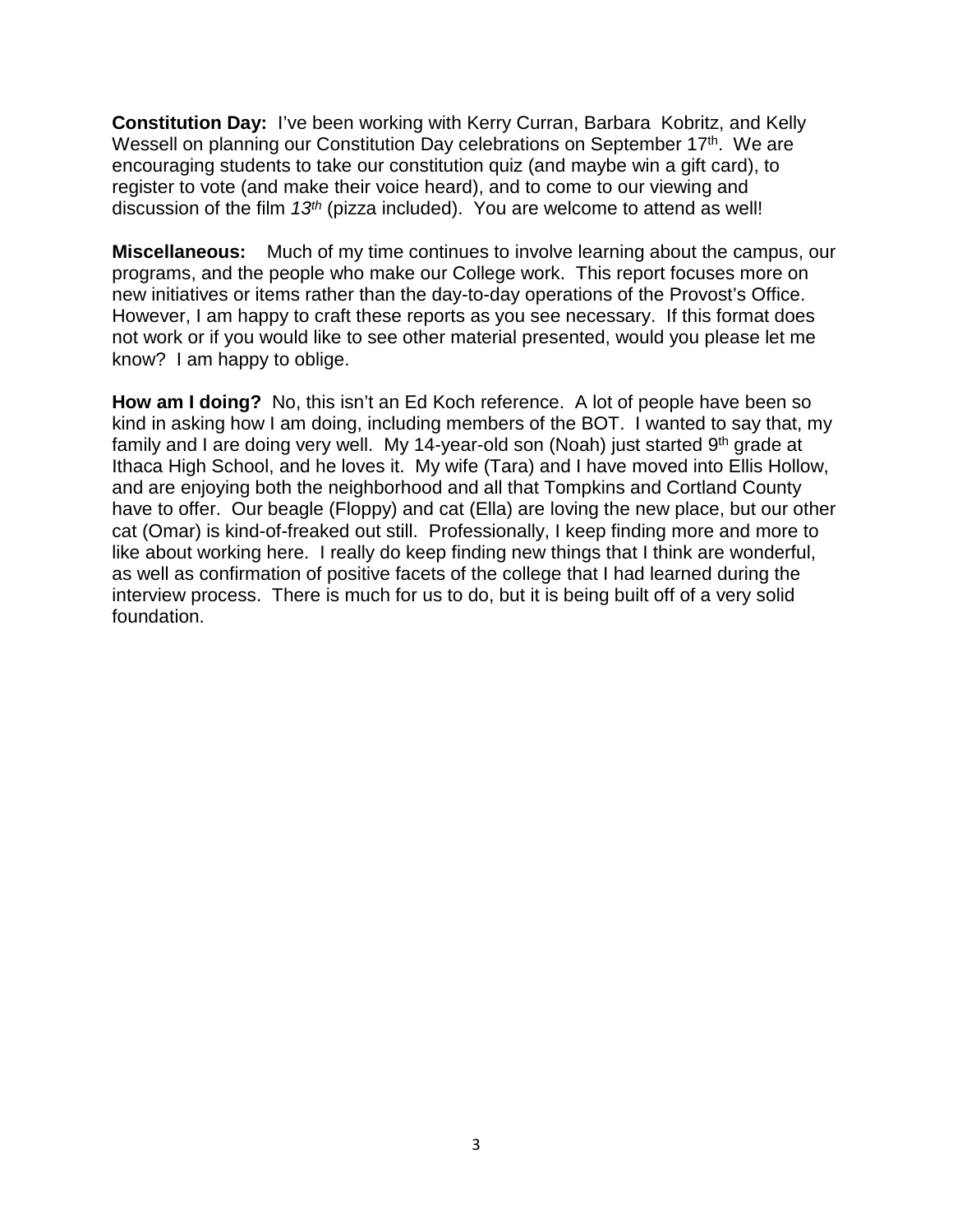Human Resources Updates - Status of Open Positions

as of September 11, 2018

#### **UNCLASSIFIED STAFF**

| <b>POSITION</b>                                                         | <b>DESIRED</b><br><b>EMPLOYMENT</b><br><b>DATE</b> | <b>ADVERTISED</b> | <b>APPLICATION</b><br><b>DEADLINE</b> | <b>CURRENT STATUS</b>                                   |
|-------------------------------------------------------------------------|----------------------------------------------------|-------------------|---------------------------------------|---------------------------------------------------------|
| <b>Assistant Director of Student</b><br>Activities & the Student Center | September 2018                                     | September 2018    | September 2018                        | Posted to PAA                                           |
| Admissions & Financial Aid<br>Advisor                                   | October 2018                                       | August 22, 2018   | September 23, 2018                    | <b>Accepting Applications</b>                           |
| Assistant Director of<br>CollegeNow                                     | <b>July 2018</b>                                   | June 15, 2018     | July 9, 2018                          | <b>Checking References</b>                              |
| Clinical Counselor<br>(Full-Time Temporary)                             | September 2018                                     | September 2018    | September 2018                        | Hired: Rebecca Clark 09/10/18                           |
| Director of Continuing<br>Education & Workforce Development             | December 2018                                      | September 2018    | October 2018                          | <b>Accepting Applications</b>                           |
| Director of Student &<br>Residence Life                                 | September 2018                                     | September 2018    | September 2018                        | <b>Accepting Applications</b>                           |
| <b>Instructor of Culinary Arts</b><br>(Full-Time Temporary)             | August 2018                                        | June 26, 2018     | July 9, 2018                          | Hired: Amanda Bisson 08/15/18                           |
| <b>Student Success Advisor</b>                                          | Summer 2018                                        | June 4, 2018      | June 15, 2018                         | Hired: Christine Matos 09/10/18<br>Tackie Huff 09/10/18 |
| <b>Technology Support</b><br>Associate                                  | September 2018                                     | August 23, 2018   | September 23, 2018                    | <b>Accepting Applications</b>                           |

#### **CLASSIFIED STAFF**

|                                                                                                          |                            | <b>DESIRED</b><br><b>EMPLOYMENT</b> |                                 |
|----------------------------------------------------------------------------------------------------------|----------------------------|-------------------------------------|---------------------------------|
| <b>POSITION</b>                                                                                          | <b>DEPARTMENT</b>          | <b>DATE</b>                         | <b>CURRENT STATUS</b>           |
| Cleaner                                                                                                  | Buildings & Grounds        | September 2018                      | <b>Reviewing Applications</b>   |
| Copy & Mail Center<br>Attendant (Provisional)                                                            | Campus Technology          | September 2018                      | Conducting Interviews           |
| <b>Enrollment Services</b><br>Specialist (1.0 FTE Perm.)<br>(Ithaca Extension Center) – Internal Posting | <b>Enrollment Services</b> | <b>July 2018</b>                    | Hired: Bonnie Moffett 07/23/18  |
| <b>Enrollment Services</b><br>Specialist (1.0 FTE Perm.)<br>(Registration & Billing) – Internal Posting  | <b>Enrollment Services</b> | <b>July 2018</b>                    | Hired: Deborah Jarrell 08/01/18 |
| Senior Copy & Mail Center<br>Attendant (Provisional)                                                     | Campus Technology          | August 2018                         | Hired: Kierra Martin 08/10/18   |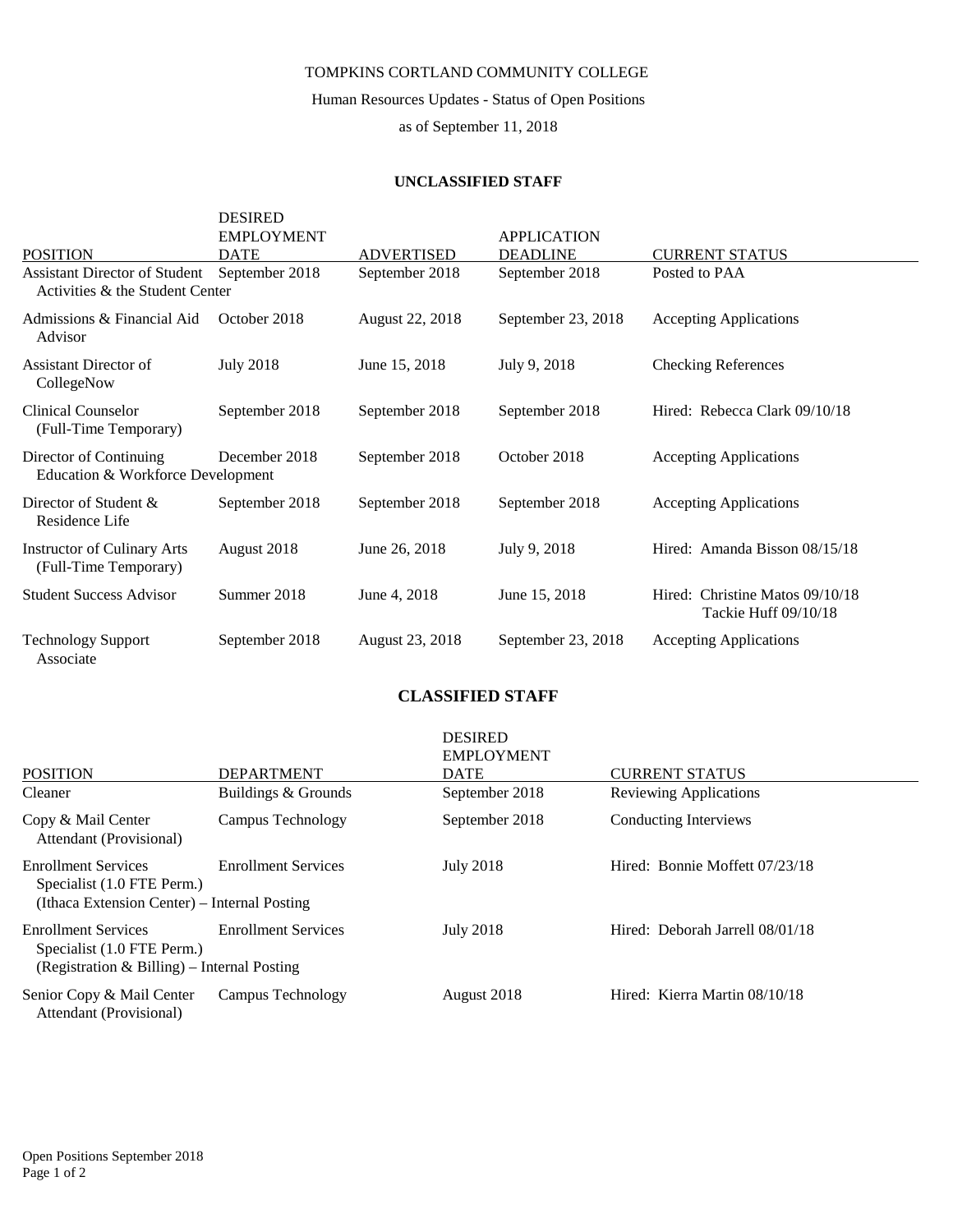# **FACULTY STUDENT ASSOCIATION**

| <b>POSITION</b>                                | <b>DEPARTMENT</b>             | <b>DESIRED</b><br><b>EMPLOYMENT</b><br><b>DATE</b> | <b>CURRENT STATUS</b>                                       |
|------------------------------------------------|-------------------------------|----------------------------------------------------|-------------------------------------------------------------|
| <b>Assistant Teacher</b>                       | Child Care Center             | <b>July 2018</b>                                   | Hired: Gisselle Ruiz 08/06/18                               |
| Lifeguard                                      | Athletics & Recreation        | September 2018                                     | <b>Accepting Applications</b>                               |
| Assistant Coach,<br>Men's Basketball           | Athletics & Recreation        | October 2018                                       | <b>Accepting Applications</b>                               |
| Head Coach.<br>Women's Softball                | Athletics & Recreation        | September 2018                                     | Hired: Maranda Kinsman 09/01/18                             |
| Head Coach, Men's &<br>Women's Cross Country   | Athletics & Recreation        | August 2018                                        | Hired: Peggy Dunham 09/01/18                                |
| <b>Fitness Center Assistant</b>                | Athletics & Recreation        | August 2018                                        | Hired: Tanija Pulsts 08/20/18                               |
| Campus Card Systems<br><b>Office Assistant</b> | Campus Technology             | August 2018                                        | <b>Accepting Applications</b>                               |
| Teacher Aide/Substitute<br>Teacher             | Child Care Center             | September 2018                                     | Hired: Meghan Valesente 09/10/18                            |
| Senior Residence Assistant                     | Residence Life                | August 2018                                        | Hired: Glennys Cordero 08/08/18<br>Roshawna Thomas 08/08/18 |
| Graduate Assistant                             | Residence Life/Student Center | September 2018                                     | Hired: Anna Bullock 09/01/18                                |

#### **BISTRO**

| <b>POSITION</b>           | <b>DEPARTMENT</b> | <b>DESIRED</b><br><b>EMPLOYMENT</b><br><b>DATE</b> | <b>CURRENT STATUS</b>                                                                                            |
|---------------------------|-------------------|----------------------------------------------------|------------------------------------------------------------------------------------------------------------------|
| <b>Banquet Server</b>     | TC3 Bistro        | September 2018                                     | <b>Accepting Applications</b><br>Hired: Andrew Frye 07/25/18                                                     |
| <b>Banquet Bartender</b>  | TC3 Bistro        | September 2018                                     | <b>Accepting Applications</b><br>Hired: Andrew Frye 07/25/18                                                     |
| <b>Banquet Supervisor</b> | <b>TC3 Bistro</b> | September 2018                                     | <b>Accepting Applications</b>                                                                                    |
| <b>Bartender</b>          | <b>TC3 Bistro</b> | September 2018                                     | <b>Accepting Applications</b><br>Hired: Jodian McKenzie 07/22/18                                                 |
| <b>Busser/Food Runner</b> | <b>TC3 Bistro</b> | August 2018                                        | <b>Accepting Applications</b><br>Hired: Eugenia Digges 08/26/18<br>Zachary Winn 08/26/18<br>Nara Norgil 08/26/18 |
| Dishwasher                | TC3 Bistro        | September 2018                                     | <b>Accepting Applications</b>                                                                                    |
| Front of House Supervisor | TC3 Bistro        | September 2018                                     | Hired: Kevin Andersen 09/01/18<br>Mark Lawrence 09/01/18                                                         |
| General Manager           | TC3 Bistro        | <b>ASAP</b>                                        | Checking References/Offer in Progress                                                                            |
| Line Cook                 | TC3 Bistro        | September 2018                                     | <b>Accepting Applications</b>                                                                                    |
| Server                    | TC3 Bistro        | September 2018                                     | <b>Accepting Applications</b>                                                                                    |
| Sous Chef                 | TC3 Bistro        | September 2018                                     | Hired: Patrick Blackman 09/01/18                                                                                 |
| Host/Hostess              | TC3 Bistro        | September 2018                                     | <b>Accepting Applications</b>                                                                                    |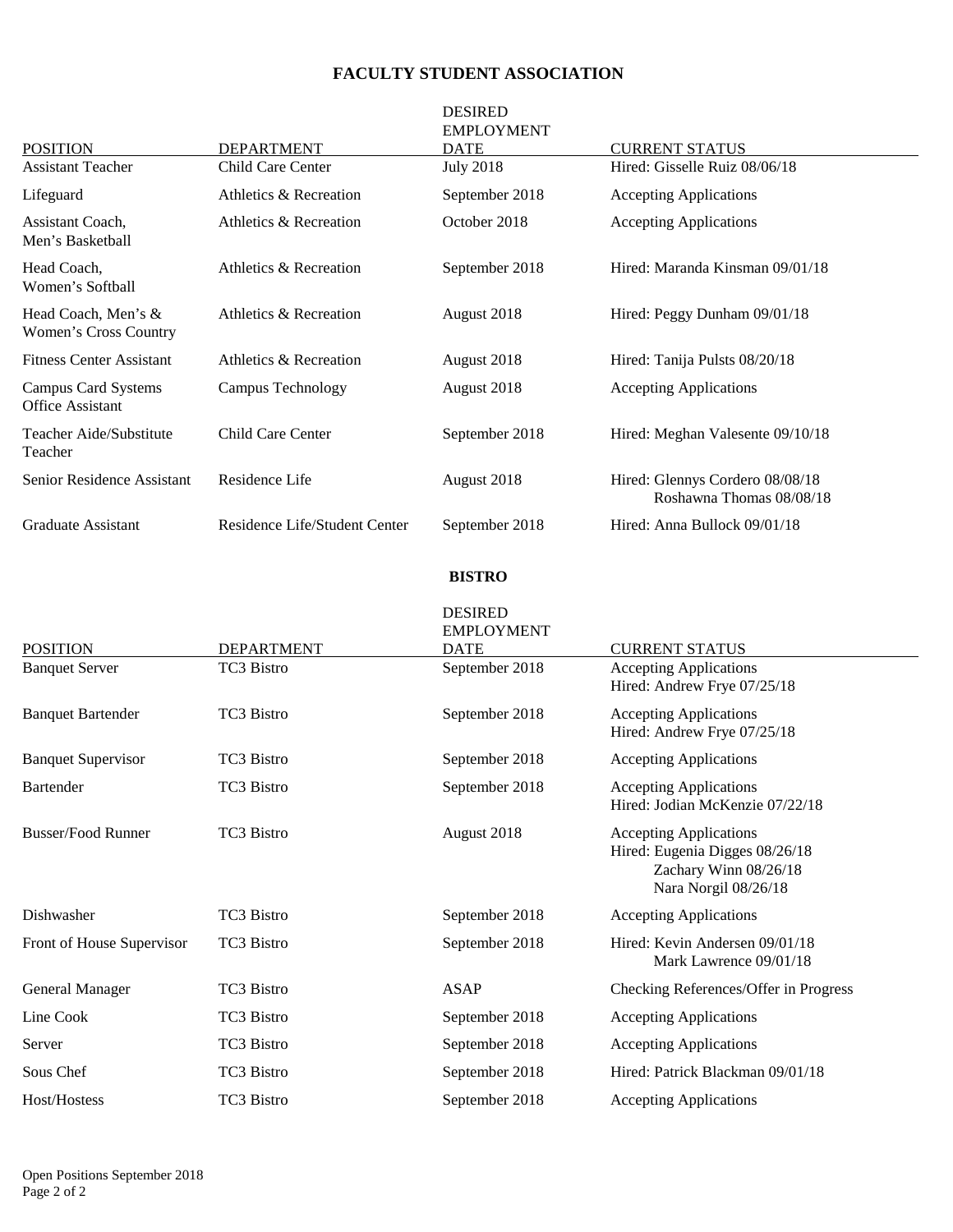Human Resources Updates Status of Grievances as of September 11, 2018

| <b>COMPLAINANT</b>     | <b>SUBJECT</b>                                                         | <b>DISPOSITION</b>                                                                                                                              |
|------------------------|------------------------------------------------------------------------|-------------------------------------------------------------------------------------------------------------------------------------------------|
| <b>CSEA</b> Membership | Medco – Change in provider<br>diminished prescription plan<br>benefits | CSEA requested a waiver to time<br>requirement to move to Stage 3 of<br>grievance process while waiting for a<br>response from Tompkins County. |
| Sylvia Ganoe           | MedCo - Change in provider<br>changed prescription co-pay.             | Would like matter fully researched by<br>Tompkins County.                                                                                       |

### **FACULTY ASSOC.**

None.

# **PAA**

| Professional<br>Administrators Assoc. | Article 50 Quality Step<br><b>Increase System</b> | College to consider QSI applications as outlined<br>in Article 50. |
|---------------------------------------|---------------------------------------------------|--------------------------------------------------------------------|
| <b>TC3 ADJUNCT ASSOC.</b>             |                                                   |                                                                    |
| TC3 Adjunct Association               | Article XV Discipline                             | Adjunct Association requested adjunct<br>reinstatement.            |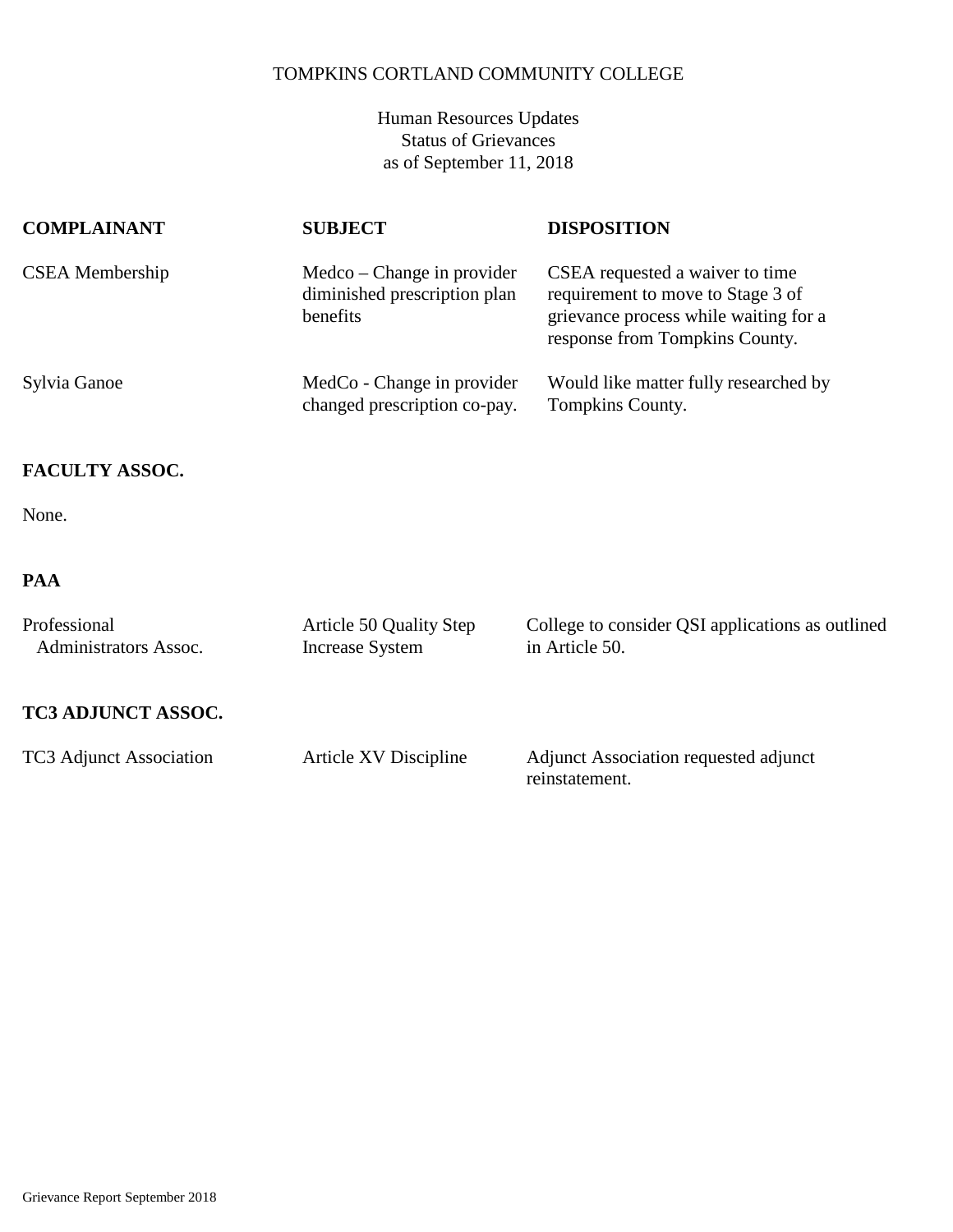#### **TOMPKINS CORTLAND COMMUNITY COLLEGE PROFESSIONAL DEVELOPMENT REPORT**

JANUARY 1 - JUNE 30, 2018

**LEADERSHIP SKILLS/DEVELOPMENT** - programs primarily geared toward supervisors, department heads, and faculty such as formal leadership development programs, supervisory training, etc.

Summary - Leadership Skills/Development # of reported events - 33

- 
- # of employees 14
	- 0 Bistro
	- 2 Classified Staff
	- 0 Executive
	- $3$  FSA
	- 22 Faculty
	- $\bullet$  4 PAA
	- 2 Adjuncts

**CONFERENCE/SEMINARS** - includes internal and external conferences, seminars, and workshops.

Summary - Conference/Seminars # of reported events - 108

- 
- # of employees 49
	- 1 Bistro
	- 7 Classified Staff
	- 2 Executive
	- 27 FSA
	- 36 Faculty
	- 32 PAA
	- 3 Adjuncts

**JOB SPECIFIC EDUCATION** - Includes technical/Computer training, customer service training, legal/compliance training and other job specific programs.

Summary - Job Specific Education  $\mu$  of reported events - 98

# of employees - 48

- 0 Bistro
- 14 Classified Staff
- 0 Executive
- 23 FSA
- 35 Faculty
- 24 PAA
- 2 Adjuncts

**DEGREE RELATED PROGRAMS** - list individuals pursuing formal degree programs at TC3 or other institutions.

Summary - Degree Related Programs **Accord 2018** 2019 4 of reported events - 19

- 
- # of employees 8
	- 0 Bistro
	- 7 Classified Staff
	- 0 Executive
	- $\bullet$  0 FSA
	- 0 Faculty
	- 11 PAA
	- 1 Adjuncts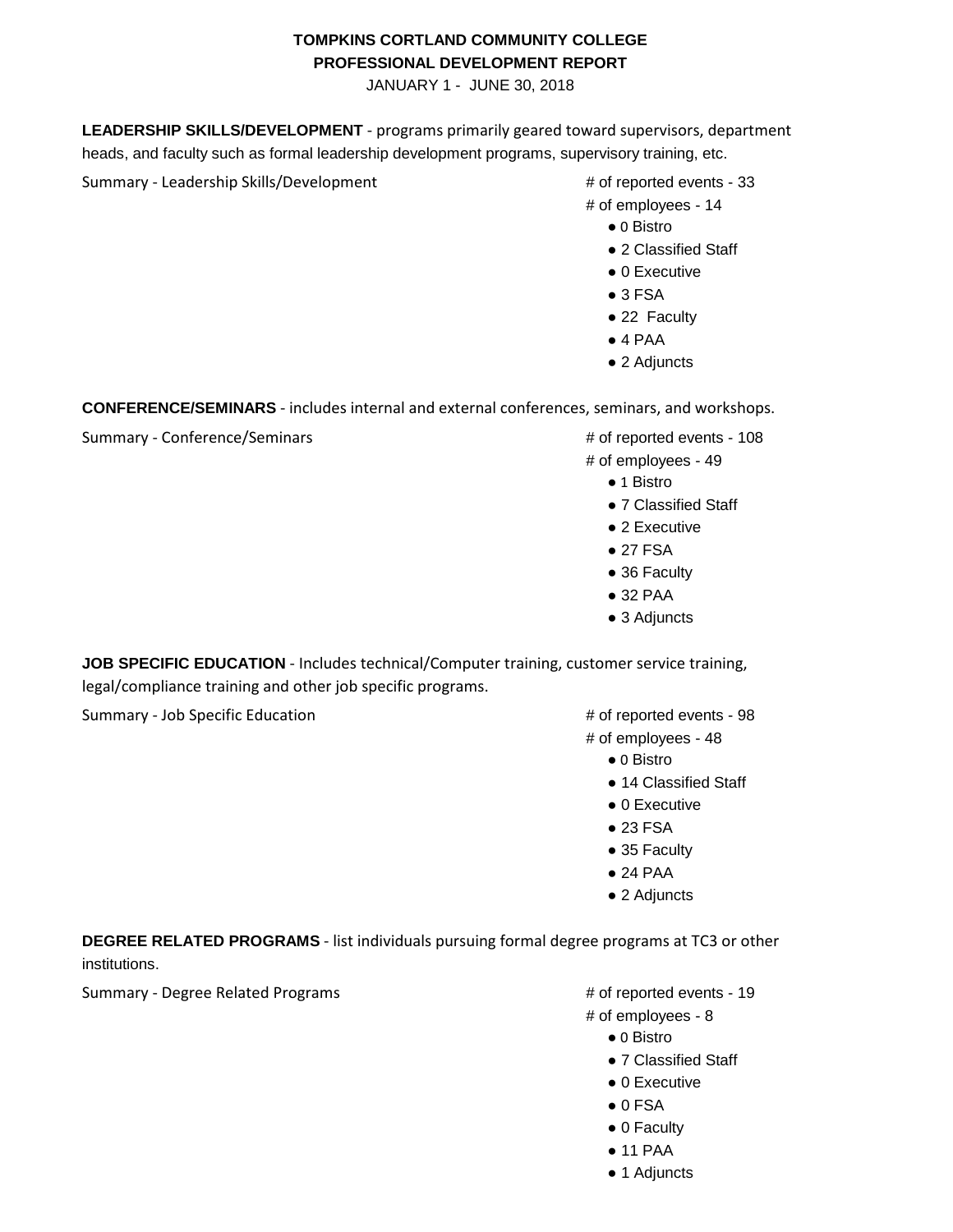#### **OTHER DEVELOPMENT ACTIVITIES** - various other programs attended by employees.

#### Summary - Other Development Activities # of reported events - 35

- 
- # of employees 22
	- 0 Bistro
	- 3 Classified Staff
	- 0 Executive
	- $3$  FSA
	- 11 Faculty
	- 14 PAA
	- 4 Adjuncts

#### **PROFESSIONAL PUBLICATIONS**

Summary - Professional Publications  $\qquad$   $\qquad$   $\qquad$   $\qquad$   $\qquad$   $\qquad$   $\qquad$   $\qquad$   $\qquad$   $\qquad$   $\qquad$   $\qquad$   $\qquad$   $\qquad$   $\qquad$   $\qquad$   $\qquad$   $\qquad$   $\qquad$   $\qquad$   $\qquad$   $\qquad$   $\qquad$   $\qquad$   $\qquad$   $\qquad$   $\qquad$   $\qquad$   $\qquad$   $\qquad$   $\qquad$ 

# of employees - 2

- 0 Bistro
- 0 Classified Staff
- 0 Executive
- $\bullet$  0 FSA
- 0 Faculty
- $\bullet$  0 PAA
- 2 Adjuncts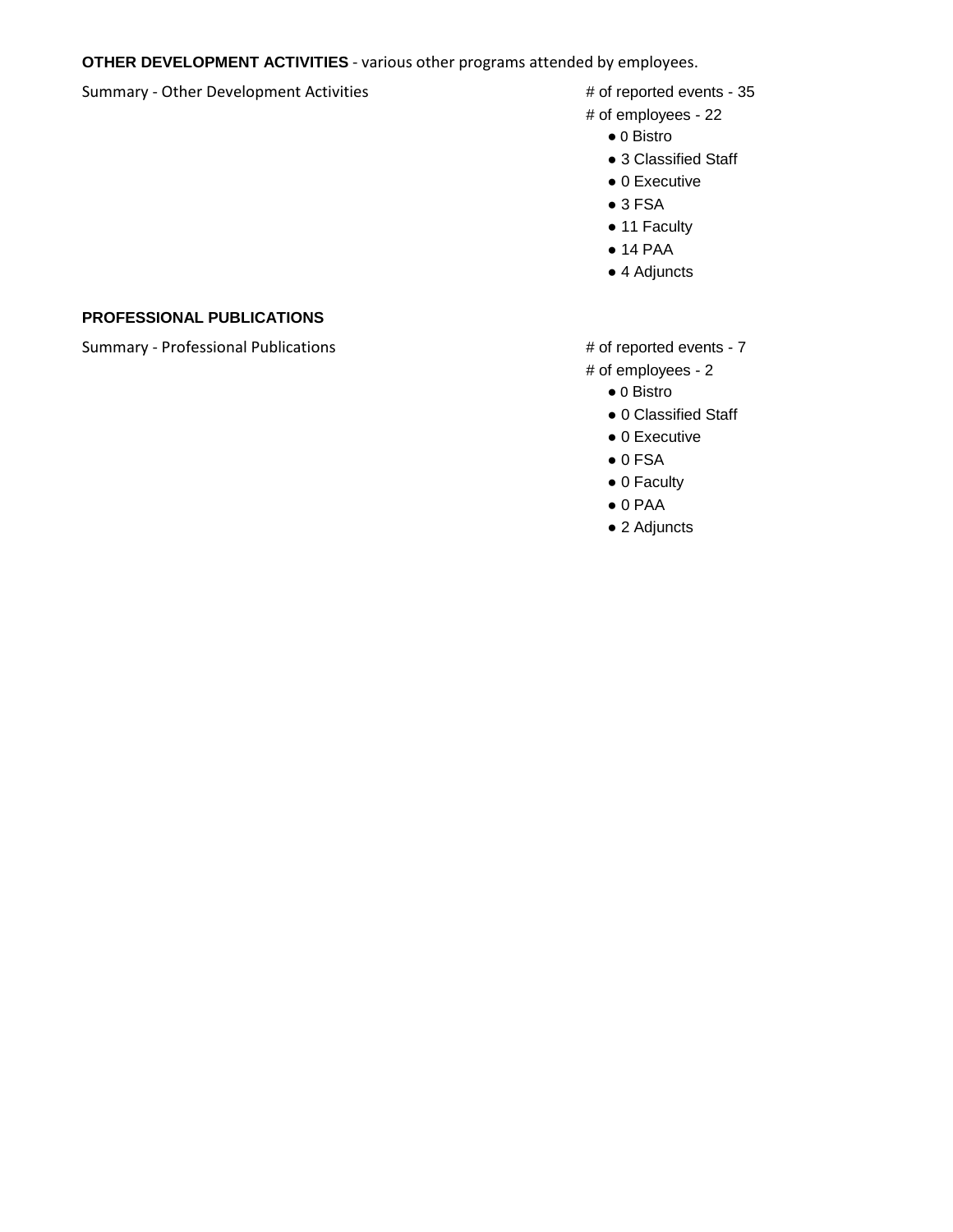### **TOMPKINS CORTLAND COMMUNITY COLLEGE CAPITAL PAYMENTS - SEPTEMBER 2018**

|                                                                                                                            | <b>AMOUNT</b>       | <b>SUBTOTAL</b> | <b>GRAND TOTAL</b> |
|----------------------------------------------------------------------------------------------------------------------------|---------------------|-----------------|--------------------|
| <b>Childcare Facility Project</b>                                                                                          |                     |                 |                    |
| <b>Administrative Cost</b>                                                                                                 |                     |                 |                    |
| William Munson (Sr. Maintenance Technician<br>based at Tioga Place)<br>Mileage Reimbursement                               |                     |                 |                    |
| for Travel to Childcare Center Site, 7/6 - 7/23<br>$8/10 - 8/24$                                                           | \$103.01<br>\$26.71 |                 |                    |
| <b>Total Administrative Cost</b>                                                                                           |                     | \$129.72        |                    |
| <b>Design Services</b>                                                                                                     |                     |                 |                    |
| Claudia Brenner Design (PO #31685)<br><b>Architectural Design Services</b><br>Invoice #3043, 3044 Design, Related Services | \$11,070.07         |                 |                    |
| <b>Total Design Services</b>                                                                                               |                     | \$11,070.07     |                    |
| <b>Civil Construction</b>                                                                                                  |                     |                 |                    |
| All Seasons Excavating (PO #32184)                                                                                         | \$59,145.00         |                 |                    |
| Application #4, Civil Construction<br><b>Total Civil Construction</b>                                                      |                     | \$59,145.00     |                    |
| <b>Electric &amp; Gas</b>                                                                                                  |                     |                 |                    |
| <b>NYSEG</b><br>Invoice #801000200393<br>Gas Service - Line Extension                                                      | \$1,844.58          |                 |                    |
| <b>Total Electric &amp; Gas</b>                                                                                            |                     | \$1,844.58      |                    |
|                                                                                                                            |                     |                 |                    |
| <b>General Construction</b>                                                                                                |                     |                 |                    |
| Streeter Associates (PO #32183)<br>Application #3, General                                                                 | \$122,977.50        |                 |                    |
| <b>Total General Construction</b>                                                                                          |                     | \$122,977.50    |                    |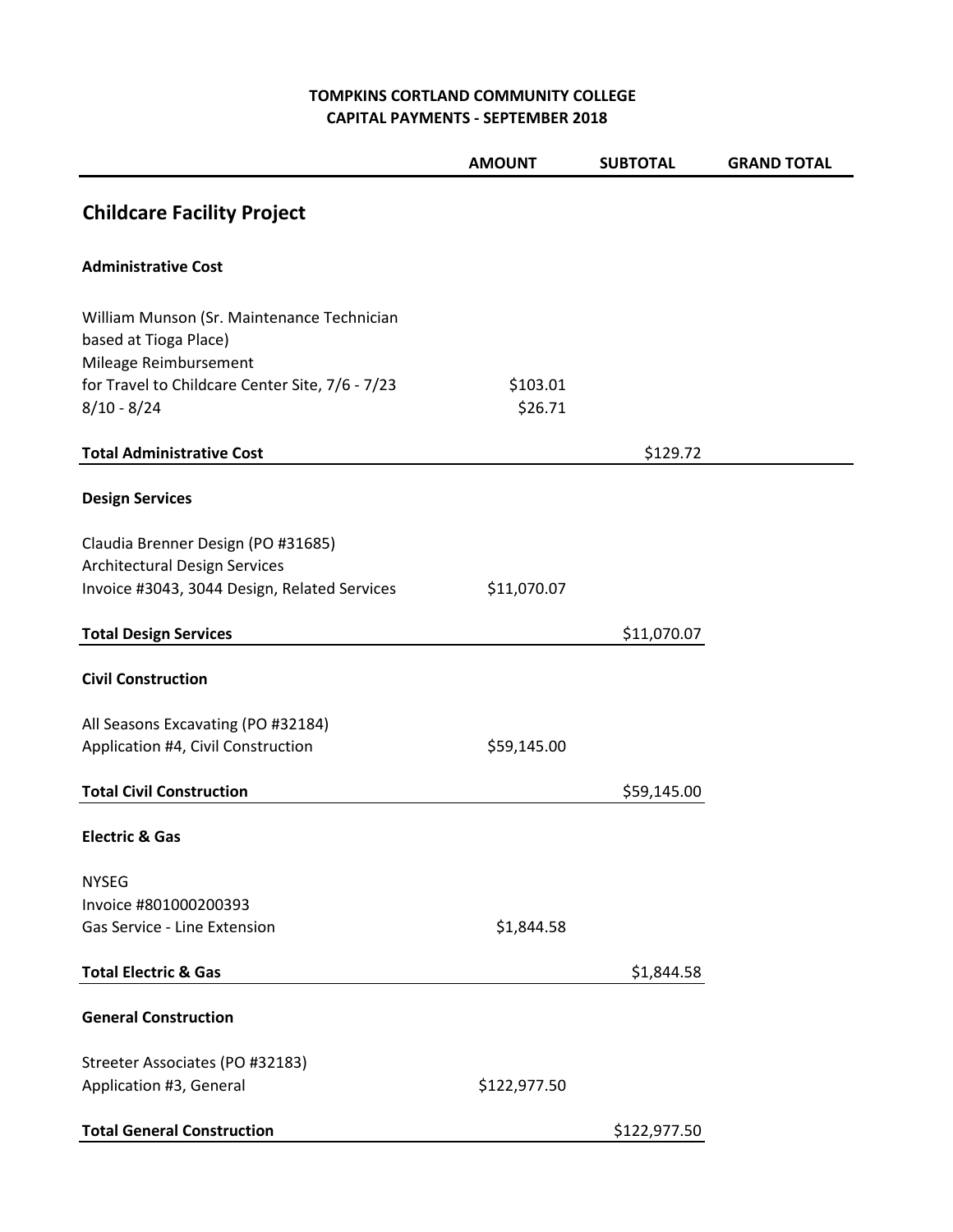#### **Mechanical**

| Kimble, Inc. (PO #32186)                        |              |              |              |
|-------------------------------------------------|--------------|--------------|--------------|
| Application #3                                  | \$163,138.75 |              |              |
| <b>Total Mechanical</b>                         |              | \$163,138.75 |              |
| Plumbing                                        |              |              |              |
| Brosh Mechanical, Inc. (PO #32187)              |              |              |              |
| Application #1                                  | \$24,700.00  |              |              |
| <b>Total Plumbing</b>                           |              | \$24,700.00  |              |
| <b>Testing Services</b>                         |              |              |              |
| SJB Cortland (PO #32231)                        |              |              |              |
| CT-18-040-2                                     | \$776.00     |              |              |
| <b>Total Testing Services</b>                   |              | \$776.00     |              |
| TOTAL CHILDCARE FACILITY PROJECT                |              |              | \$383,781.62 |
| <b>Master Plan</b>                              |              |              |              |
| <b>Elevator Rebuild (Yellow Elevator)</b>       |              |              |              |
| Davis Ulmer Sprinkler Co.                       |              |              |              |
| Fire Alarm Programming, Invoice #LP025272       | \$880.00     |              |              |
| <b>Total Elevator Rebuild (Yellow Elevator)</b> | \$880.00     |              |              |
| <b>TOTAL MASTER PLAN</b>                        |              |              | \$880.00     |
| <b>TOTAL CAPITAL PAYMENTS</b>                   |              |              | \$384,661.62 |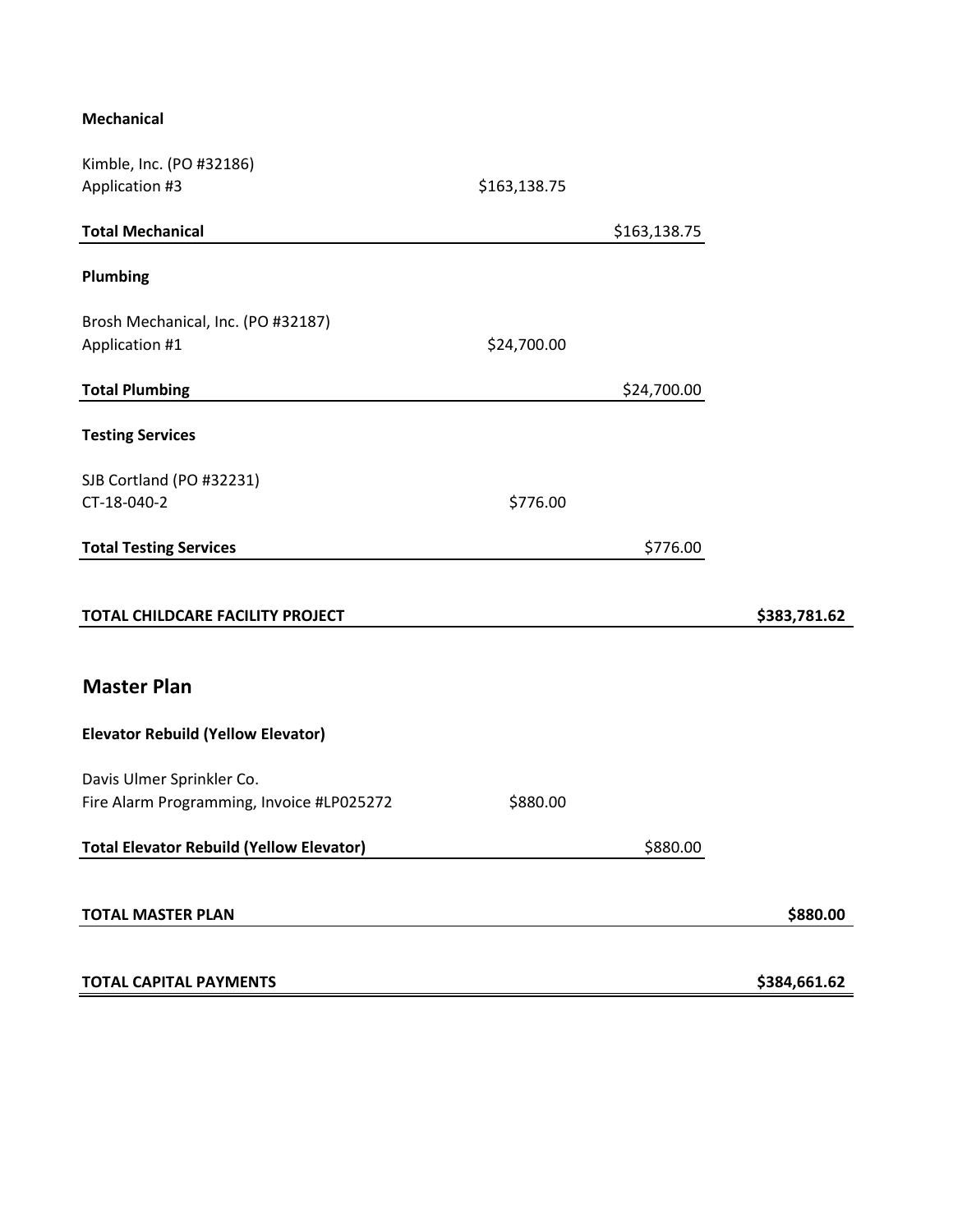# **APPOINTMENT OF PERSONNEL**

**WHEREAS,** The Department of Human Resources has confirmed that each of the individuals identified on the attached list possesses credentials necessary for the appointments indicated, and

**WHEREAS,** it also has been confirmed that each of the listed individuals has accepted all requisite conditions for appointment, and

**WHEREAS,** each of the listed individuals also has been recommended for his or her appointment by the President, be it therefore

**RESOLVED,** that the Board of Trustees of Tompkins Cortland Community College hereby appoints the individuals listed on the attachment.

**STATE OF NEW YORK: I, CATHY A. NORTHROP, CLERK** of the Board of **SS:** Trustees of Tompkins Cortland Community College, **COUNTY OF TOMPKINS: DO HEREBY CERTIFY** the foregoing resolution is a true copy of a resolution duly adopted by the Board of

Trustees of Tompkins Cortland Community College at a regular meeting of said Board on the  $20<sup>th</sup>$  day of September 2018, and the same is a complete copy of the whole of such resolution.

> **IN WITNESS WHEREOF,** I have hereunto set my hand and caused the official seal of Tompkins Cortland Community College to be hereunto affixed this 20<sup>th</sup> day of September 2018.

Clerk of the Board of Trustees Tompkins Cortland Community College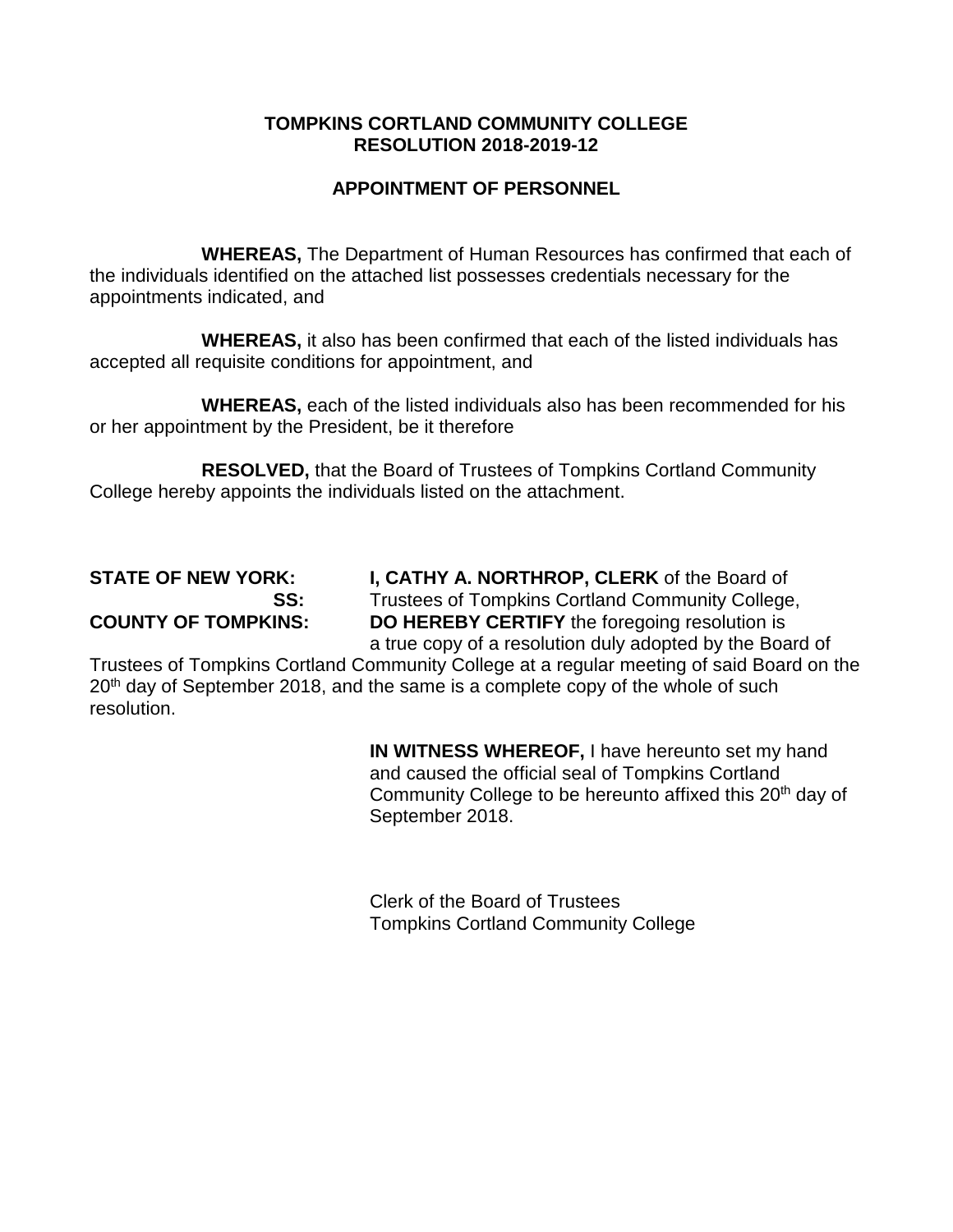#### **Presented to the Board of Trustees Tuesday, September 11, 2018 Appointment of Personnel**

| Employee                                          | Department                                                                                             | <b>Title/Rank</b>             | <b>Salary</b>                             | <b>Employment Dates</b>                                     |
|---------------------------------------------------|--------------------------------------------------------------------------------------------------------|-------------------------------|-------------------------------------------|-------------------------------------------------------------|
|                                                   | <b>April</b>                                                                                           |                               |                                           |                                                             |
| Ryan, Patrick                                     | Adopted PSYC103 BL3 for OER                                                                            | Adjunct                       | \$3,000.00                                | 4/1/2018 To 6/1/2018                                        |
|                                                   | May                                                                                                    |                               |                                           |                                                             |
| Richards, David<br>Richards, David<br>Gerg, Julie | Developed BUAD106 M02 for OER<br>Developed POSC103 BL1 for OER<br>Executive Director of the Foundation | Adjunct<br>Adjunct<br>Grade 5 | \$3,000.00<br>\$3,000.00<br>\$83,640.00 * | 5/1/2018 To 7/15/2018<br>5/1/2018 To 7/15/2018<br>5/18/2018 |
|                                                   | June                                                                                                   |                               |                                           |                                                             |
| Barker, Jaime                                     | CollegeNow Faculty Liaison-BIOL courses                                                                | Adjunct                       | \$217.60                                  | 6/4/2018 To 8/21/2018                                       |
| Carey, Christopher                                | CollegeNow Faculty Liaison-ENGL courses                                                                | Adjunct                       | \$108.80                                  | 6/4/2018 To 8/21/2018                                       |
| Crane, Nancy                                      | CollegeNow Faculty Liaison-SPAN/FREN/GERM courses                                                      | Adjunct                       | \$136.00                                  | 6/4/2018 To 8/21/2018                                       |
| DeGaetano, Margaret                               | CollegeNow Faculty Liaison-METR courses                                                                | Adjunct                       | \$163.20                                  | 6/4/2018 To 8/21/2018                                       |
| Emilian, Cathy                                    | CollegeNow Faculty Liaison-DRAF courses                                                                | Adjunct                       | \$54.40                                   | 6/4/2018 To 8/21/2018                                       |
| Farah, Fred                                       | CollegeNow Faculty Liaison-ENVS/PHSC courses                                                           | Adjunct                       | \$380.80                                  | 6/4/2018 To 8/21/2018                                       |
| Galezo, David                                     | CollegeNow Faculty Liaison-PHIL courses                                                                | Adjunct                       | \$54.40                                   | 6/4/2018 To 8/21/2018                                       |
| Hillis, Patrick                                   | CollegeNow Faculty Liaison-Professional Development<br>Conference Workshop                             | Adjunct                       | \$108.80                                  | 6/4/2018 To 8/21/2018                                       |
| Kidder, Jennifer                                  | CollegeNow Faculty Liaison-GEOL courses                                                                | Adjunct                       | \$108.80                                  | 6/4/2018 To 8/21/2018                                       |
| Reid, Taylor                                      | CollegeNow Faculty Liaison-ENVS courses                                                                | Adjunct                       | \$54.40                                   | 6/4/2018 To 8/31/2018                                       |
| Ross, Jessica                                     | CollegeNow Faculty Liaison-SOCI courses                                                                | Adjunct                       | \$163.20                                  | 6/4/2018 To 8/21/2018                                       |
| Sabol, Zenta                                      | CollegeNow Faculty Liaison-ACCT courses                                                                | Adjunct                       | \$108.80                                  | 6/4/2018 To 8/21/2018                                       |
| Sewell, Patrick                                   | CollegeNow Faculty Liaison-ENVS courses                                                                | Adjunct                       | \$54.40                                   | 6/4/2018 To 8/21/2018                                       |
| Stremlin, Tatiana                                 | CollegeNow Faculty Liaison-MUSI courses                                                                | Adjunct                       | \$108.80                                  | 6/4/2018 To 8/21/2018                                       |
| Sutton, Levi                                      | CollegeNow Faculty Liaison-DRAF courses                                                                | Adjunct                       | \$108.80                                  | 6/4/2018 To 8/21/2018                                       |
| Westfield, Butch                                  | CollegeNow Faculty Liaison-BUAD courses                                                                | Adjunct                       | \$217.60                                  | 6/4/2018 To 8/31/2018                                       |
| Whitecraft, Michele                               | CollegeNow Faculty Liaison-CHEM courses                                                                | Adjunct                       | \$435.20                                  | 6/4/2018 To 8/21/2018                                       |
| Young, Tammi                                      | CollegeNow Faculty Liaison-FITN/HLTH/RECR courses                                                      | Adjunct                       | \$870.40                                  | 6/4/2018 To 8/21/2018                                       |
|                                                   | July                                                                                                   |                               |                                           |                                                             |
| Plumeau, Meg                                      | Borg Warner Math Review                                                                                | Adjunct                       | \$250.00                                  | 7/24/2018 - 8/9/2018                                        |
| Cornish, Erin                                     | Independent Study - MATH095 (P. Cook, M. Duncan, M.<br>Tarantelli, C. Van Petten)                      | Adjunct                       | \$2,896.00                                | 7/5/2018 - 8/2/2018                                         |
| Crane, Nancy                                      | Independent Study - SPAN102 (I. Langer, A. Lopez-Crane,<br>W. Mitchell, L. Wright)                     | Adjunct                       | \$2,172.00                                | 7/5/2018 - 8/2/2018                                         |
| Gilbert, Mary                                     | Additional compensation for enrollment above 16 students<br>in ENGL204-BL4                             | Adjunct                       | \$100.00                                  | 7/5/2018 - 8/2/2018                                         |
| Kyle, John                                        | Independent Study - BUAD111 (P. Sanchez, V. Nunez, V.<br>Nunez, E. Oeckel, D. Rodriguez, J. Ryerson)   | Adjunct                       | \$2,715.00                                | 7/5/2018 - 8/2/2018                                         |
| Schat, Marjolein                                  | Independent Study - BIOL102 (B. Dickenson, K. Miller, N.<br>Thacker, J. Wodi)                          | Adjunct                       | \$2,172.00                                | 7/5/2018 - 8/2/2018                                         |
| Schat, Marjolein                                  | Independent Study - BIOL105 (A. Androshchuk, D. Janicki,<br>M. Kaur)                                   | Adjunct                       | \$2,172.00                                | 7/5/2018 - 8/2/2018                                         |
| Sewell, Patrick                                   | Independent Study - ENVS105 (M. Carrero)                                                               | Adjunct                       | \$543.00                                  | 7/5/2018 - 8/2/2018                                         |
| Whitecraft, Michele                               | Independent Study - CHEM102 (C. Dodge, S. Lee, M.<br>Rutherford, Eschwed, R. Wawrzynek)                | Adjunct                       | \$3,620.00                                | 7/5/2018 - 8/2/2018                                         |
| Seyfried, Matthew                                 | Additional compensation for enrollment above 16 students<br>in ENGL204-BL2 & BL3                       | Adjunct                       | \$150.00                                  | 7/6/2018 - 8/2/2018                                         |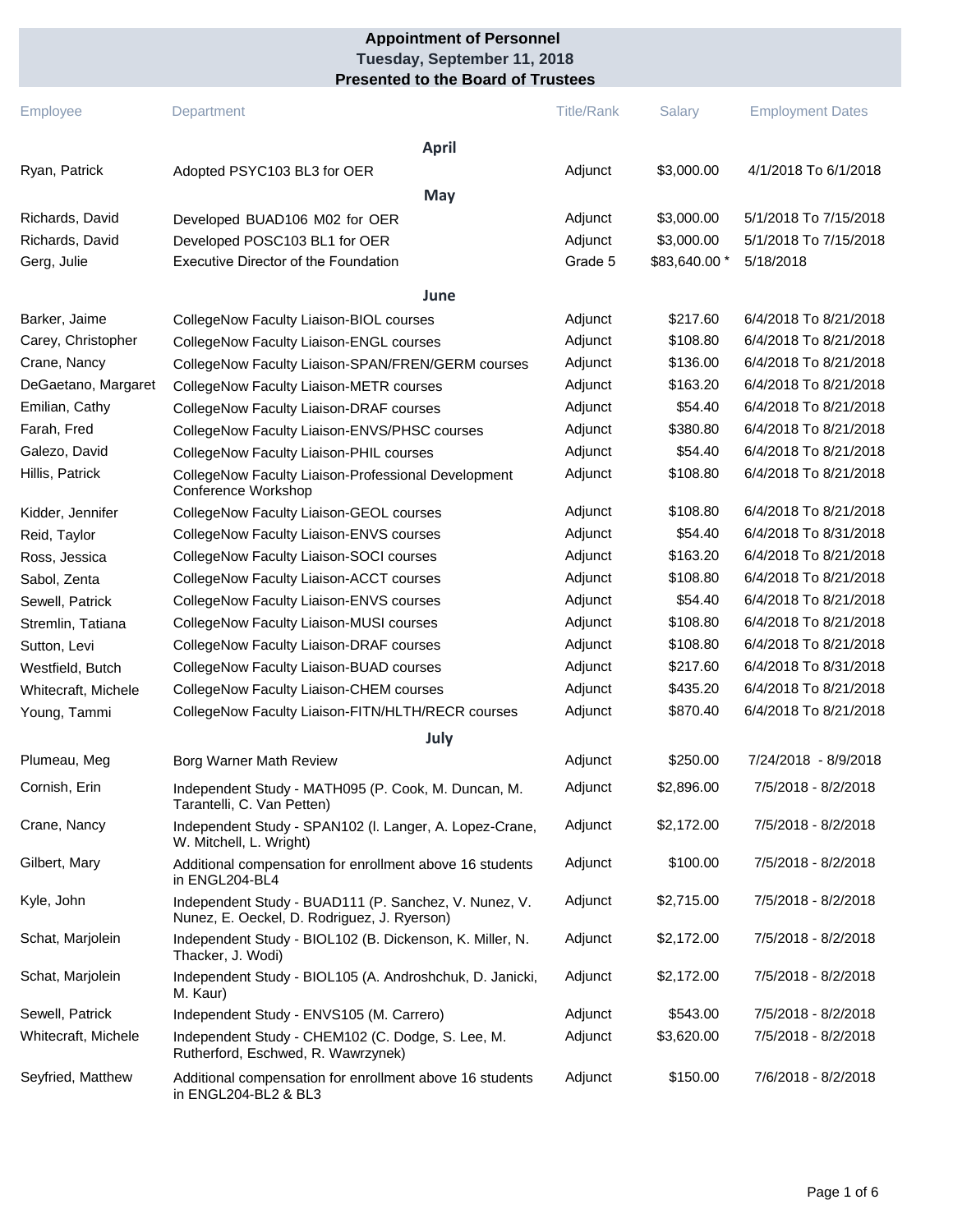| Employee                          | Department                                                                                                                                                              | <b>Title/Rank</b> | Salary      | <b>Employment Dates</b> |
|-----------------------------------|-------------------------------------------------------------------------------------------------------------------------------------------------------------------------|-------------------|-------------|-------------------------|
|                                   | <b>August</b>                                                                                                                                                           |                   |             |                         |
| Raethka, Tim                      | CPR for Nursing student                                                                                                                                                 | Adjunct           | \$600.00    | 8/1/2018 To 8/4/2018    |
| Echevarria, Richard               | Attend academic advisement training provided by Student<br>Success & Advisement Services staff in order to prepare<br>for the transition to the role of faculty advisor | Adjunct           | \$191.00    | 8/8/2018                |
| Moricette, Janita                 | Attend academic advisement training provided by Student<br>Success & Advisement Services staff in order to prepare<br>for the transition to the role of faculty advisor | Adjunct           | \$191.00    | 8/8/2018                |
| DeGaetano, Margaret               | Facilitation of Rope Challenge Course - Level 2+                                                                                                                        | Adjunct           | \$600.00    | 8/10/2018 To 12/31/2018 |
| Astra, Tazio                      | Para-Professional Tutor - WRC                                                                                                                                           | Adjunct           | \$4,914.00  | 8/15/2018 To 12/17/2018 |
| Barker, Jaime                     | Writing Partner/Science Writing - WRC                                                                                                                                   | Adjunct           | \$2,357.25  | 8/15/2018 To 12/17/2018 |
| Bisson, Amanda                    | <b>Culinary Arts</b>                                                                                                                                                    | Instructor        | \$56,212.00 | 8/15/2018               |
| DeGaetano, Margaret               | <b>Professional Tutor</b>                                                                                                                                               | Adjunct           | \$13,349.16 | 8/15/2018 To 12/17/2018 |
| Dzikovski, Holly                  | Professional Tutor - Developmental Math Support<br>Specialist                                                                                                           | Adjunct           | \$5,650.56  | 8/15/2018 To 12/17/2018 |
| Gray, Amanda                      | Para-Professional Tutor - MSC                                                                                                                                           | Adjunct           | \$6,406.40  | 8/15/2018 To 12/17/2018 |
| Inderwies, Heidi                  | Para-Professional Tutor - MSC                                                                                                                                           | Adjunct           | \$6,115.20  | 8/15/2018 To 12/17/2018 |
| Kidder, Jennifer                  | Professional Tutor - Developmental Math Support<br>Specialist                                                                                                           | Adjunct           | \$3,033.90  | 8/15/2018 To 12/17/2018 |
|                                   | Kjellander-Cantu-Cynthi Professional Tutor - Digital/Media Arts Specialist                                                                                              | Adjunct           | \$2,067.75  | 8/15/2018 To 12/17/2018 |
| Lyon, Crystal                     | Professional Tutor - Digital/Media Arts Specialist                                                                                                                      | Adjunct           | \$4,290.00  | 8/15/2018 To 12/17/2018 |
| Miranda, Tracy                    | Para-Professional Tutor - MSC                                                                                                                                           | Adjunct           | \$7,571.20  | 8/15/2018 To 12/17/2018 |
| Ndiaye, Mame                      | Para-Professional Tutor - WRC                                                                                                                                           | Adjunct           | \$3,276.00  | 8/15/2018 To 12/17/2018 |
|                                   | Orrantia-Kotowski, Olivi Access & Equity Assistant/Professional Tutor                                                                                                   | Adjunct           | \$10,296.00 | 8/15/2018 To 12/17/2018 |
| Rafferty, Megan                   | Photo Lab Technician/Tutor                                                                                                                                              | Adjunct           | \$1,170.00  | 8/15/2018 To 12/17/2018 |
| Sabol, Zenta                      | Professional Tutor - ABC & Access & Equity Assistant                                                                                                                    | Adjunct           | \$4,180.04  | 8/15/2018 To 12/17/2018 |
| Sandifer, Phil                    | Professional Writing Tutor - WRC                                                                                                                                        | Adjunct           | \$9,098.10  | 8/15/2018 To 12/17/2018 |
| Tombasco, Raphael                 | Professional Writing Tutor - WRC                                                                                                                                        | Adjunct           | \$2,730.00  | 8/15/2018 To 12/17/2018 |
| Donohue, Kathryn                  | Participating in training pursuant to the SUNY<br>Developmental English Learning Community Grant                                                                        | Adjunct           | \$75.00     | 8/16/2018               |
|                                   | Hemingway Jones, Kat Participating in training pursuant to the SUNY<br>Developmental English Learning Community Grant                                                   | Adjunct           |             | \$75.00 8/16/2018       |
| Potter, Kristi                    | Participating in training pursuant to the SUNY<br>Developmental English Learning Community Grant                                                                        | Adjunct           | \$75.00     | 8/16/2018               |
| Weed, Steve                       | Participating in training pursuant to the SUNY<br>Developmental English Learning Community Grant                                                                        | Adjunct           | \$75.00     | 8/16/2018               |
| Wheaton, Justin                   | Participating in training pursuant to the SUNY<br>Developmental English Learning Community Grant                                                                        | Adjunct           | \$75.00     | 8/16/2018               |
| Wolff, Sarah                      | Participating in training pursuant to the SUNY<br>Developmental English Learning Community Grant                                                                        | Adjunct           | \$75.00     | 8/16/2018               |
| Price, Colleen                    | Per Article 9.5 of TC3 Adjunct Association Contract -<br>\$50/credit for cancellation less than one week before start<br>of classes/EMG 230                             | Adjunct           | \$200.00    | 8/21/2018               |
| Abdu-Shahid, Rafsanja HUMS105 M01 |                                                                                                                                                                         | Adjunct           | \$2,730.00  | 8/22/2018 To 12/14/2018 |
| Ahmed, Ahmed                      | CHEM108 ME50 CHEM205 ME50                                                                                                                                               | Adjunct           | \$11,505.00 | 8/22/2018 To 12/14/2018 |
| Almann, Nancy                     | BIOL131 M02 BIOL131 M01                                                                                                                                                 | Adjunct           | \$8,850.00  | 8/22/2018 To 12/14/2018 |
| Altmann, Herman                   | BIOL101 M03 BIOL101 M01 BIOL102 M02                                                                                                                                     | Adjunct           | \$12,390.00 | 8/22/2018 To 12/14/2018 |
| Archer, Pamela                    | CAPS111 M01 BUAD203 M01                                                                                                                                                 | Adjunct           | \$4,583.70  | 8/22/2018 To 12/14/2018 |
| Arnold, Melanie                   | COMM110 ME50 COMM245 M01 COMM115 M01                                                                                                                                    | Adjunct           | \$9,047.06  | 8/22/2018 To 12/14/2018 |
| Aspinwall, Breck                  | BIOL100 M02 BIOL100 M01                                                                                                                                                 | Adjunct           | \$7,210.00  | 8/22/2018 To 12/14/2018 |
| Barker, Jaime                     | BIOL132 ME50 BIOL131 M01 BIOL201 ME50                                                                                                                                   | Adjunct           | \$9,900.00  | 8/22/2018 To 12/14/2018 |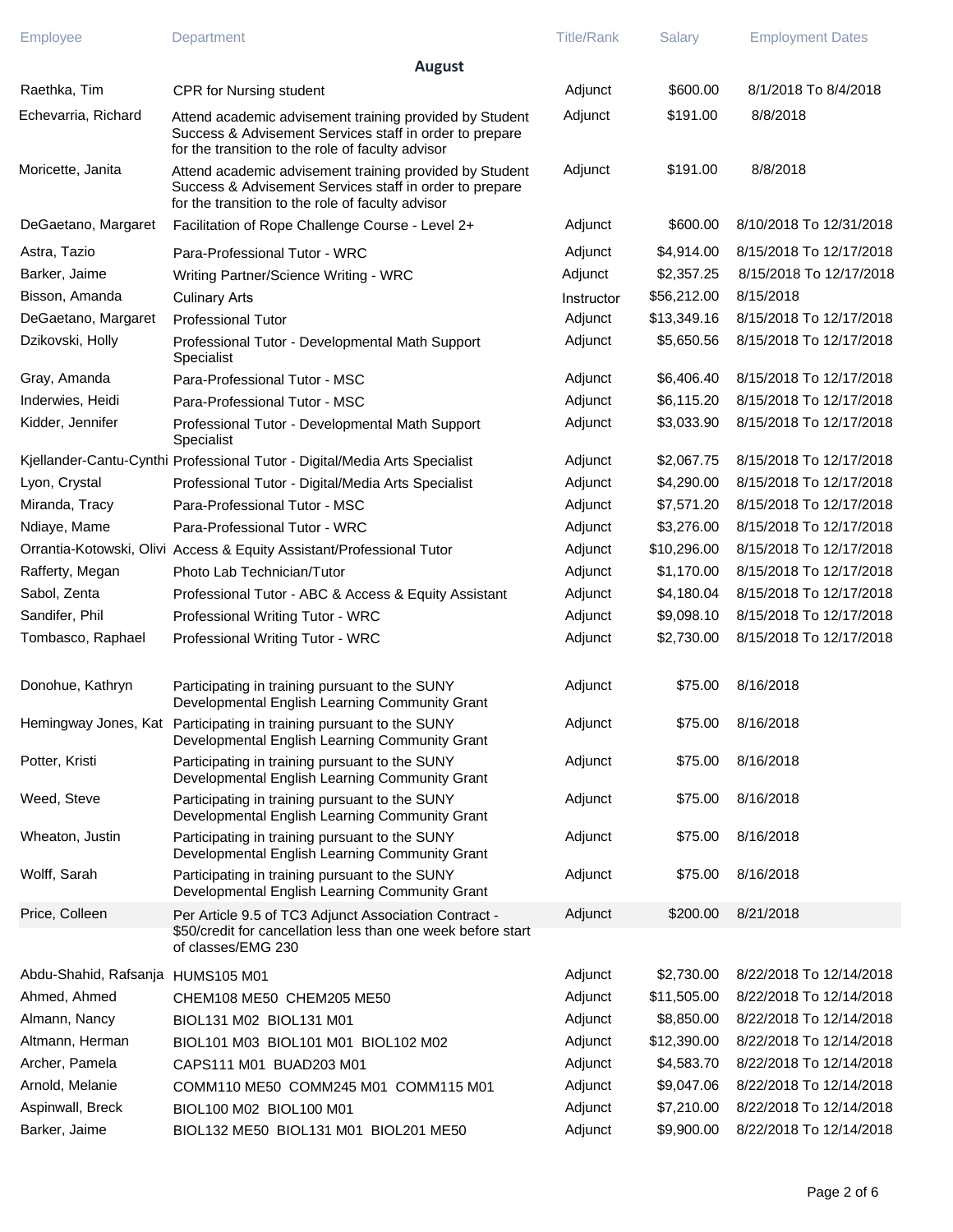| Employee                         | Department                                                                                                  | <b>Title/Rank</b> | Salary      | <b>Employment Dates</b> |
|----------------------------------|-------------------------------------------------------------------------------------------------------------|-------------------|-------------|-------------------------|
| Barker, Ryan                     | BIOL132 ME50 BIOL201 ME50                                                                                   | Adjunct           | \$4,342.50  | 8/22/2018 To 12/14/2018 |
| Bechtold, Charles                | MATH120 M10 ENSC204 M01 MATH120 M09                                                                         | Adjunct           | \$12,980.00 | 8/22/2018 To 12/14/2018 |
| Bennett, Chauncey                | COMM135 ME50 COMM127 HY51                                                                                   | Adjunct           | \$6,370.00  | 8/22/2018 To 12/14/2018 |
| Blackman, Patrick                | Duties-inventory, ordering for CULI/WINE program and<br>coordinating product for courses                    | Adjunct           | \$4,160.00  | 8/22/2018 To 12/14/2018 |
| Blackman, Patrick                | <b>CULI160 V01</b>                                                                                          | Adjunct           | \$3,185.00  | 8/22/2018 To 12/14/2018 |
| Boden, Brandy                    | <b>RECR215 ME50</b>                                                                                         | Adjunct           | \$3,605.00  | 8/22/2018 To 12/14/2018 |
| Buchanan, Patricia               | ENGL100 M12 ENGL098 EL09 ENGL100 EL09<br><b>ENGL201 M01</b>                                                 | Adjunct           | \$10,620.00 | 8/22/2018 To 12/14/2018 |
| Byrne, Kristin                   | Provide supervision to NURS208-M33 FLD students while<br>administering medication                           | Adjunct           | \$1,654.20  | 8/22/2018 To 12/14/2018 |
| Cambridge, Jessica               | ENGL100 M28 ENGL100 M27                                                                                     | Adjunct           | \$6,600.00  | 8/22/2018 To 12/14/2018 |
| Caroompas, Alice                 | President of Adjunct Faculty Association                                                                    | Adjunct           | \$2,067.75  | 8/22/2018 To 12/14/2018 |
| Carr, Kyle                       | COMM120 ME50 COMM120 M01 COMM111 M01                                                                        | Adjunct           | \$5,133.70  | 8/22/2018 To 12/14/2018 |
| Carr, Kyle                       | Provide coverage for Communications Cage as ell as<br>provide necessary tutoring to Communications students | Adjunct           | \$3,771.60  | 8/22/2018 To 12/14/2018 |
| Christofferson, Martin           | CAPS121 HY2 CAPS121 HY1 CAPS111 HY1 CAPS131<br>HY1 CAPS131 HY2 CAPS111 HY2                                  | Adjunct           | \$8,262.36  | 8/22/2018 To 12/14/2018 |
| Cicciarelli, Richard             | BIOL101 M04 BIOL101 M02                                                                                     | Adjunct           | \$6,755.00  | 8/22/2018 To 12/14/2018 |
| Coleman, Cynthia                 | SOCI101 BL3 SOCI101 M09 SOCI205 BL1                                                                         | Adjunct           | \$10,620.00 | 8/22/2018 To 12/14/2018 |
| Cooper, Joanne                   | MATH095 M02                                                                                                 | Adjunct           | \$4,400.00  | 8/22/2018 To 12/14/2018 |
| Cornish, Erin                    | MATH095 M05 MATH120 IE62 MATH109 M04                                                                        | Adjunct           | \$12,100.00 | 8/22/2018 To 12/14/2018 |
| Cowan, Richard                   | <b>MATH200 M03</b>                                                                                          | Adjunct           | \$3,540.00  | 8/22/2018 To 12/14/2018 |
| Crane, Nancy                     | SPAN101 M03 SPAN102 M01 SPAN101 M02                                                                         | Adjunct           | \$12,980.00 | 8/22/2018 To 12/14/2018 |
| Curtis, Benjamin                 | <b>CONT107 M01</b>                                                                                          | Adjunct           | \$3,540.00  | 8/22/2018 To 12/14/2018 |
| Cutter, Elizabeth                | MATH090 M07 MATH090 M02                                                                                     | Adjunct           | \$7,720.00  | 8/22/2018 To 12/14/2018 |
| Davis, Andrew                    | FITN230 M20 FITN130 M10                                                                                     | Adjunct           | \$1,650.00  | 8/22/2018 To 12/14/2018 |
| DiBartolo, Debra                 | NURS208-M33 FLD                                                                                             | Adjunct           | \$12,100.00 | 8/22/2018 To 12/14/2018 |
| Doane, Eric                      | CRJU105 M02 CRJU105 BL1 CRJU105 M01                                                                         | Adjunct           | \$8,685.00  | 8/22/2018 To 12/14/2018 |
| Donohue, Kathryn                 | ENGL100 M21 ENGL100 EL17 ENGL098 EL17                                                                       | Adjunct           | \$5,790.00  | 8/22/2018 To 12/14/2018 |
| Dzikovski, Holly                 | <b>MATH090 M03</b>                                                                                          | Adjunct           | \$4,120.00  | 8/22/2018 To 12/14/2018 |
| Earley, Bernard                  | ENGL101 BL2 ENGL101 BL1                                                                                     | Adjunct           | \$7,080.00  | 8/22/2018 To 12/14/2018 |
| Eckert, Regina                   | <b>HSTY102 M01</b>                                                                                          | Adjunct           | \$3,090.00  | 8/22/2018 To 12/14/2018 |
| Eller, Dawn                      | <b>BIOL114 M01</b>                                                                                          | Adjunct           | \$3,300.00  | 8/22/2018 To 12/14/2018 |
| Ellis, Rachel                    | ENGL100 M25 ENGL098 EL20 ENGL100 EL20                                                                       | Adjunct           | \$5,460.00  | 8/22/2018 To 12/14/2018 |
| Emmart, Michael                  | HUMS104 BL1 CRJU104 BL1                                                                                     | Adjunct           | \$3,300.00  | 8/22/2018 To 12/14/2018 |
| Epstein, Judith                  | ENGL201 ME50 ENGL201 M03 ENGL201 M05                                                                        | Adjunct           | \$10,620.00 | 8/22/2018 To 12/14/2018 |
| Estep, Nancy                     | ECHD240 M01 ECHD242 HY1                                                                                     | Adjunct           | \$4,950.00  | 8/22/2018 To 12/14/2018 |
| Esworthy, Barrett                | <b>HSTY201 M01</b>                                                                                          | Adjunct           | \$3,540.00  | 8/22/2018 To 12/14/2018 |
| Evans, Christine                 | ESL 110 M01 ESL 112 M01 ESL 111 M01                                                                         | Adjunct           | \$12,100.00 | 8/22/2018 To 12/14/2018 |
| Falk, Laura                      | <b>WINE200 V01</b>                                                                                          | Adjunct           | \$3,090.00  | 8/22/2018 To 12/14/2018 |
| Farah, Fred                      | BIOL115 M01 GEOL125 M01 BIOL125 M01                                                                         | Adjunct           | \$10,325.00 | 8/22/2018 To 12/14/2018 |
| Feavearyear, Jody                | MATH090 M05 MATH090 M04                                                                                     | Adjunct           | \$9,440.00  | 8/22/2018 To 12/14/2018 |
| Foote, Sandra                    | MATH095 ME50 MATH200 ME50                                                                                   | Adjunct           | \$7,210.00  | 8/22/2018 To 12/14/2018 |
| Fussner-Kelly, Shirley           | <b>MATH090 ME50</b>                                                                                         | Adjunct           | \$4,120.00  | 8/22/2018 To 12/14/2018 |
| Galezo, David                    | PHIL101 M02 PHIL201 BL1                                                                                     | Adjunct           | \$7,080.00  | 8/22/2018 To 12/14/2018 |
| Gammage-Sikora, Gina SPAN101 BL1 |                                                                                                             | Adjunct           | \$4,720.00  | 8/22/2018 To 12/14/2018 |
| Gilbert, Mary                    | ENGL102 BL3 ENGL102 BL1 ENGL102 BL2                                                                         | Adjunct           | \$10,620.00 | 8/22/2018 To 12/14/2018 |
| Gillis, Andrew                   | ART 255 M01 ART 111 M01                                                                                     | Adjunct           | \$8,260.00  | 8/22/2018 To 12/14/2018 |
| Goldsberry, Evelyn               | NURS110-M34 FLD                                                                                             | Adjunct           | \$6,755.00  | 8/22/2018 To 12/14/2018 |
| Granison, Henry                  | PARA101 BL1 PARC101 BL1                                                                                     | Adjunct           | \$3,540.00  | 8/22/2018 To 12/14/2018 |
| Green, Rachel                    | <b>ECHD110 ME50</b>                                                                                         | Adjunct           | \$3,090.00  | 8/22/2018 To 12/14/2018 |
|                                  |                                                                                                             |                   |             |                         |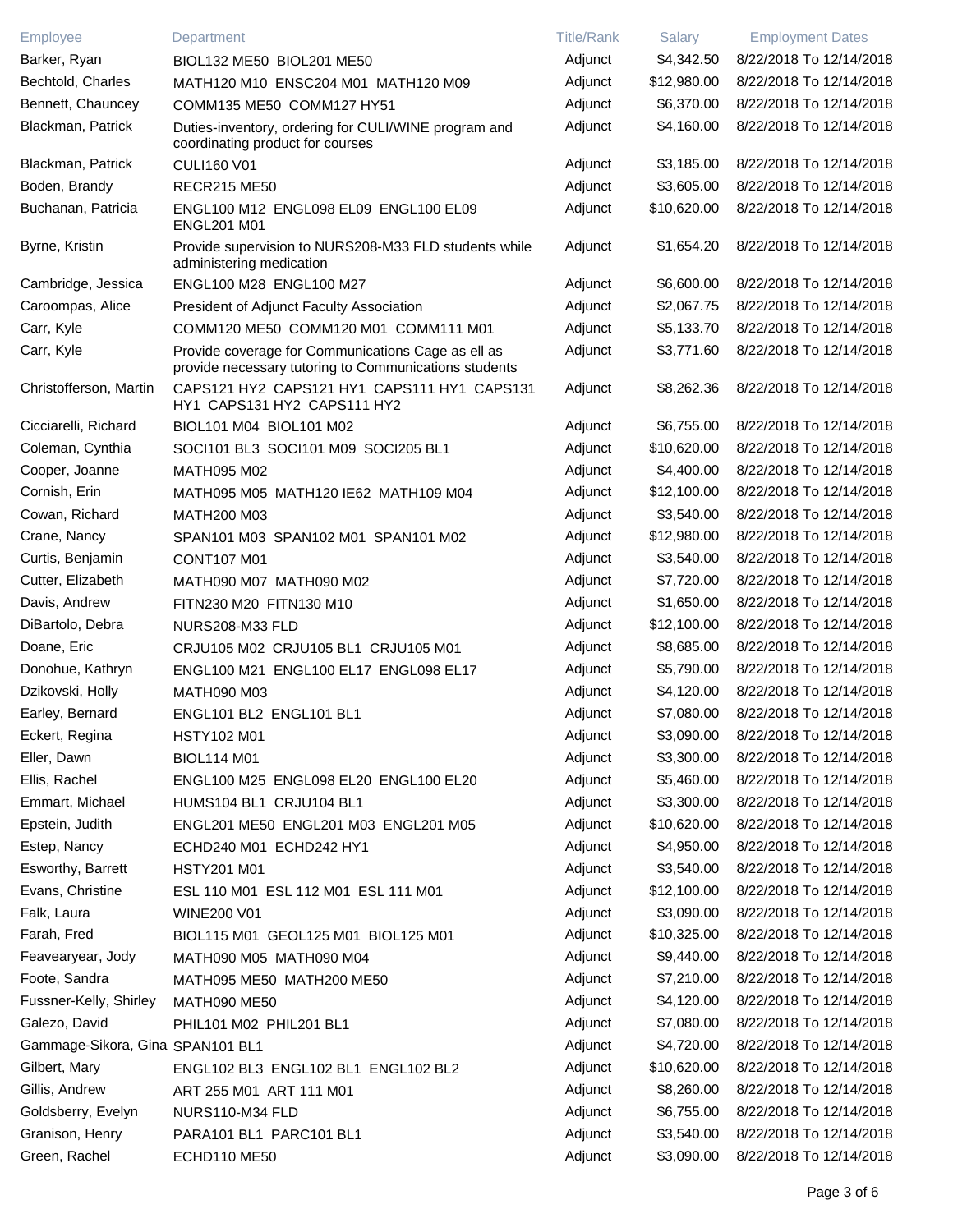| Employee             | Department                                                                 | <b>Title/Rank</b> | Salary      | <b>Employment Dates</b> |
|----------------------|----------------------------------------------------------------------------|-------------------|-------------|-------------------------|
| Grimm, Mark          | ART 214 M01                                                                | Adjunct           | \$3,850.00  | 8/22/2018 To 12/14/2018 |
| Ha, Lien             | <b>DRAF117 M01</b>                                                         | Adjunct           | \$4,101.25  | 8/22/2018 To 12/14/2018 |
| Hallas, Katherine    | <b>ENVS110 M01</b>                                                         | Adjunct           | \$1,820.00  | 8/22/2018 To 12/14/2018 |
| Hamilton, Kathryn    | RDNG116 M10 RDNG116 M12 RDNG116 M09                                        | Adjunct           | \$8,190.00  | 8/22/2018 To 12/14/2018 |
| Han, Man-Young       | SPMT255 M01                                                                | Adjunct           | \$3,300.00  | 8/22/2018 To 12/14/2018 |
|                      | Hemingway Jones, Kat ENGL100 M06 ENGL204 M01                               | Adjunct           | \$6,600.00  | 8/22/2018 To 12/14/2018 |
| Hillis, Patrick      | PSYC103 M11 PSYC207 M01 PSYC103 M07                                        | Adjunct           | \$9,900.00  | 8/22/2018 To 12/14/2018 |
| Iacobucci, Christine | <b>ANTH202 M01</b>                                                         | Adjunct           | \$3,300.00  | 8/22/2018 To 12/14/2018 |
| lacobucci, Christine | <b>CTC Adjunct Service Coordinator</b>                                     | Adjunct           | \$3,300.00  | 8/22/2018 To 12/14/2018 |
| Johnson, John        | COMM140 M01 COMM240 M01                                                    | Adjunct           | \$6,755.00  | 8/22/2018 To 12/14/2018 |
| Josef, Keith         | CHEM101 HY1                                                                | Adjunct           | \$1,545.00  | 8/22/2018 To 12/14/2018 |
| Kapusta, Patricia    | CAPS131 BL1                                                                | Adjunct           | \$1,377.06  | 8/22/2018 To 9/26/2018  |
| Kidder, Jennifer     | MATH098 M04 GEOL101 M01                                                    | Adjunct           | \$8,850.00  | 8/22/2018 To 12/14/2018 |
| Kobre, Michael       | BIOL131 ME50 BIOL114 BL1                                                   | Adjunct           | \$13,275.00 | 8/22/2018 To 12/14/2018 |
| Kyle, John           | CAPS121 M05 CAPS111 M02 CAPS121 M03 CAPS111<br>M03 CAPS121 M04 CAPS111 M04 | Adjunct           | \$8,262.36  | 8/22/2018 To 11/5/2018  |
| LaFavor, Erik        | SOCI101 M10                                                                | Adjunct           | \$2,730.00  | 8/22/2018 To 12/14/2018 |
| Lamey, Timothy       | <b>FITN213 ME50</b>                                                        | Adjunct           | \$1,650.00  | 8/22/2018 To 12/14/2018 |
| Lee, In Shik         | ART 120 ME50 ART 114 M01 ART 120 M03                                       | Adjunct           | \$12,390.00 | 8/22/2018 To 12/14/2018 |
| Less, Deborah        | <b>ENGL204 M02</b>                                                         | Adjunct           | \$3,300.00  | 8/22/2018 To 12/14/2018 |
| Lillard, Marketa     | CHEM101 HY1                                                                | Adjunct           | \$3,300.00  | 8/22/2018 To 12/14/2018 |
| Lipa, Thomas         | CDSC220 HY1 CDSC101 BL1                                                    | Adjunct           | \$4,720.00  | 8/22/2018 To 12/14/2018 |
| Manning, Kaeti       | PHIL101 M03                                                                | Adjunct           | \$3,090.00  | 8/22/2018 To 12/14/2018 |
| Marie, Jill          | ENGL201 M06 ENGL103 BL1                                                    | Adjunct           | \$7,080.00  | 8/22/2018 To 12/14/2018 |
| Mast, Holli          | MATH095 M06                                                                | Adjunct           | \$3,640.00  | 8/22/2018 To 12/14/2018 |
| McCabe, Thomas       | <b>ENGL256 M01</b>                                                         | Adjunct           | \$3,540.00  | 8/22/2018 To 12/14/2018 |
| McCracken, Kathleen  | COMM120 ME50 COMM120 M01                                                   | Adjunct           | \$3,605.00  | 8/22/2018 To 12/14/2018 |
| McLane, Todd         | ENVS117 M02 ENVS117 M01                                                    | Adjunct           | \$3,090.00  | 8/22/2018 To 12/14/2018 |
| Meddaugh, Arlene     | NURS110-M37 FLD                                                            | Adjunct           | \$6,370.00  | 8/22/2018 To 12/14/2018 |
| Meyer, Denise        | ART 130 ME50 ART 130 M01 ART 130 M02                                       | Adjunct           | \$12,390.00 | 8/22/2018 To 12/14/2018 |
| Millman-Brown, Randi | <b>ART 101 ME50</b>                                                        | Adjunct           | \$3,300.00  | 8/22/2018 To 12/14/2018 |
| Montgomery, Ashley   | ENGL101 M10 ENGL100 M01                                                    | Adjunct           | \$5,460.00  | 8/22/2018 To 12/14/2018 |
| Moody, Frank         | BUAD203 BL1                                                                | Adjunct           | \$3,540.00  | 8/22/2018 To 12/14/2018 |
| Morse, Annemarie     | <b>WINE120 VE50</b>                                                        | Adjunct           | \$3,090.00  | 8/22/2018 To 12/14/2018 |
| Moss, Gregory        | <b>HUMS200 M01</b>                                                         | Adjunct           | \$2,730.00  | 8/22/2018 To 12/14/2018 |
| Mueller, Susan       | NURS110-M32 FLD                                                            | Adjunct           | \$6,755.00  | 8/22/2018 To 12/14/2018 |
| Need, Barbara        | ENGL101 M03 ENGL101 M01 SPAN101 M01                                        | Adjunct           | \$11,000.00 | 8/22/2018 To 12/14/2018 |
| Okaru, Alfred        | FITN230 M22 FITN130 M12                                                    | Adjunct           | \$1,545.00  | 8/22/2018 To 12/14/2018 |
| Olson, Rich          | To perform engineering duties in the radio station                         | Adjunct           | \$8,764.60  | 8/22/2018 To 12/14/2018 |
| Panzer, Nina         | SOCI101 BL2                                                                | Adjunct           | \$3,540.00  | 8/22/2018 To 12/14/2018 |
| Parks, Paul          | ART 101 M01 HUMN232 M01                                                    | Adjunct           | \$7,080.00  | 8/22/2018 To 12/14/2018 |
| Perehinec, Michael   | PARA215 BL1 PARC215 BL1                                                    | Adjunct           | \$2,895.00  | 8/22/2018 To 12/14/2018 |
| Piedmonte, Matthew   | CHEM101 M02 CHEM101 M01                                                    | Adjunct           | \$8,190.00  | 8/22/2018 To 12/14/2018 |
| Piery, Miguel        | SPAN101 I30                                                                | Adjunct           | \$4,400.00  | 8/22/2018 To 12/14/2018 |
| Pijanowski, Gregory  | ASTR101 BL1                                                                | Adjunct           | \$3,300.00  | 8/22/2018 To 12/14/2018 |
| Pillar, Veronica     | PHSC104 M02 PHSC104 M01                                                    | Adjunct           | \$8,190.00  | 8/22/2018 To 12/14/2018 |
| Pittsley, Jaclyn     | ENGL101 M07 ENGL102 M07                                                    | Adjunct           | \$6,600.00  | 8/22/2018 To 12/14/2018 |
| Potter, Kristi       | ENGL100 M14 ENGL098 EL10 ENGL100 EL10                                      | Adjunct           | \$5,460.00  | 8/22/2018 To 12/14/2018 |
| Price, Lee           | To perform Program Chair duties for the EMT Program for<br>F <sub>18</sub> | Adjunct           | \$2,060.00  | 8/22/2018 To 12/14/2018 |
| Price, S. Lee        | EMT 220 M73                                                                | Adjunct           | \$8,755.00  | 8/22/2018 To 12/14/2018 |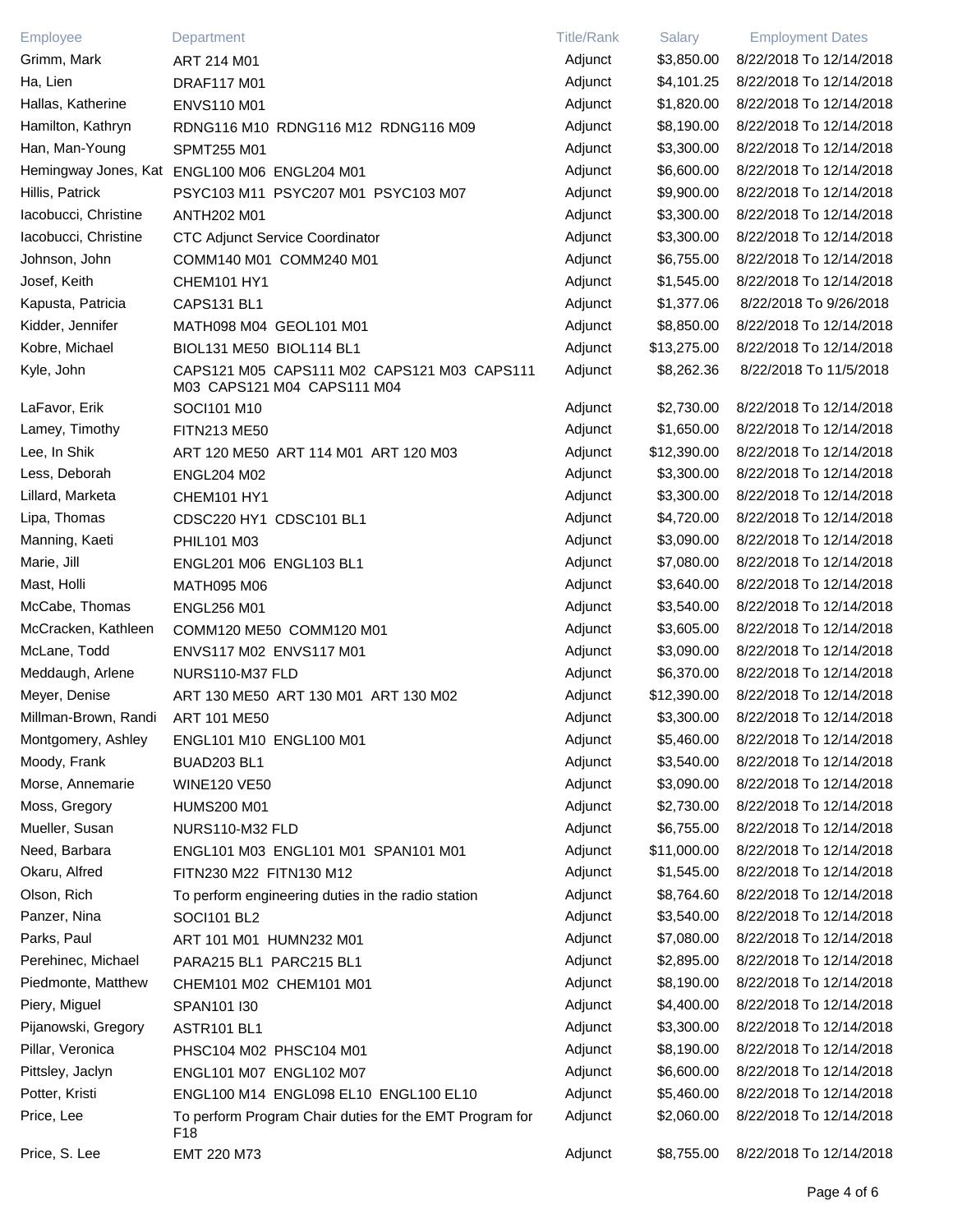| Employee             | Department                                                                             | <b>Title/Rank</b> | Salary      | <b>Employment Dates</b> |
|----------------------|----------------------------------------------------------------------------------------|-------------------|-------------|-------------------------|
| Quick, Raymond       | BUAD219 BL1                                                                            | Adjunct           | \$3,540.00  | 8/22/2018 To 12/14/2018 |
| Raethka, Timothy     | <b>HLTH205 M01</b>                                                                     | Adjunct           | \$3,300.00  | 8/22/2018 To 12/14/2018 |
| Rice, Robert         | FITN230 M21 FITN130 M11                                                                | Adjunct           | \$1,447.50  | 8/22/2018 To 12/14/2018 |
| Richards, David      | POSC103 BL2 PARC213 BL1 PARA213 BL1 POSC213<br>BL1 POSC103 BL1                         | Adjunct           | \$10,620.00 | 8/22/2018 To 12/14/2018 |
| Ritz Deutch, Ute     | <b>ANTH202 M02</b>                                                                     | Adjunct           | \$3,540.00  | 8/22/2018 To 12/14/2018 |
| Roche, Heather       | NURS110-M36 FLD                                                                        | Adjunct           | \$6,370.00  | 8/22/2018 To 12/14/2018 |
| Ross, Jessica        | SOCI101 M05T SOCE201 M01 SOCI101 M04 SOCI101<br>M04T SOCI101 M05                       | Adjunct           | \$9,900.00  | 8/22/2018 To 12/14/2018 |
| Ross, Ronald         | <b>BUAD109 M01</b>                                                                     | Adjunct           | \$3,540.00  | 8/22/2018 To 12/14/2018 |
| Rukavena, Peter      | BUAD111 M01 ALEX249 M01 ALEX249 M02 ALEX249<br>M03                                     | Adjunct           | \$10,620.00 | 8/22/2018 To 12/14/2018 |
| Ruoff, Guy           | <b>POSC104 BL1</b>                                                                     | Adjunct           | \$3,300.00  | 8/22/2018 To 12/14/2018 |
| Sabol, Zenta         | ACCT102 M01 ACCT101 M01                                                                | Adjunct           | \$9,440.00  | 8/22/2018 To 12/14/2018 |
| Schaffer, Patrica    | NURS208-M31 FLD                                                                        | Adjunct           | \$12,100.00 | 8/22/2018 To 12/14/2018 |
| Schat, Marjolein     | BIOL104 ME50 BIOL102 M01                                                               | Adjunct           | \$9,012.50  | 8/22/2018 To 12/14/2018 |
| Scheminger, Hannah   | NURS208-M32 FLD                                                                        | Adjunct           | \$10,010.00 | 8/22/2018 To 12/14/2018 |
| Schmid, Joseph       | ACCT101 BL2 ACCT207 BL1                                                                | Adjunct           | \$9,440.00  | 8/22/2018 To 12/14/2018 |
| Schmidt, Kurt        | ENVS101 M02 ENVS101 M01                                                                | Adjunct           | \$6,370.00  | 8/22/2018 To 12/14/2018 |
| Schoneman, Ronald    | CRJU104 M02 HUMS104 M01 CRJU104 M01<br><b>HUMS104 M02</b>                              | Adjunct           | \$7,080.00  | 8/22/2018 To 12/14/2018 |
| Schrag, Kimberly     | ART 110 M02 ART 120 M01                                                                | Adjunct           | \$8,260.00  | 8/22/2018 To 12/14/2018 |
| Sewell, Pat          | Chair - Sustainable Farming & Food Systems program                                     | Adjunct           | \$945.60    | 8/22/2018 To 12/14/2018 |
| Sewell, Patrick      | ENVS110 M02 ENVS285 F01 ENVS112 M01                                                    | Adjunct           | \$9,075.00  | 8/22/2018 To 12/14/2018 |
| Seyfried, Matthew    | SPMT260 HY1 ENGL204 BL1 ENGL204 BL2                                                    | Adjunct           | \$10,620.00 | 8/22/2018 To 12/14/2018 |
| Sheehan, John        | HSTY111 BL1                                                                            | Adjunct           | \$3,540.00  | 8/22/2018 To 12/14/2018 |
| Sidle, Jason         | CULI270 V01 HRMG206 BL1                                                                | Adjunct           | \$2,730.00  | 8/22/2018 To 12/14/2018 |
| Sinclaire, Lorraine  | ENGL100 M20 SOCI201 M01                                                                | Adjunct           | \$7,080.00  | 8/22/2018 To 12/14/2018 |
| Sloan, Cindy         | SOCI101 BL1                                                                            | Adjunct           | \$3,540.00  | 8/22/2018 To 12/14/2018 |
| Smith, Nancy         | EMT 730 / Basic Refresher                                                              | Adjunct           | \$750.00    | 8/22/2018 To 12/14/2018 |
| Smith, Susan         | <b>ENGL102 ME50</b>                                                                    | Adjunct           | \$3,300.00  | 8/22/2018 To 12/14/2018 |
| Snyder, Stephen      | <b>BIOL101 HY1</b>                                                                     | Adjunct           | \$3,850.00  | 8/22/2018 To 12/14/2018 |
| Stanton, Dawn        | <b>CDSC201 BL2</b>                                                                     | Adjunct           | \$3,300.00  | 8/22/2018 To 12/14/2018 |
| Starmer, Ronald      | <b>ENGL102 M08</b>                                                                     | Adjunct           | \$3,540.00  | 8/22/2018 To 12/14/2018 |
| Suben, Mark          | CRJU205 M02 CRJU205 M01                                                                | Adjunct           | \$5,790.00  | 8/22/2018 To 12/14/2018 |
| Tambascio, Theresa   | INTD095 M03 INTD095 M01                                                                | Adjunct           | \$10,300.00 | 8/22/2018 To 12/14/2018 |
| Thompson, Jacqueline | NURS208-M30 FLD                                                                        | Adjunct           | \$10,615.00 | 8/22/2018 To 12/14/2018 |
| Tombasco, Raphael    | ENGL101 M09 INTD095 M07                                                                | Adjunct           | \$7,280.00  | 8/22/2018 To 12/14/2018 |
| Traub, Adrianne      | <b>ENVS116 M01</b>                                                                     | Adjunct           | \$3,185.00  | 8/22/2018 To 12/14/2018 |
| Tremaine, Heidi      | <b>ENVS105 M01</b>                                                                     | Adjunct           | \$2,730.00  | 8/22/2018 To 12/14/2018 |
| VanGorder, Esther    | <b>RECR210 M01</b>                                                                     | Adjunct           | \$2,730.00  | 8/22/2018 To 12/14/2018 |
| Vazenios, George     | MATH095 M03 BUAD103 BL1 MATH109 M01                                                    | Adjunct           | \$11,000.00 | 8/22/2018 To 12/14/2018 |
|                      | Veshcherevich, Radmil RUSN101 M01 ESL 149 M01 ESL 149 M02                              | Adjunct           | \$10,620.00 | 8/22/2018 To 12/14/2018 |
| Waffner, Marcia      | BUAD212 BL1                                                                            | Adjunct           | \$3,300.00  | 8/22/2018 To 12/14/2018 |
| Watrous, Sara        | <b>HLTH207 M01</b>                                                                     | Adjunct           | \$2,730.00  | 8/22/2018 To 12/14/2018 |
| Weatherby, Gregg     |                                                                                        | Adjunct           | \$3,300.00  | 8/22/2018 To 12/14/2018 |
| Weed, Steve          | <b>ENGL101 M05</b>                                                                     | Adjunct           | \$9,270.00  | 8/22/2018 To 12/14/2018 |
|                      | ENGL100 M23 ENGL100 EL15 ENGL098 EL15<br><b>ENGL100 IE35</b>                           |                   |             |                         |
| Wells, Frances       | CAPS131 M02 CAPS111 BL2 CAPS121 BL3 CAPS111<br>BL4 CAPS121 BL5 CAPS131 M01 CAPS121 M01 | Adjunct           | \$11,016.48 | 8/22/2018 To 12/14/2018 |
| Wheaton, Justin      | ENGL100 M16 ENGL100 EL11 ENGL098 EL11<br><b>ENGL102 M04</b>                            | Adjunct           | \$8,190.00  | 8/22/2018 To 12/14/2018 |
| Whitaker, John       | MATH090 M06 MATH109 M03 MATH095 M04                                                    | Adjunct           | \$11,330.00 | 8/22/2018 To 12/14/2018 |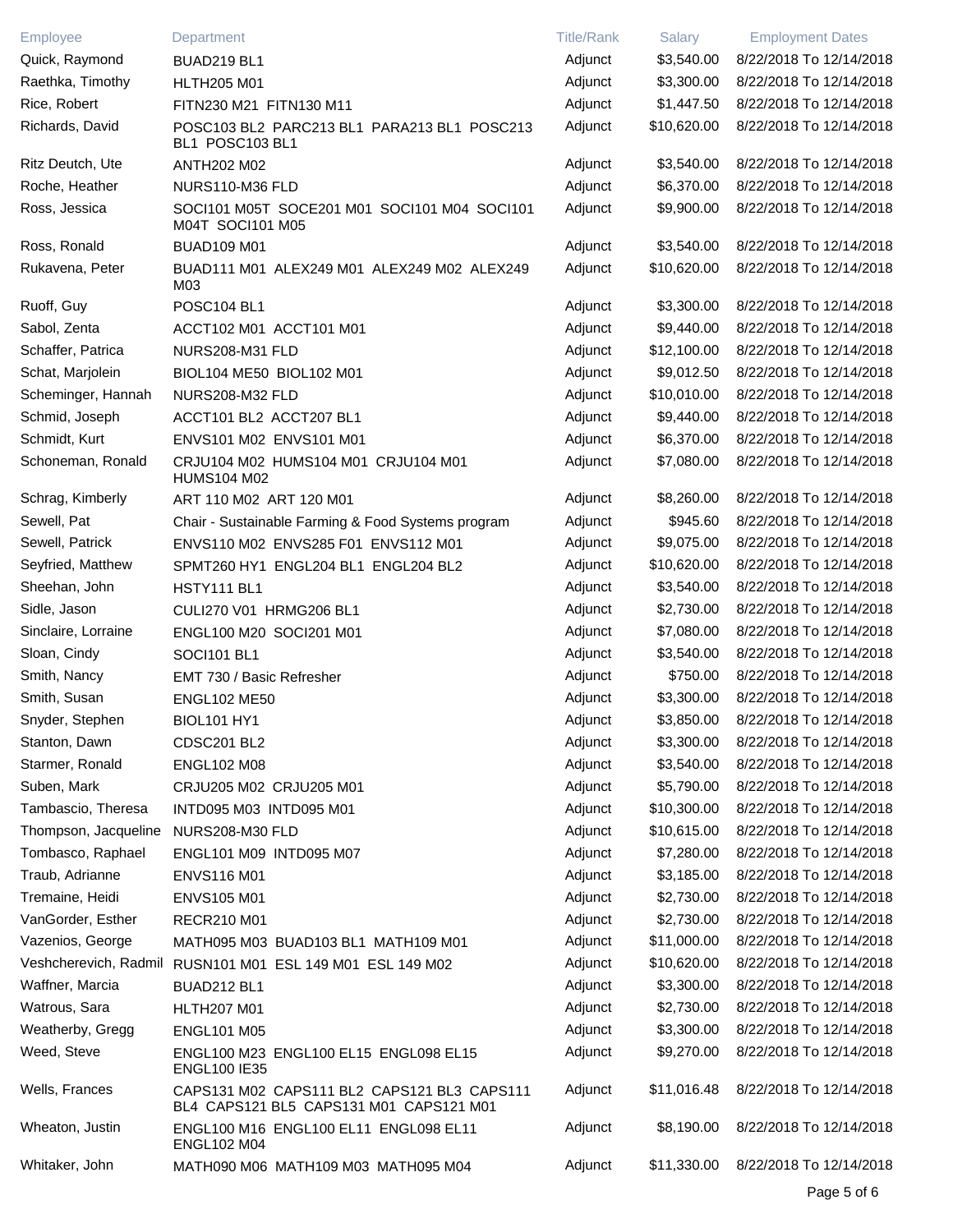| Employee            | Department                                                                                                                                      | <b>Title/Rank</b> | Salary                  | <b>Employment Dates</b> |
|---------------------|-------------------------------------------------------------------------------------------------------------------------------------------------|-------------------|-------------------------|-------------------------|
| Whitecraft, Michele | <b>CHEM101 ME50</b>                                                                                                                             | Adjunct           | \$3,540.00              | 8/22/2018 To 12/14/2018 |
| Williams, Diane     | BIOL101 ME51 BIOL101 ME50 CHEM101 ME50                                                                                                          | Adjunct           | \$10,030.00             | 8/22/2018 To 12/14/2018 |
| Wilson, Valerie     | Provide supervision to NURS208-31 FLD students while<br>administering medication                                                                | Adjunct           | \$1,885.80              | 8/22/2018 To 12/14/2018 |
| Wolff, Sarah        | ENGL100 M07 ENGL098 EL04 ENGL100 EL04<br><b>ENGL102 M03</b>                                                                                     | Adjunct           | \$9,270.00              | 8/22/2018 To 12/14/2018 |
| Wright, Rachel      | Provide supervision to NURS208-32 FLD students while<br>administering medication                                                                | Adjunct           | \$1,765.80              | 8/22/2018 To 12/14/2018 |
| Yavits, Robert      | <b>CAPS152 BL1</b>                                                                                                                              | Adjunct           | \$1,377.06              | 8/22/2018 To 10/16/2018 |
| Young, Tammi        | RECR230 M01 FITN215 M01 FITN170 M01                                                                                                             | Adjunct           | \$6,180.00              | 8/22/2018 To 12/14/2018 |
| Zencka, Jason       | ENGL102 M05 ENGL102 M01 ENGL101 M02                                                                                                             | Adjunct           | \$8,685.00              | 8/22/2018 To 12/14/2018 |
| Zhao, Jiang         | CHEM107 M01                                                                                                                                     | Adjunct           | \$4,095.00              | 8/22/2018 To 12/14/2018 |
| Plumeau, Meg        | Borg Warner Math Review                                                                                                                         | Adjunct           | \$125.00                | 8/23/2018               |
| Zaia, Heather       | Per Article 9.5 of TC3 Adjunct Association Contract -<br>\$50/credit for cancellation less than one week before start<br>of classes/ENGL098-100 | Adjunct           | \$300.00                | 8/23/2018               |
|                     | September                                                                                                                                       |                   |                         |                         |
| Matos, Christine    | <b>Student Success Advisor</b>                                                                                                                  | Instructor        | \$58,648.00 * 9/10/2018 |                         |
| Huff, Tackie        | <b>Student Success Advisor</b>                                                                                                                  | Instructor        | \$58,319.00 * 9/10/2018 |                         |
| Schwartz, Flora     | Preparation/support for CULI Program                                                                                                            | Adjunct           | \$9,464.00              | 9/12/2018 To 12/14/2018 |
| Plumeau, Meg        | Borg Warner Math Review - BIZ                                                                                                                   | Adjunct           | \$125.00                | 9/18/2018               |
| Rice, Douglas       | ENGL100-D92, 101-D92 - OCM BOCES                                                                                                                | Adjunct           | \$5,790.00              | 9/24/2018 To 1/25/19    |
| Ruoff, Guy          | Contract adjustment - Resignation from instructing<br>POSC104 M01                                                                               | Adjunct           | \$3,740.00              | 9/5/2018                |
| Chapman, Robert     | POSC104 M01                                                                                                                                     | Adjunct           | \$3,300.00              | 9/6/2018 To 12/14/2018  |
|                     | <b>October</b>                                                                                                                                  |                   |                         |                         |
| Dickerson, Nancy    | SAVE - BIZ                                                                                                                                      | Adjunct           | \$100.00                | 10/13/2018              |
|                     | <b>November</b>                                                                                                                                 |                   |                         |                         |
| Burns, Frank        | ServSafe Alcohol - BIZ                                                                                                                          | Adjunct           | \$500.00                | 11/30/2018              |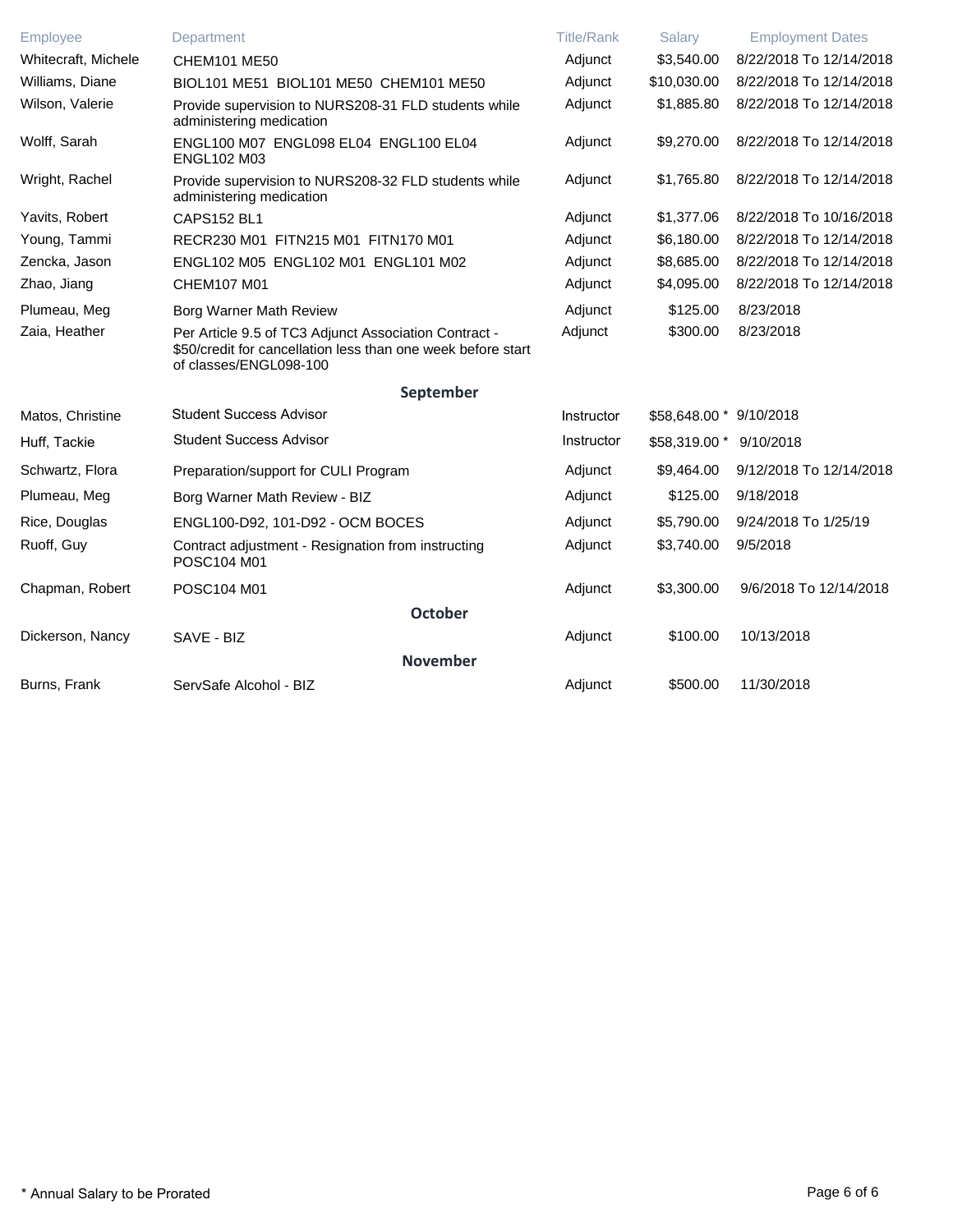#### Presented to the Board of Trustee

# September 20, 2018

# Resignations/Retirements/Separations

| <b>NAME</b>             | <b>EFFECTIVE</b> | <b>REASON</b>           |
|-------------------------|------------------|-------------------------|
| <b>Taylor Potter</b>    | 07/31/18         | <b>Other Employment</b> |
| <b>Raymond Weaver</b>   | 08/31/18         | Other Employment        |
| Travis Winter           | 09/14/18         | <b>Other Employment</b> |
| <b>Anthony DeFranco</b> | 10/05/18         | Other Employment        |

# FACULTY STUDENT ASSOCIATION

| <b>Brian Carroll</b> | 08/31/18 | <b>Other Employment</b> |
|----------------------|----------|-------------------------|
| Jackson Jean Jacques | 07/16/18 | Resignation             |
| Janita Moricette     | 07/27/18 | Resignation             |

| BIS<br>R<br>ïП<br>0 |
|---------------------|
|---------------------|

| Elliot Anderson | 08/31/18 | Other Employment |
|-----------------|----------|------------------|
| Paul Stelmack   | 08/24/18 | Termination      |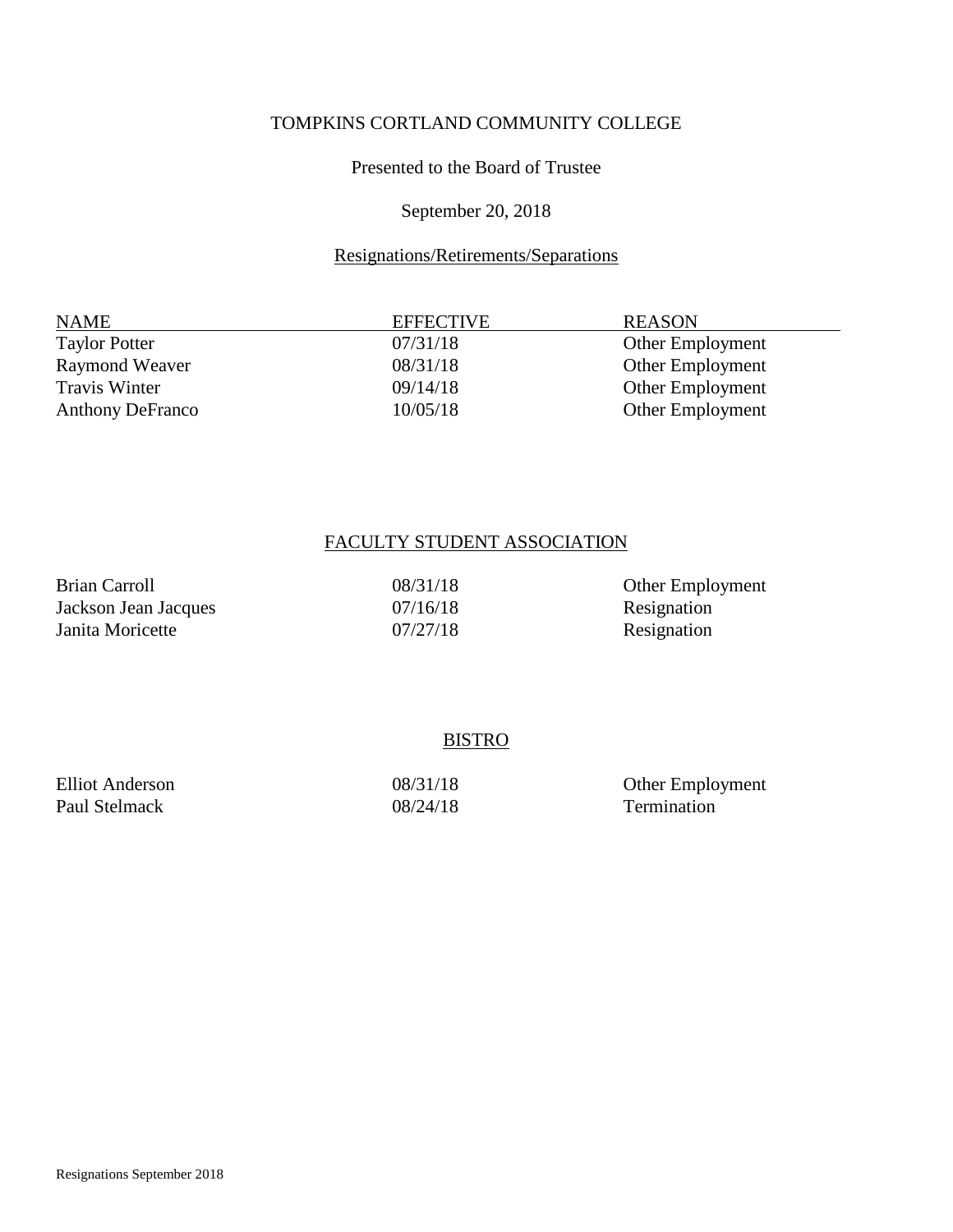# **AMENDMENT TO 2018-2019 TUITION AND FEE SCHEDULE**

**WHEREAS,** via Resolution 2017-2018-88, the Board of Trustees of Tompkins Cortland Community College approved the 2018-2019 Tuition and Fee Schedule, and

**WHEREAS,** there is a need to amend the 2018-2019 Tuition and Fee Schedule to include tuition rates for Excelsior Scholars and Off Semester, Off Hours, Off Campus per credit hour tuition for the Concurrent Enrollment Program, be it therefore

**RESOLVED,** that the attached amended 2018-2019 Tuition and Fee Schedule be adopted by the Board of Trustees of Tompkins Cortland Community College.

 **STATE OF NEW YORK: I, CATHY A. NORTHROP, CLERK** of the Board **SS:** of Trustees of Tompkins Cortland Community College, **COUNTY OF TOMPKINS: DO HEREBY CERTIFY** that the foregoing resolution is a true copy of a resolution duly adopted by the Board of

Trustees of Tompkins Cortland Community College at a regular meeting of said Board on the 20<sup>th</sup> day of September 2018 and the same is a complete copy of the whole of such resolution.

> **IN WITNESS WHEREOF,** I have hereunto set my hand and caused the official seal of Tompkins Cortland Community College to be hereunto affixed this 20<sup>th</sup> day of September 2018.

Clerk of the Board of Trustees Tompkins Cortland Community College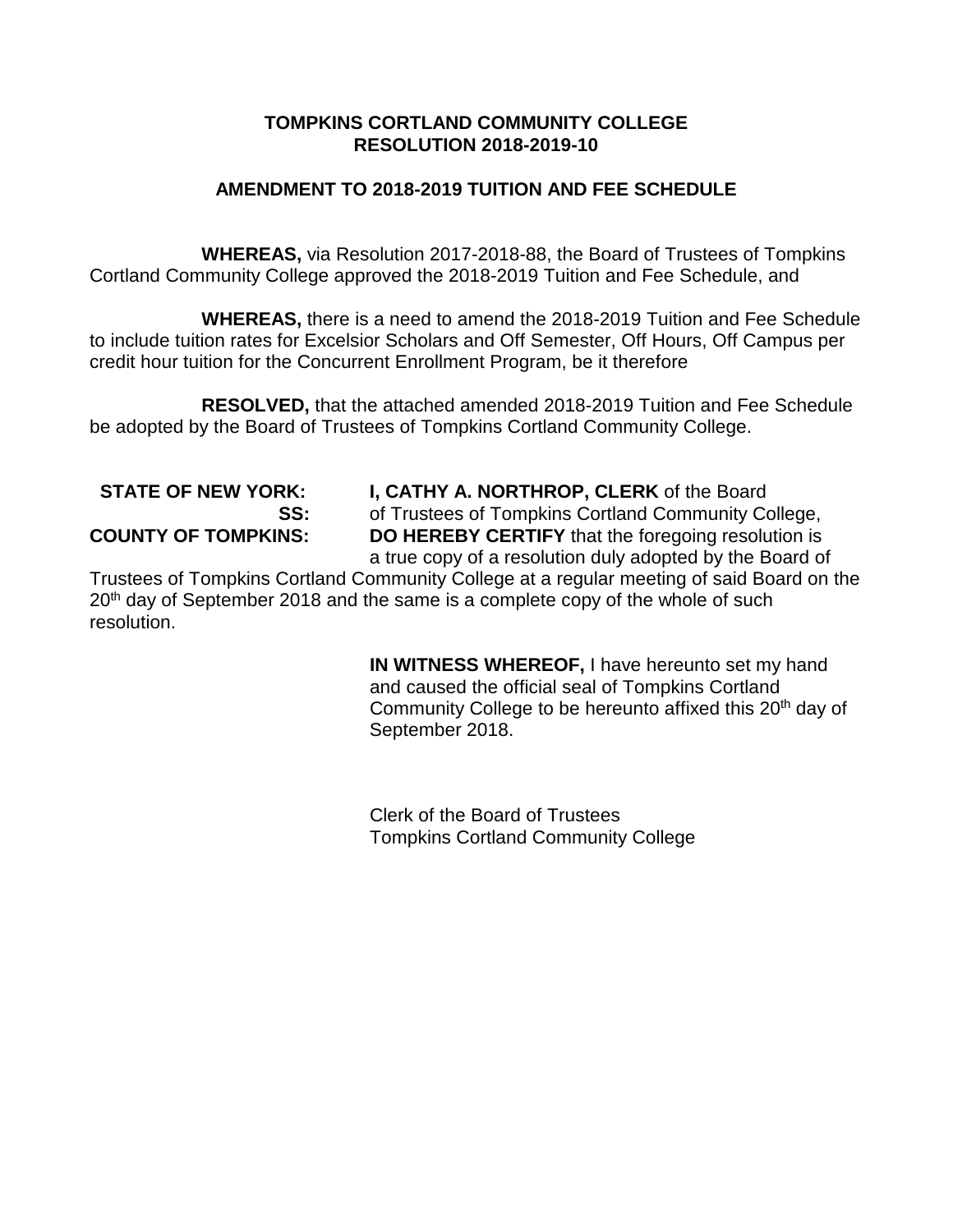| Tuition -                | New York State residents who are residents of the sponsorship area or non-residents of the<br>sponsorship area who present a Certificate(s) of Residence:                                                        |                                  |
|--------------------------|------------------------------------------------------------------------------------------------------------------------------------------------------------------------------------------------------------------|----------------------------------|
|                          | Full-Time (per academic year)<br>Part-Time (per credit hour)                                                                                                                                                     | \$4,950.00<br>\$181.00           |
| Tuition -                | New York State residents who are not a resident of the sponsorship area and do not present<br>a Certificate of Residence:                                                                                        |                                  |
|                          | Full-Time (per academic year)<br>Part-Time (per credit hour)                                                                                                                                                     | \$10,200.00<br>\$372.00          |
| Tuition -                | New York State residents who have been awarded the Excelsior Scholarship and who are<br>residents of the sponsorship area or non-residents of the sponsorship area who present a<br>Certificate(s) of Residence: |                                  |
|                          | Full-Time (per academic year)                                                                                                                                                                                    | \$4,790.00                       |
| Tuition -                | New York State residents who have been awarded the Excelsior Scholarship and who are<br>not a resident of the sponsorship area and do not present a Certificate(s) of Residence:                                 |                                  |
|                          | Full-Time (per academic year)                                                                                                                                                                                    | \$9,880.00                       |
| Tuition -                | Out-of-State Students:                                                                                                                                                                                           |                                  |
|                          | Full-Time (per academic year)<br>Part-Time (per credit hour)                                                                                                                                                     | \$10,200.00<br>\$372.00          |
| Tuition -                | Auditing a Course (per credit hour)<br>Non-Resident<br>Out-of-State                                                                                                                                              | \$180.00<br>\$372.00<br>\$372.00 |
|                          | Off Semester, Off Hours, Off Campus Tuition (per credit hour):                                                                                                                                                   |                                  |
|                          | <b>Web-Based Courses</b><br>Concurrent Enrollment Program - Resident<br>Concurrent Enrollment Program - Nonresident                                                                                              | \$181.00<br>\$70.00<br>\$140.00  |
| <b>Tuition Deposits-</b> | Full-Time<br>Part-Time                                                                                                                                                                                           | \$50.00<br>$-0-$                 |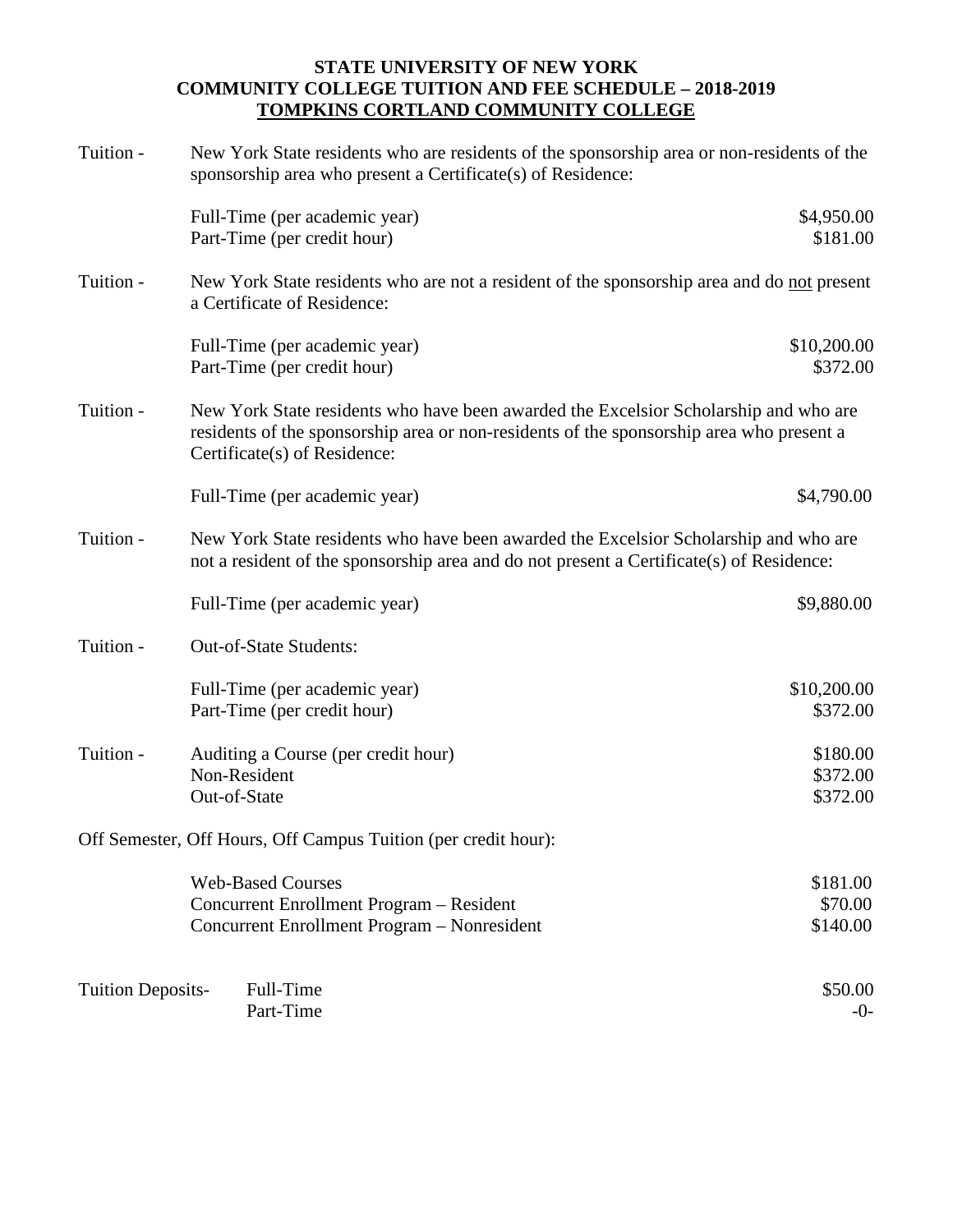The following fees are charged only to those who receive the services rendered (fees are nonrefundable):

| \$<br>8.00<br><b>Transcript Fee</b><br>Transcript<br>Online Request – Paper<br>\$<br>8.00<br>Transcript<br>Online Request - Electronic<br>\$<br>15.00<br>Transcript<br>\$25.00<br>Transcript<br><b>Emergency Service</b><br><b>International Application Fee</b><br>\$50.00<br>Application<br><b>Begin Admissions Process</b><br>\$20.00<br><b>Technology Service Fee</b><br>Credit<br><b>Technology Services</b><br>Web Course Fee<br>\$<br>6.00<br>Credit<br><b>Technology Services</b><br>\$10.00<br><b>Course Materials</b><br><b>OER</b> Fee<br>Student<br>Course Fee:<br><b>Course Travel</b><br>BIOL116<br>\$3,150.00<br>Student<br><b>BIOL215</b><br>\$3,150.00<br>Student<br><b>Course Travel</b><br>95.00<br><b>CSCI210</b><br>\$<br>Student<br><b>Course Materials</b> | <b>Student Service Fee</b> |              | <b>Charge Per</b> | <b>Service Rendered</b>           |
|-----------------------------------------------------------------------------------------------------------------------------------------------------------------------------------------------------------------------------------------------------------------------------------------------------------------------------------------------------------------------------------------------------------------------------------------------------------------------------------------------------------------------------------------------------------------------------------------------------------------------------------------------------------------------------------------------------------------------------------------------------------------------------------|----------------------------|--------------|-------------------|-----------------------------------|
|                                                                                                                                                                                                                                                                                                                                                                                                                                                                                                                                                                                                                                                                                                                                                                                   |                            |              |                   | <b>Manual Request and Payment</b> |
|                                                                                                                                                                                                                                                                                                                                                                                                                                                                                                                                                                                                                                                                                                                                                                                   |                            |              |                   |                                   |
|                                                                                                                                                                                                                                                                                                                                                                                                                                                                                                                                                                                                                                                                                                                                                                                   |                            |              |                   |                                   |
|                                                                                                                                                                                                                                                                                                                                                                                                                                                                                                                                                                                                                                                                                                                                                                                   |                            |              |                   |                                   |
|                                                                                                                                                                                                                                                                                                                                                                                                                                                                                                                                                                                                                                                                                                                                                                                   |                            |              |                   |                                   |
|                                                                                                                                                                                                                                                                                                                                                                                                                                                                                                                                                                                                                                                                                                                                                                                   |                            |              |                   |                                   |
|                                                                                                                                                                                                                                                                                                                                                                                                                                                                                                                                                                                                                                                                                                                                                                                   |                            |              |                   |                                   |
|                                                                                                                                                                                                                                                                                                                                                                                                                                                                                                                                                                                                                                                                                                                                                                                   |                            |              |                   |                                   |
|                                                                                                                                                                                                                                                                                                                                                                                                                                                                                                                                                                                                                                                                                                                                                                                   |                            |              |                   |                                   |
|                                                                                                                                                                                                                                                                                                                                                                                                                                                                                                                                                                                                                                                                                                                                                                                   | CULI101                    | \$<br>400.00 | Student           | Lab Fee - Culinary Center         |
| \$<br><b>CULI102</b><br>400.00<br>Lab Fee – Culinary Center<br>Student                                                                                                                                                                                                                                                                                                                                                                                                                                                                                                                                                                                                                                                                                                            |                            |              |                   |                                   |
| <b>CULI205</b><br>\$<br>300.00<br>Student<br>Lab Fee – Culinary Center                                                                                                                                                                                                                                                                                                                                                                                                                                                                                                                                                                                                                                                                                                            |                            |              |                   |                                   |
| ENGL134<br>\$2,900.00<br><b>Course Travel</b><br>Student                                                                                                                                                                                                                                                                                                                                                                                                                                                                                                                                                                                                                                                                                                                          |                            |              |                   |                                   |
| <b>ENVS116</b><br>100.00<br>Student<br>Lab Fee - Farm<br>\$                                                                                                                                                                                                                                                                                                                                                                                                                                                                                                                                                                                                                                                                                                                       |                            |              |                   |                                   |
| \$<br>100.00<br>Student<br>ENVS117<br>Lab Fee - Farm                                                                                                                                                                                                                                                                                                                                                                                                                                                                                                                                                                                                                                                                                                                              |                            |              |                   |                                   |
| \$<br>100.00<br>Student<br>ENVS141<br>Lab Fee - Farm                                                                                                                                                                                                                                                                                                                                                                                                                                                                                                                                                                                                                                                                                                                              |                            |              |                   |                                   |
| <b>ENVS142</b><br>\$<br>100.00<br>Student<br>Lab Fee - Farm                                                                                                                                                                                                                                                                                                                                                                                                                                                                                                                                                                                                                                                                                                                       |                            |              |                   |                                   |
| <b>ENVS202</b><br>\$<br>100.00<br>Student<br>Lab Fee - Farm                                                                                                                                                                                                                                                                                                                                                                                                                                                                                                                                                                                                                                                                                                                       |                            |              |                   |                                   |
| \$<br><b>ENVS203</b><br>100.00<br>Student<br>Lab Fee - Farm                                                                                                                                                                                                                                                                                                                                                                                                                                                                                                                                                                                                                                                                                                                       |                            |              |                   |                                   |
| \$<br>10.00<br>Student<br>Red Cross Fee<br><b>FITN101</b>                                                                                                                                                                                                                                                                                                                                                                                                                                                                                                                                                                                                                                                                                                                         |                            |              |                   |                                   |
| \$<br><b>FITN102</b><br>10.00<br>Student<br><b>Red Cross Fee</b>                                                                                                                                                                                                                                                                                                                                                                                                                                                                                                                                                                                                                                                                                                                  |                            |              |                   |                                   |
| <b>FITN107</b><br>\$<br>210.00<br>Student<br>Scuba Fee                                                                                                                                                                                                                                                                                                                                                                                                                                                                                                                                                                                                                                                                                                                            |                            |              |                   |                                   |
| \$<br>242.00<br><b>Greek Peak</b><br><b>FITN109</b><br>Student                                                                                                                                                                                                                                                                                                                                                                                                                                                                                                                                                                                                                                                                                                                    |                            |              |                   |                                   |
| ሖ<br>10.00<br>Student<br>Red Cross Fee<br><b>FITN112</b><br>P                                                                                                                                                                                                                                                                                                                                                                                                                                                                                                                                                                                                                                                                                                                     |                            |              |                   |                                   |
| \$<br><b>FITN120</b><br>25.00<br>Student<br><b>Equipment Rental</b>                                                                                                                                                                                                                                                                                                                                                                                                                                                                                                                                                                                                                                                                                                               |                            |              |                   |                                   |
| \$<br>25.00<br>Student<br><b>Equipment Rental</b><br><b>FITN121</b>                                                                                                                                                                                                                                                                                                                                                                                                                                                                                                                                                                                                                                                                                                               |                            |              |                   |                                   |
| <b>FITN203</b><br>Student<br><b>Lane Rental - Cortlanes</b><br>\$<br>120.00                                                                                                                                                                                                                                                                                                                                                                                                                                                                                                                                                                                                                                                                                                       |                            |              |                   |                                   |
| <b>FITN216</b><br>85.00<br>Student<br><b>Red Cross Fees</b><br>\$                                                                                                                                                                                                                                                                                                                                                                                                                                                                                                                                                                                                                                                                                                                 |                            |              |                   |                                   |
| \$<br>100.00<br>Student<br><b>Greek Peak</b><br><b>FITN221</b>                                                                                                                                                                                                                                                                                                                                                                                                                                                                                                                                                                                                                                                                                                                    |                            |              |                   |                                   |
| \$<br>10.00<br>Student<br><b>Testing Fee</b><br><b>FSS131</b>                                                                                                                                                                                                                                                                                                                                                                                                                                                                                                                                                                                                                                                                                                                     |                            |              |                   |                                   |
| HLTH <sub>205</sub><br>\$<br>40.00<br>Student<br><b>Red Cross Fee</b>                                                                                                                                                                                                                                                                                                                                                                                                                                                                                                                                                                                                                                                                                                             |                            |              |                   |                                   |
| \$2,900.00<br>HLTH216<br>Student<br><b>Course Travel</b>                                                                                                                                                                                                                                                                                                                                                                                                                                                                                                                                                                                                                                                                                                                          |                            |              |                   |                                   |
| HRMG105<br>40.00<br><b>Testing Fee</b><br>\$<br>Student                                                                                                                                                                                                                                                                                                                                                                                                                                                                                                                                                                                                                                                                                                                           |                            |              |                   |                                   |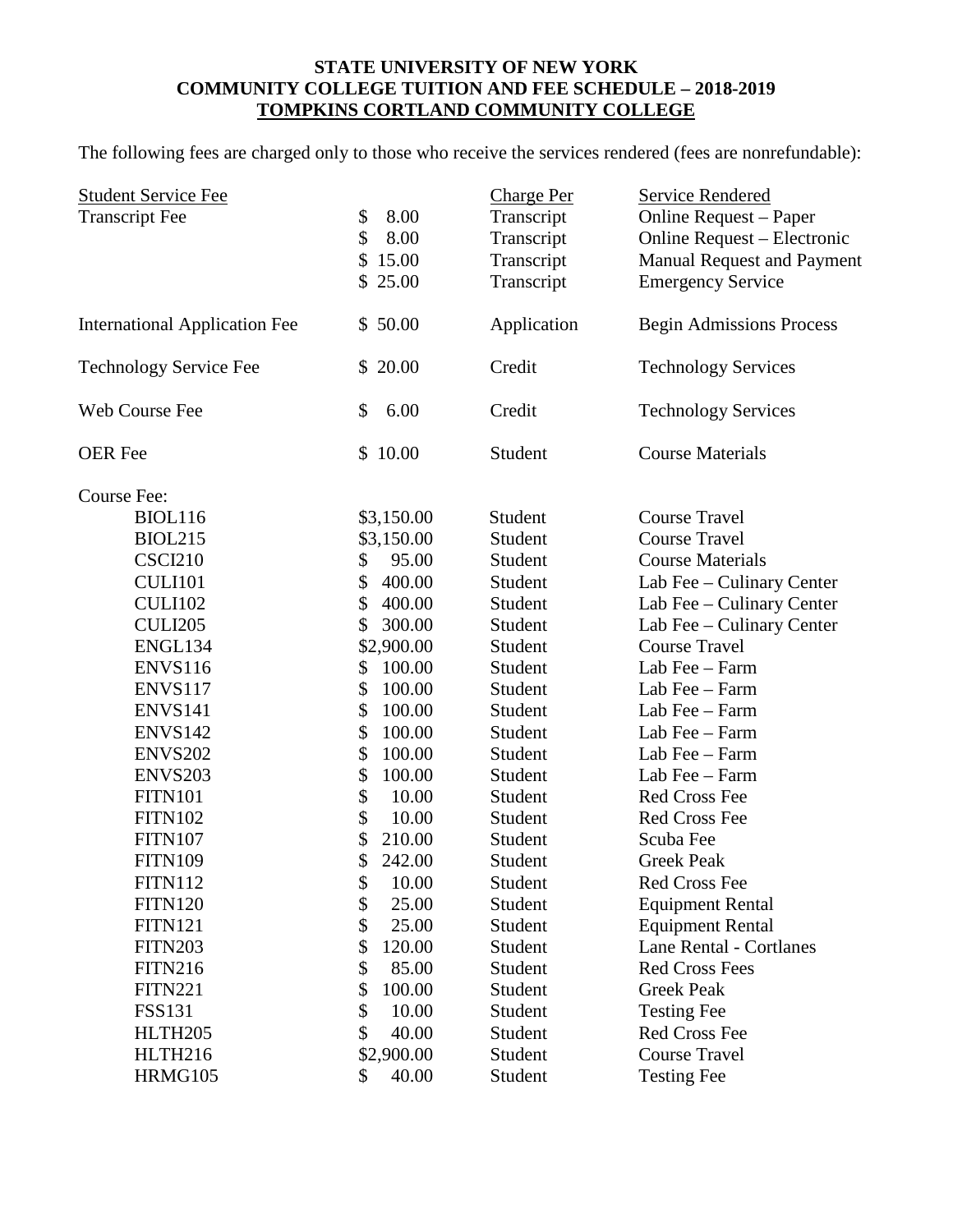# **Service Fees (Continued):**

| <b>Student Service Fee</b>      |                    | <b>Charge Per</b> | <b>Service Rendered</b>                                                                 |
|---------------------------------|--------------------|-------------------|-----------------------------------------------------------------------------------------|
| Course Fee (continued):         |                    |                   |                                                                                         |
| HRMG220                         | \$4,950.00         | Student           | <b>Course Travel</b>                                                                    |
| <b>HSTY230</b>                  | \$2,200.00         | Student           | <b>Course Travel</b>                                                                    |
| <b>HSTY262</b>                  | \$2,200.00         | Student           | <b>Course Travel</b>                                                                    |
| MATH098                         | 110.00<br>\$       | Student           | <b>Course Materials</b>                                                                 |
| <b>NURS102</b>                  | \$<br>25.00        | Student           | Lab Fee                                                                                 |
| <b>NURS110</b>                  | \$<br>420.00       | Student           | <b>Course Materials</b>                                                                 |
| <b>NURS223</b>                  | \$2,900.00         | Student           | <b>Course Travel</b>                                                                    |
| <b>NURS225</b>                  | \$<br>350.00       | Student           | Exam Fee & Materials                                                                    |
| <b>PSED160</b>                  | \$<br>10.00        | Student           | Exam Fee                                                                                |
| RECR107                         | \$<br>210.00       | Student           | <b>Equipment Fee</b>                                                                    |
| RECR110                         | \$<br>40.00        | Student           | <b>Conference Attendance Fee</b>                                                        |
| RECR/FITN160                    | \$<br>30.00        | Student           | Course Equipment/Travel                                                                 |
| RECR/FITN161                    | \$<br>30.00        | Student           | Course Equipment/Travel                                                                 |
| RECR/FITN163                    | \$<br>30.00        | Student           | Course Equipment/Travel                                                                 |
| RECR/FITN164                    | \$<br>25.00        | Student           | Course Equipment/Travel                                                                 |
| RECR/FITN165                    | \$<br>30.00        | Student           | Course Equipment/Travel                                                                 |
| RECR/FITN166                    | \$<br>30.00        | Student           | Course Equipment/Travel                                                                 |
| RECR274                         | \$<br>30.00        | Student           | Course Equipment/Travel                                                                 |
| <b>RECR276</b>                  | \$<br>285.00       | Student           | <b>Course Travel</b>                                                                    |
| <b>WINE120</b>                  | \$<br>300.00       | Student           | Lab Fee – Culinary Center                                                               |
| WINE130                         | \$<br>200.00       | Student           | Lab Fee - Culinary Center                                                               |
| <b>WINE200</b>                  | \$<br>200.00       | Student           | Lab Fee – Culinary Center                                                               |
| <b>WINE202</b>                  | \$<br>300.00       | Student           | Lab Fee - Culinary Center                                                               |
| <b>WINE220</b>                  | \$<br>200.00       | Student           | Lab Fee – Culinary Center                                                               |
| Late Payment Fee                |                    |                   |                                                                                         |
| Part-Time                       | \$10.00            | Student           | Acceptance of Late Payment                                                              |
| Full-Time                       | \$20.00            | Student           | Acceptance of Late Payment                                                              |
| <b>Matriculation Fee</b>        | \$50.00            | Student           | Provides for free unofficial<br>transcripts and cost of cap and<br>gown for graduation. |
| <b>Experiential Credit</b>      | \$50.00            | Evaluation        | <b>Portfolio Evaluation</b>                                                             |
| Proficiency Exams               | \$10.00<br>\$30.00 | Credit<br>Minimum | Administration of Exam<br>Note: there is an additional charge for the Dante exam        |
| <b>Nursing Proficiency Exam</b> | \$105.00           | Exam              | Administration of Exam                                                                  |
| <b>Returned Check Charge</b>    | \$25.00            | Occurrence        | Processing Returned Check                                                               |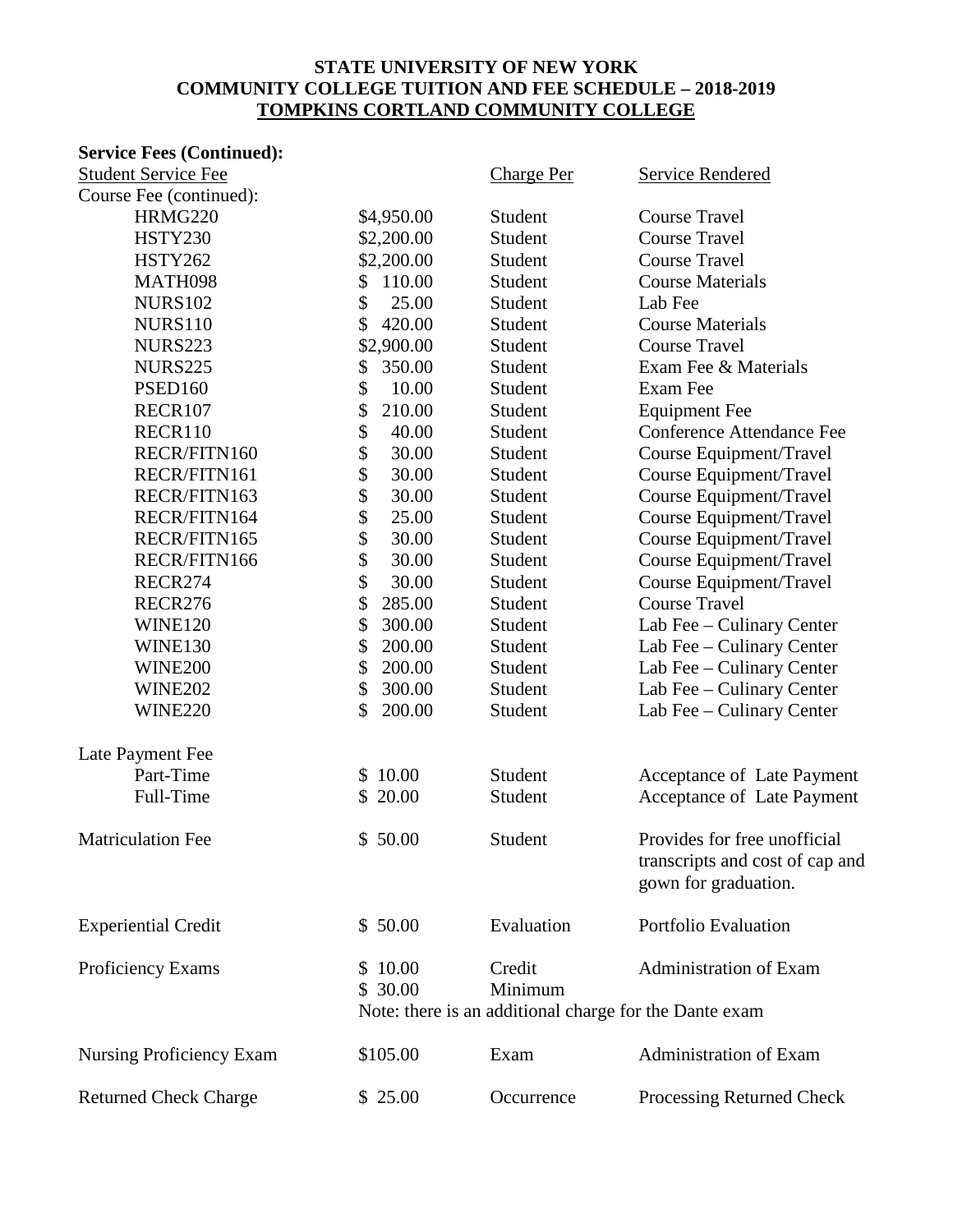| <b>Service Fees (Continued):</b>                        |                     |                    |                                                                  |
|---------------------------------------------------------|---------------------|--------------------|------------------------------------------------------------------|
| <b>Student Service Fee</b>                              |                     | <b>Charge Per</b>  | Service Rendered                                                 |
| Library Lost Book Fee                                   | \$15.00             | Occurrence         | Processing Fee for<br><b>Replacement Book</b>                    |
| <b>Library Reserved Materials</b><br><b>Late Fines</b>  | \$<br>.25           | Hour               |                                                                  |
| Late Return of Media Equipment                          | \$5.00              | Hour               |                                                                  |
| <b>Resume Preparation</b>                               | \$8.00              | Page               | <b>Typing and Duplicating</b>                                    |
| <b>Study Abroad Program Fee</b>                         | \$200.00            | Semester           | <b>Administrative Services</b>                                   |
| Administrative Withdrawal Fee<br>Full-Time<br>Part-Time | \$100.00<br>\$10.00 | Semester<br>Credit | <b>Administrative Services</b><br><b>Administrative Services</b> |
| <b>Student Non-Credit Fees</b>                          | Various             | Course             |                                                                  |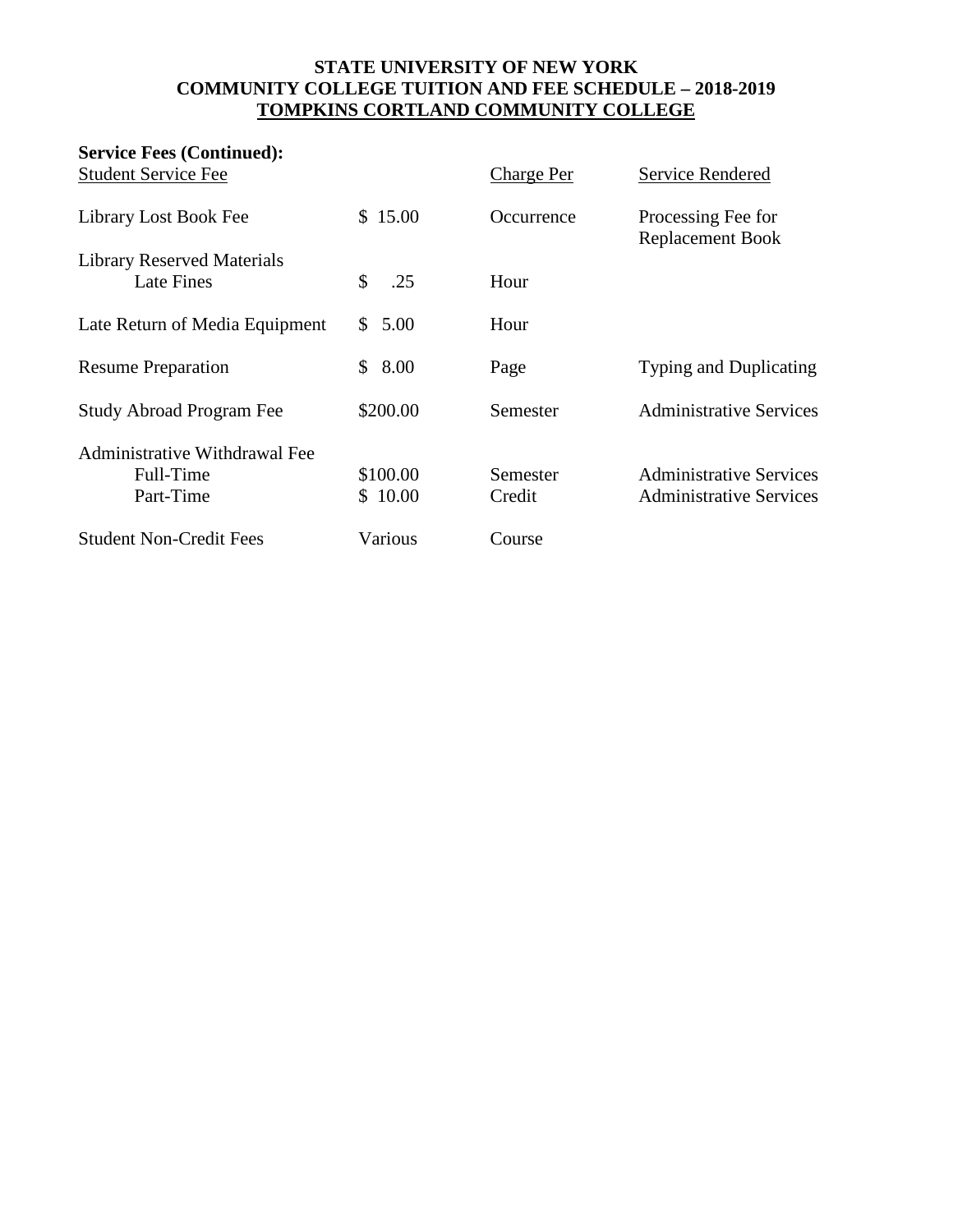# **APPROVAL OF POSITION DESCRIPTION – DIRECTOR OF CONTINUING EDUCATION AND WORKFORCE DEVELOPMENT**

**WHEREAS,** the College has determined, based on a review and analysis of the functions within Academic Affairs, that there is a need to revise the position description title of Director of Strategic Corporate and Community Partnerships to Director of Continuing Education and Workforce Development, and

**WHEREAS,** the attached Director of Continuing Education and Workforce Development position description has been reviewed by the Executive Council and is recommended by the President, be it therefore

 **RESOLVED**, that the Director of Continuing Education and Workforce Development position description be approved in accordance with the position description attached to this resolution, and be it further

 **RESOLVED**, that the Human Resources Department be authorized to forward the professional service position description to State University of New York for approval.

**STATE OF NEW YORK: I, CATHY A. NORTHROP, CLERK** of the Board of **SS:** Trustees of Tompkins Cortland Community College, **COUNTY OF TOMPKINS: DO HEREBY CERTIFY** the foregoing resolution is a true copy of a resolution duly adopted by the Board of

Trustees of Tompkins Cortland Community College at a regular meeting of said Board on the  $20<sup>th</sup>$  day of September 2018, and the same is a complete copy of the whole of such resolution.

> **IN WITNESS WHEREOF,** I have hereunto set my hand and caused the official seal of Tompkins Cortland Community College to be hereunto affixed this 20<sup>th</sup> day of September 2018.

Clerk of the Board of Trustees Tompkins Cortland Community College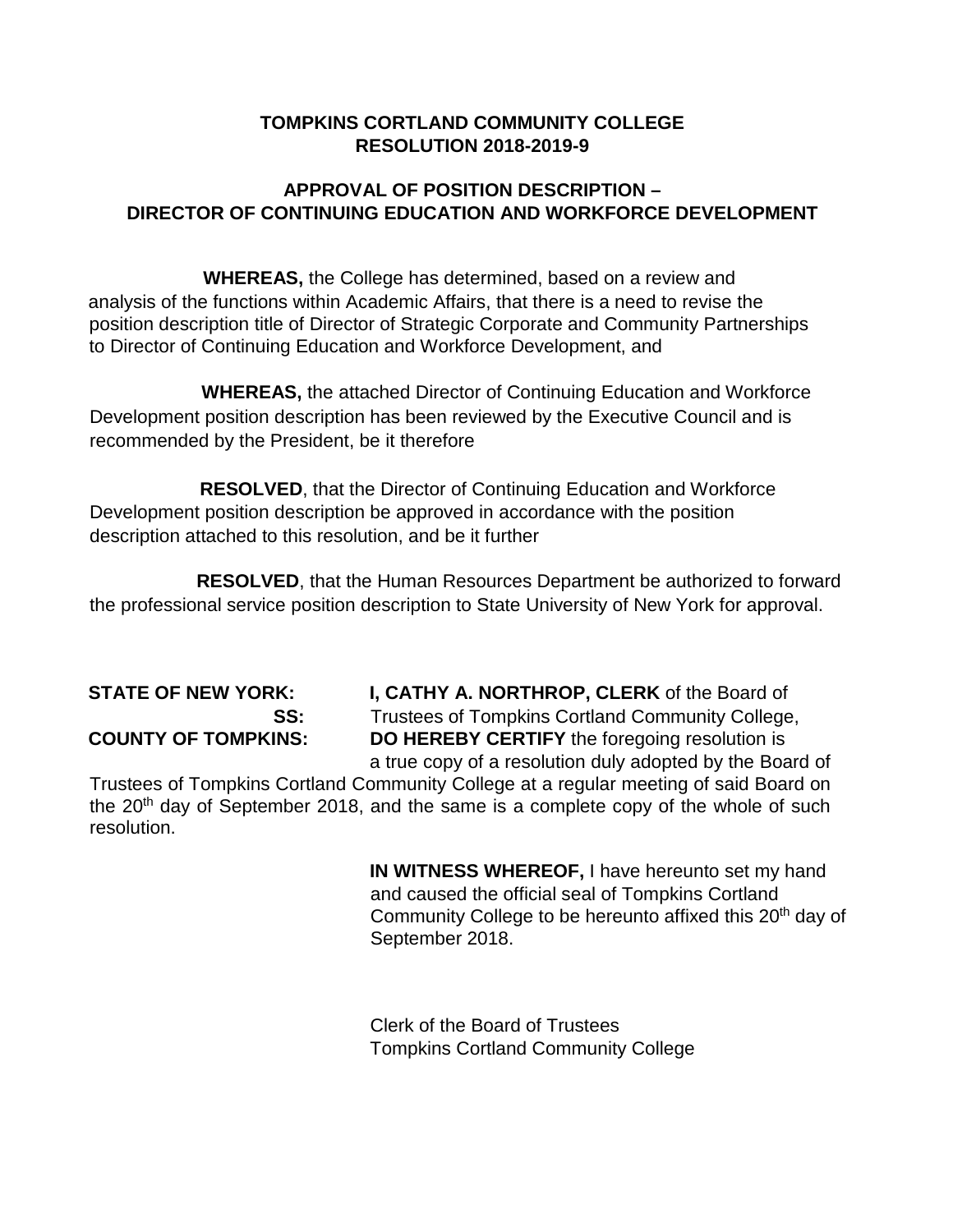| <b>POSITION TITLE</b><br>Director of Continuing Education<br>and Workforce Development | <b>GRADE</b>                          | PAGE<br>1 of 3     |
|----------------------------------------------------------------------------------------|---------------------------------------|--------------------|
| ORGANIZATIONAL UNIT<br><b>Academic Affairs</b>                                         | <b>REPORTS TO</b><br>Provost and VPAA | <b>APPROVED BY</b> |

#### **SUMMARY**

Builds and sustains collaborative relationships with business and community leaders, regional partners, and area employers to develop continuing education opportunities that meet regional workforce and economic development needs. Partners with faculty, administrative staff, and other internal constituents to develop programs, customize training, propose grant applications, and advance other initiatives to meet the needs of external constituents and provide resources to the College.

### **ESSENTIAL DUTIES AND RESPONSIBILITIES**

- 1. Initiates, develops, and manages mutually beneficial strategic relationships with area employers and key regional partners that lead to customized contract training, grant opportunities, degree program input and support, and enrollment in degree or certificate programs.
- 2. Provides leadership for the planning, development, delivery and assessment of workforce development training and open enrollment programs.
- 3. Supports the mission and goals of the College by providing workforce development programs for area employers and individuals, facilitating access to relevant programs and services, and developing and implementing strategies to meet revenue goals.
- 4. Serves as the Program Director of Leadership Cortland. Collaborates with and provides support for the Leadership Tompkins program as needed.
- 5. In collaboration with the Director of Community Outreach and Engagement, maintains the extension centers as a community hub to support community based programs and partnerships.
- 6. Collaborates with TC3 faculty, administrative staff, and other internal constituents to ensure the quality and effectiveness of all programs and services offered to employers and other external partners, including appropriate micro-credentials and non-credit to credit pathways.
- 7. Works with college faculty, non-credit facilitators, and other relevant external partners, as needed, to develop customized contract training curriculum, learning objectives, and programs that provide benefits to the college and meet the needs of external constituents.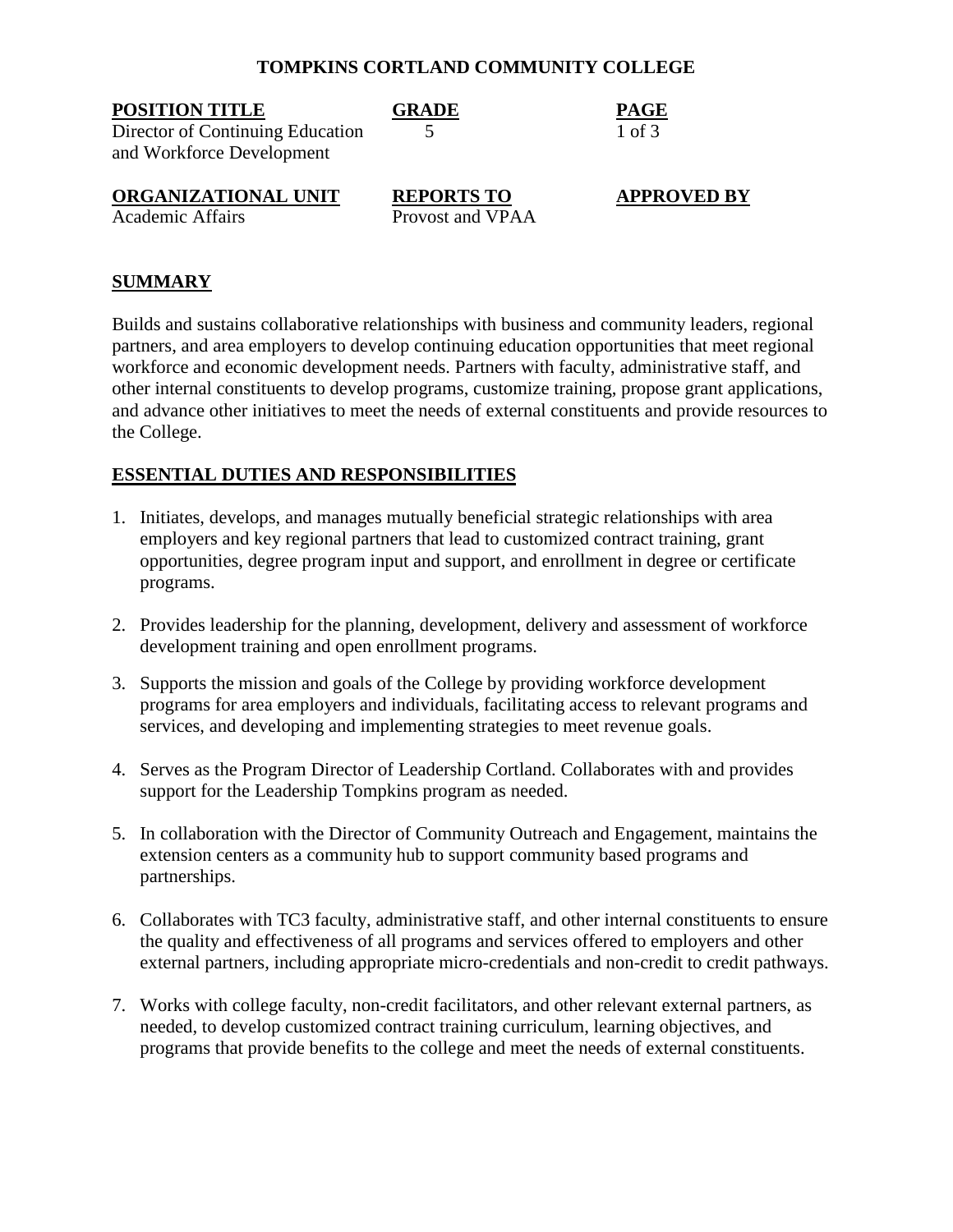| <b>POSITION TITLE</b>                                         | <b>GRADE</b>                          | <b>PAGE</b>        |
|---------------------------------------------------------------|---------------------------------------|--------------------|
| Director of Continuing Education<br>and Workforce Development |                                       | $2$ of $3$         |
| ORGANIZATIONAL UNIT<br><b>Academic Affairs</b>                | <b>REPORTS TO</b><br>Provost and VPAA | <b>APPROVED BY</b> |

- 8. Collaborates with development staff and the Foundation board to optimize strategic external relationships, to achieve strategic objectives for the College and the Foundation, and to coordinate external contacts.
- 9. Actively develops business and professional relationships and represents the college on appropriate committees and boards to further the College's strategic interests in workforce and economic development initiatives.
- 10. Performs regular business and corporate site visits in our region to develop partnerships, identify needs, and ensure customer satisfaction and quality programming.
- 11. Seeks, identifies, and applies for appropriate grant opportunities to achieve college goals and support external constituents. Manages various grant funding streams. Works with the grants team as opportunities arise that further the development of corporate and community relationships for TC3.
- 12. Assures effective use of human resources by recommending hiring, disciplinary, and other human resource actions, together with the training, motivating, evaluating and counseling of assigned personnel. Conducts all personnel matters in accordance with federal, state and local Equal Opportunity/Affirmative Action Laws, other applicable regulations and collective bargaining agreements.
- 13. Assures the efficient use of material resources by assessment of needs, development of budget revenue generation, and management of all budgets within the area.
- 14. Serves on various college committees and performs other related tasks as assigned.

# **SUPERVISION**

| Types Supervised (check each category): | Indicate number in each category:         |
|-----------------------------------------|-------------------------------------------|
| <b>Classified Staff</b>                 | # of Classified Staff                     |
| Administrative                          | # of Administrative                       |
| Faculty                                 | # of Faculty                              |
| $X$ Non-credit adjunct faculty,         | $50-100$ # of Non-credit adjunct faculty, |
| students, etc.                          | students, etc.                            |

• Note: Number of positions supervised may vary depending on grants and projects.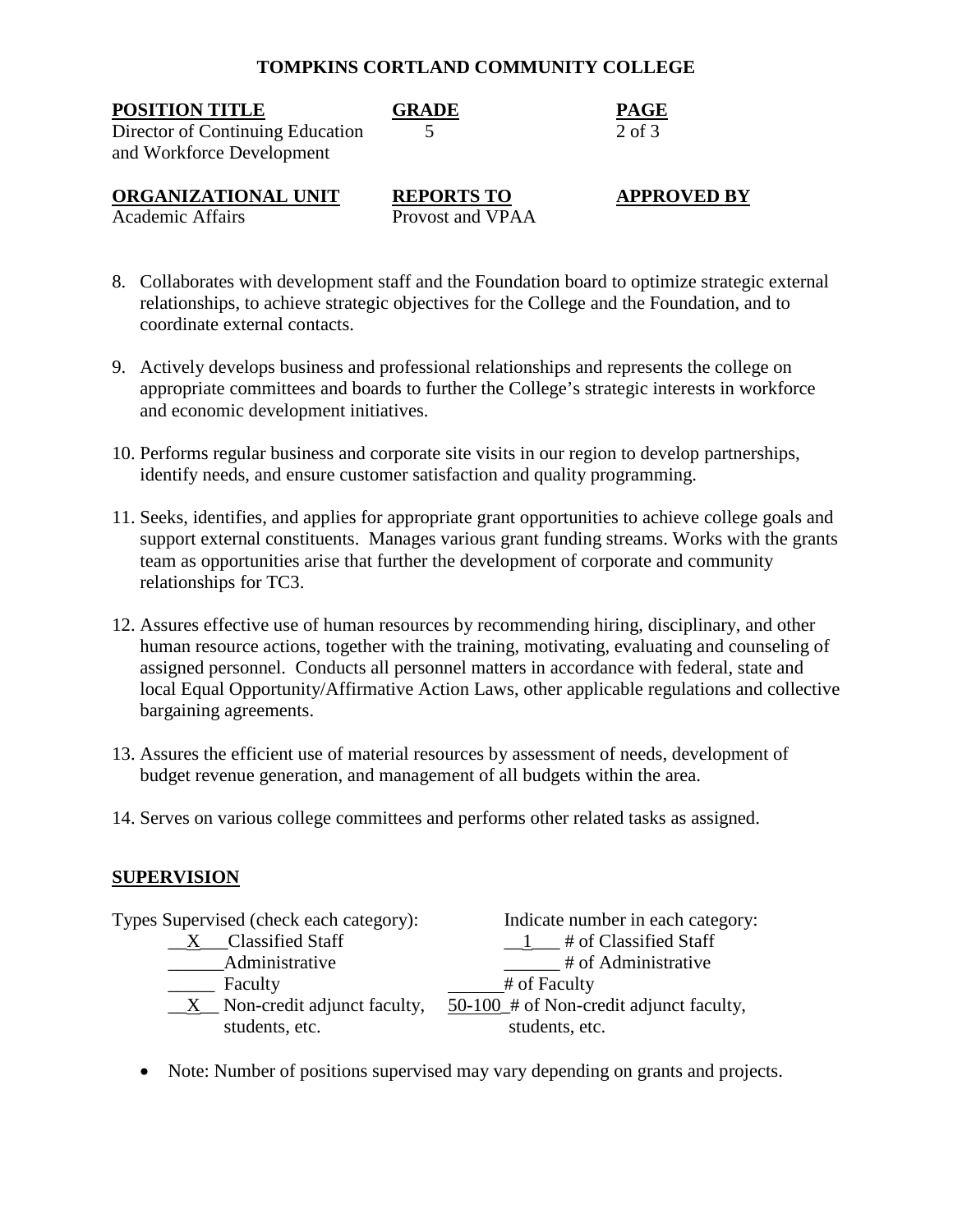| <b>POSITION TITLE</b>            | <b>GRADE</b>      | <b>PAGE</b>        |
|----------------------------------|-------------------|--------------------|
| Director of Continuing Education |                   | 3 of 3             |
| and Workforce Development        |                   |                    |
| ORGANIZATIONAL UNIT              | <b>REPORTS TO</b> | <b>APPROVED BY</b> |
| <b>Academic Affairs</b>          | Provost and VPAA  |                    |

#### **MINIMUM QUALIFICATIONS**

Bachelor's degree and a minimum of 5 years of administrative experience in adult or continuing education in higher education or a business environment. Experience in development, implementation and delivery of non-degree professional and/or workforce development programs.

### **DESIRED QUALIFICATIONS**

Master's Degree and experience in developing and maintaining strategic relationships with the business community, academic departments, partners and content experts in a community college setting. Experience working with training assessments, curriculum development, and grant writing for workforce development efforts.

**OTHER REQIREMENTS**: Ability and willingness to works nights/weekends as needed and to travel as needed.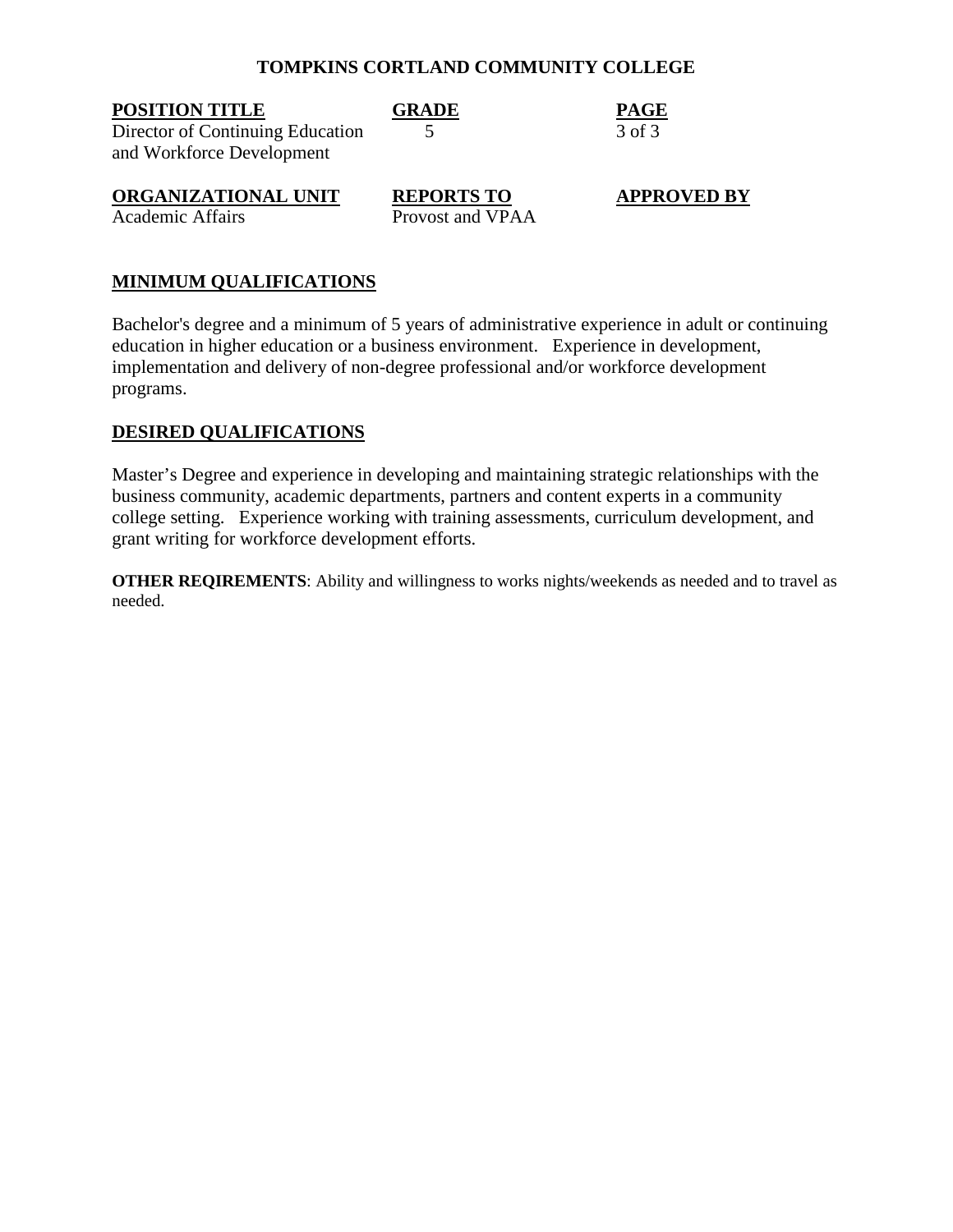# **APPROVAL OF POSITION DESCRIPTION DIRECTOR OF STUDENT AND RESIDENCE LIFE**

**WHEREAS,** the College has determined, based on a review and analysis of the functions within Student Services, that there is a need to create a Director of Student and Residence Life position description, and

**WHEREAS,** the attached Director of Student and Residence Life position description has been reviewed by the Administrative Classification Committee and is recommended by the President, be it therefore

**RESOLVED**, that the Director of Student and Residence Life position description be approved in accordance with the position description attached to this resolution, and be it further

**RESOLVED**, that the Human Resources Department be authorized to forward the professional service position description to State University of New York for approval.

**STATE OF NEW YORK: I, CATHY A. NORTHROP, CLERK** of the Board of **SS:** Trustees of Tompkins Cortland Community College, **COUNTY OF TOMPKINS: DO HEREBY CERTIFY** the foregoing resolution is a true copy of a resolution duly adopted by the Board of

Trustees of Tompkins Cortland Community College at a regular meeting of said Board on the 20<sup>th</sup> day of September 2018, and the same is a complete copy of the whole of such resolution.

> **IN WITNESS WHEREOF,** I have hereunto set my hand and caused the official seal of Tompkins Cortland Community College to be hereunto affixed this 20<sup>th</sup> day of September 2018.

Clerk of the Board of Trustees Tompkins Cortland Community College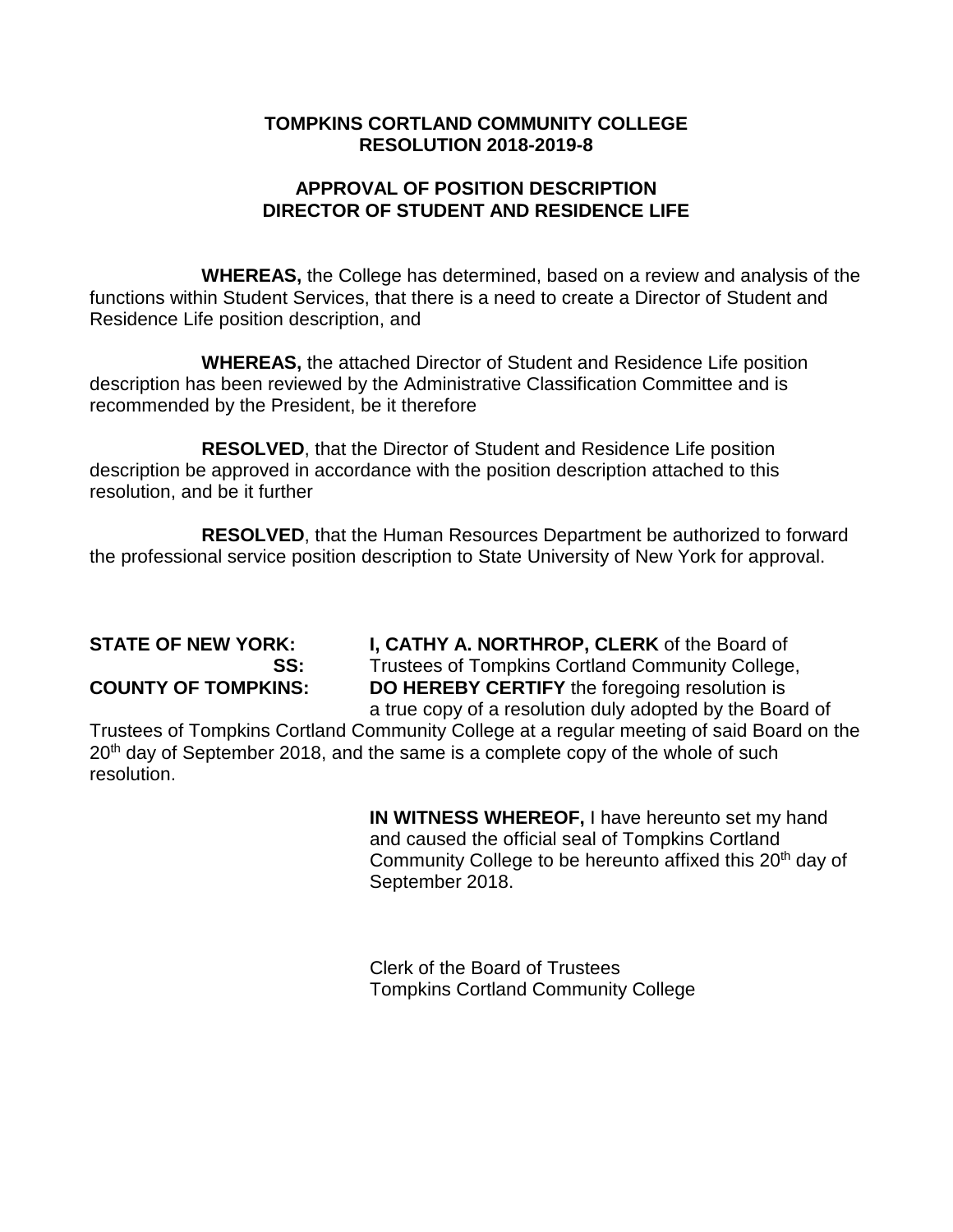#### **POSITION TITLE GRADE PAGE**

Director of Student and Residence Life  $\overline{6}$  6 1 of 3

# **ORGANIZATIONAL UNIT**<br> **REPORTS TO APPROVED BY**<br> **REPORTS TO APPROVED BY**<br> **Vice President**

Student Services

Student Services

**SUMMARY**

The Director of Student and Residence Life provides leadership, direction and support to the Office of Student Activities and the Office of Residence Life. The Director oversees the areas of student clubs and organizations, extra and co-curricular programs on campus for both residential and commuter students, fostering a positive social and educational environment on campus and in the residence halls and provides operational oversight to both offices. The Director works collaboratively with other offices to ensure a positive and developmental experience for all students to enhance the college experience, increase student success, and to aid in the College's recruitment and retention of new, transfer and returning students through an effective student life program.

### **ESSENTIAL DUTIES AND RESPONSIBILITIES**

- 1. Develops, implements and evaluates purposeful, holistic, student development programming for the Tompkins Cortland CC student community. Ensures that a wide array of educational and recreational programming is available throughout the academic year that facilitates commuter and resident student growth and development. In conjunction with other college departments, develops a vision and long range planning for student development, learning communities, student retention, diversity, and multiculturalism.
- 2. Responsible for the development of extra- and co-curricular programs, civic engagement opportunities and student organizations on campus, including special interest clubs and the Student Government Association (SGA). Advises students on an individual and group basis about the availability of student activities for personal development and enrichment.
- 3. Oversees all operational aspects of the Residence Life program, including residence hall openings and closings, purchasing, key control, and monitoring of inventory. Addresses maintenance concerns in collaboration with the facilities department. Assures that computer / technology, including security systems, door access systems, and vending systems are maintained.
- 4. Responsible for the creation and implementation of a leadership program for new, emerging and veteran student leaders. Works closely with students and Student Life staff relative to student leadership opportunities. Oversees the LEAD (Leadership Education and Development) program for club officers, members and interested students.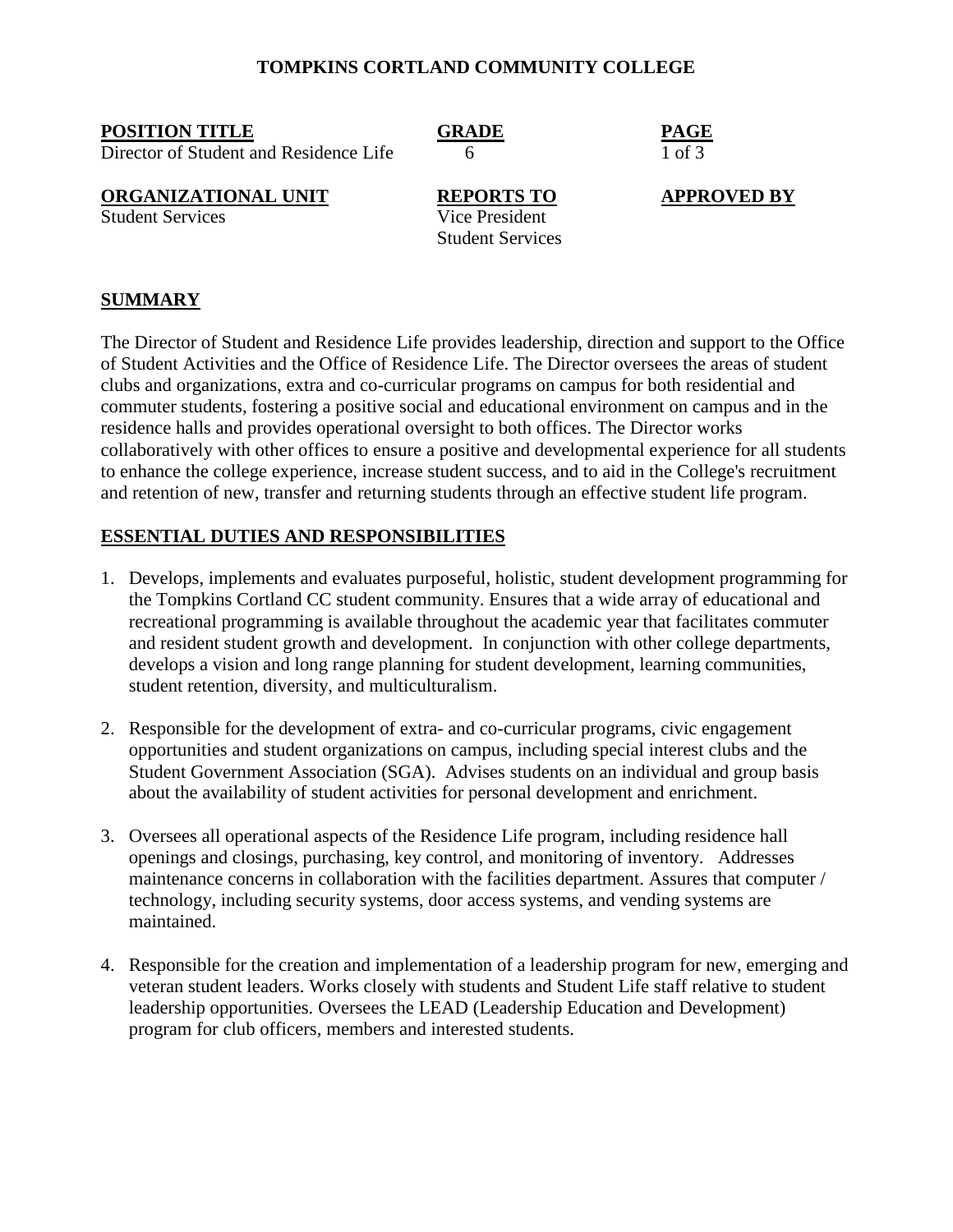**POSITION TITLE GRADE PAGE**

Director of Student and Residence Life  $\overline{6}$  6 2 of 3

**ORGANIZATIONAL UNIT**<br> **REPORTS TO APPROVED BY**<br> **REPORTS TO APPROVED BY**<br> **Vice President** 

Student Services

Student Services

- 5. Responsible for the overall operation of the Student Center including budget development, Residence Life budget, building services, program offerings and staff.
- 6. Ensures the safety and security of residential students by working closely with the Director of Campus Police, Director of Facilities, and the Facilities Superintendent to provide a safe, clean, and well maintained living / learning facility. Works with the Facilities Superintendent to ensure maintenance, repair, replacement and cleaning of residence halls, grounds and parking lots.
- 7. Coordinates and collaborates with other College departments, including Enrollment Services, Mental Health Services, ODESS, Student Success Services, and the Baker Commons to support and ensure student success.
- 8. Initiates positive, collaborative relationships both on-campus and with appropriate community agencies, including local fire department, police, and human service agencies to enhance program functions.
- 9. Serves as liaison from the College to the Faculty Student Association (FSA) in regard to development and implementation of student extra- and co-curricular activities. Reviews and signs all program contracts for student groups on behalf of the Faculty Student Association.
- 10. Oversees the preparation and updates of the Activities Calendar, weekly newsletter, brochures, pamphlets and informational bulletins related to the extra- and co-curricular program. Advises the Communications Department regarding current information and location for Student Activities on the college website.
- 11. Works collaboratively with Campus Police, Student Clubs and Organizations, Athletics, Residence Life, Academic departments and the Global Initiatives Office regarding the use of college transportation and travel. Assists in the presentation and certification of the Van Drivers program.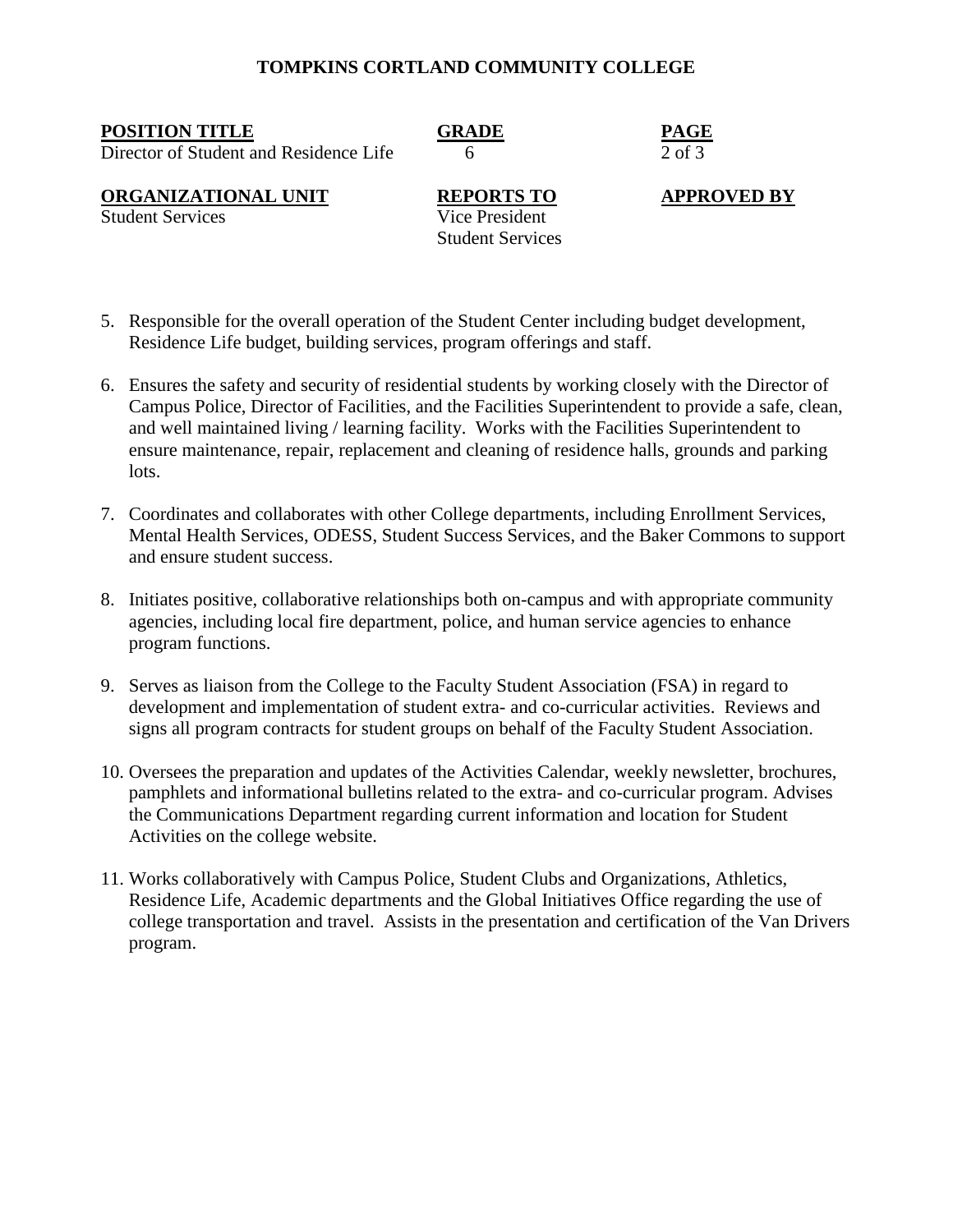**POSITION TITLE GRADE PAGE**

Director of Student and Residence Life  $\overline{6}$  6  $\overline{3}$  of 3

**ORGANIZATIONAL UNIT**<br> **REPORTS TO APPROVED BY**<br> **REPORTS TO APPROVED BY**<br> **Vice President** 

Student Services

Student Services

12. Directs the staff of the Student Activities Office and the Residence Life Office. Assures effective use of human resources by recommending hiring, disciplinary, and other administrative actions together with the training, motivating, evaluating, and counseling of assigned personnel. Conducts all personnel matters in accordance with federal, state and local Equal Employment/Affirmative Action Laws, other applicable laws, regulations and collective bargaining agreements.

- 13. Assures efficient use of material resources by assessment of department needs, development of budget recommendations, and management of departments within the budgetary constraints imposed by the College.
- 14. Serves on various College committees and performs other related tasks as assigned.

# **SUPERVISION**

| Types Supervised (check each category):          | Indicate number of direct reports in<br>each category     |
|--------------------------------------------------|-----------------------------------------------------------|
| <b>Classified Staff</b>                          | # of Classified Staff                                     |
| Administrative                                   | $\frac{4}{1}$ = # of Administrative                       |
| Faculty                                          | # of Faculty                                              |
| $X$ Adjunct faculty, students, <b>FSA</b> , etc. | $-7-11$ # of Adj. faculty, students, <b>FSA</b> ,<br>etc. |

#### **QUALIFICATIONS**

Bachelor's Degree and 5 years of related experience or a Master's Degree and three years of related experience. Ability to possess a valid New York State driver's license and van driver's certification within 90 days preferred.

# **PREFERRED QUALIFICATIONS**

Experience in student affairs.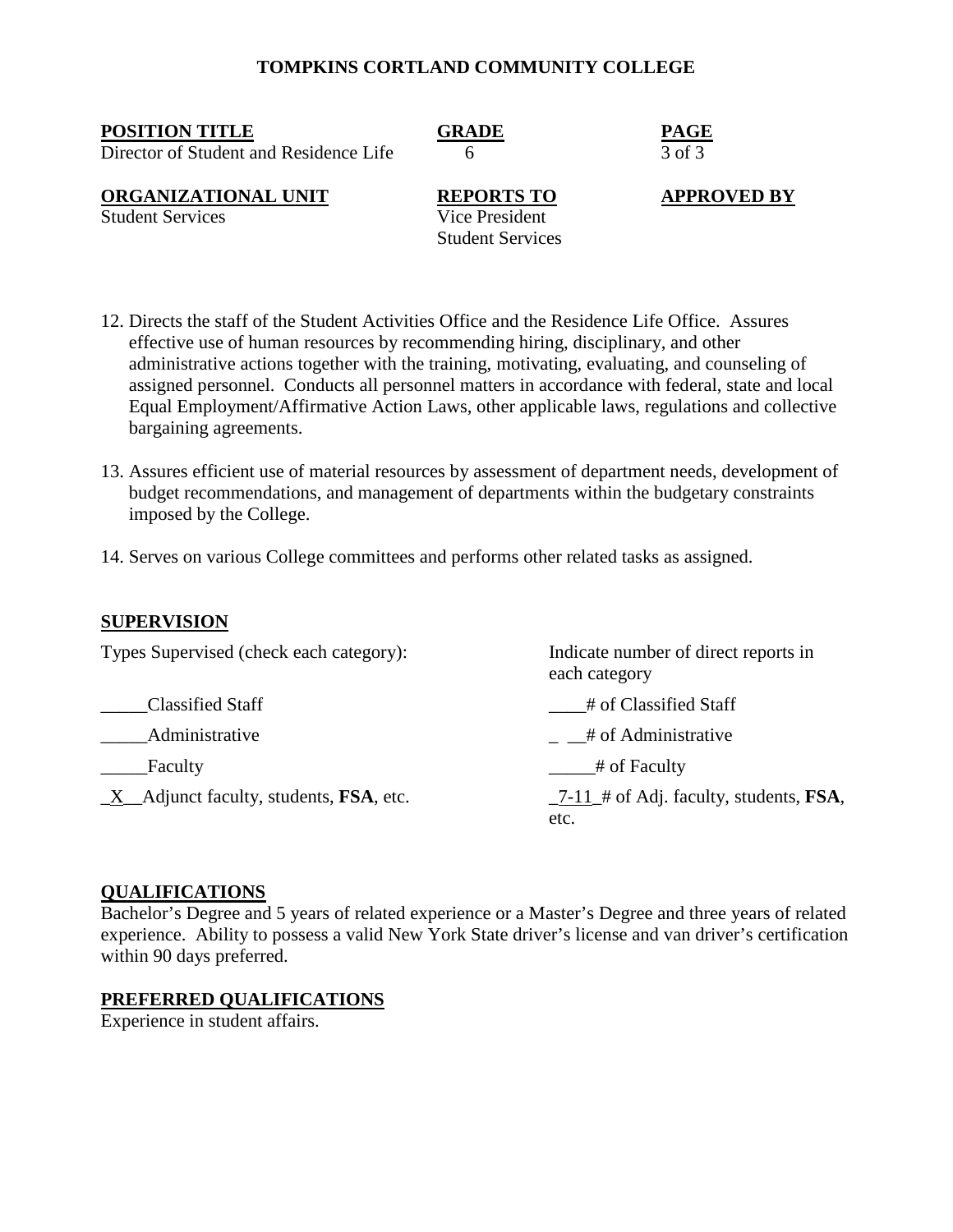# **APPROVAL OF POSITION DESCRIPTION DIRECTOR OF COMMUNITY OUTREACH AND ENGAGEMENT**

**WHEREAS,** the College has determined, based on a review and analysis of the functions within the President's Office, that there is a need to create a Director of Community Outreach and Engagement position description, and

**WHEREAS,** the attached Director of Community Outreach and Engagement position description has been reviewed by the Administrative Classification Committee and is recommended by the President, be it therefore

**RESOLVED**, that the Director of Community Outreach and Engagement position description be approved in accordance with the position description attached to this resolution, and be it further

**RESOLVED**, that the Human Resources Department be authorized to forward the professional service position description to State University of New York for approval.

**STATE OF NEW YORK: I, CATHY A. NORTHROP, CLERK** of the Board of **SS:** Trustees of Tompkins Cortland Community College, **COUNTY OF TOMPKINS: DO HEREBY CERTIFY** the foregoing resolution is a true copy of a resolution duly adopted by the Board of

Trustees of Tompkins Cortland Community College at a regular meeting of said Board on the 20<sup>th</sup> day of September 2018, and the same is a complete copy of the whole of such resolution.

> **IN WITNESS WHEREOF,** I have hereunto set my hand and caused the official seal of Tompkins Cortland Community College to be hereunto affixed this 20<sup>th</sup> day of September 2018.

Clerk of the Board of Trustees Tompkins Cortland Community College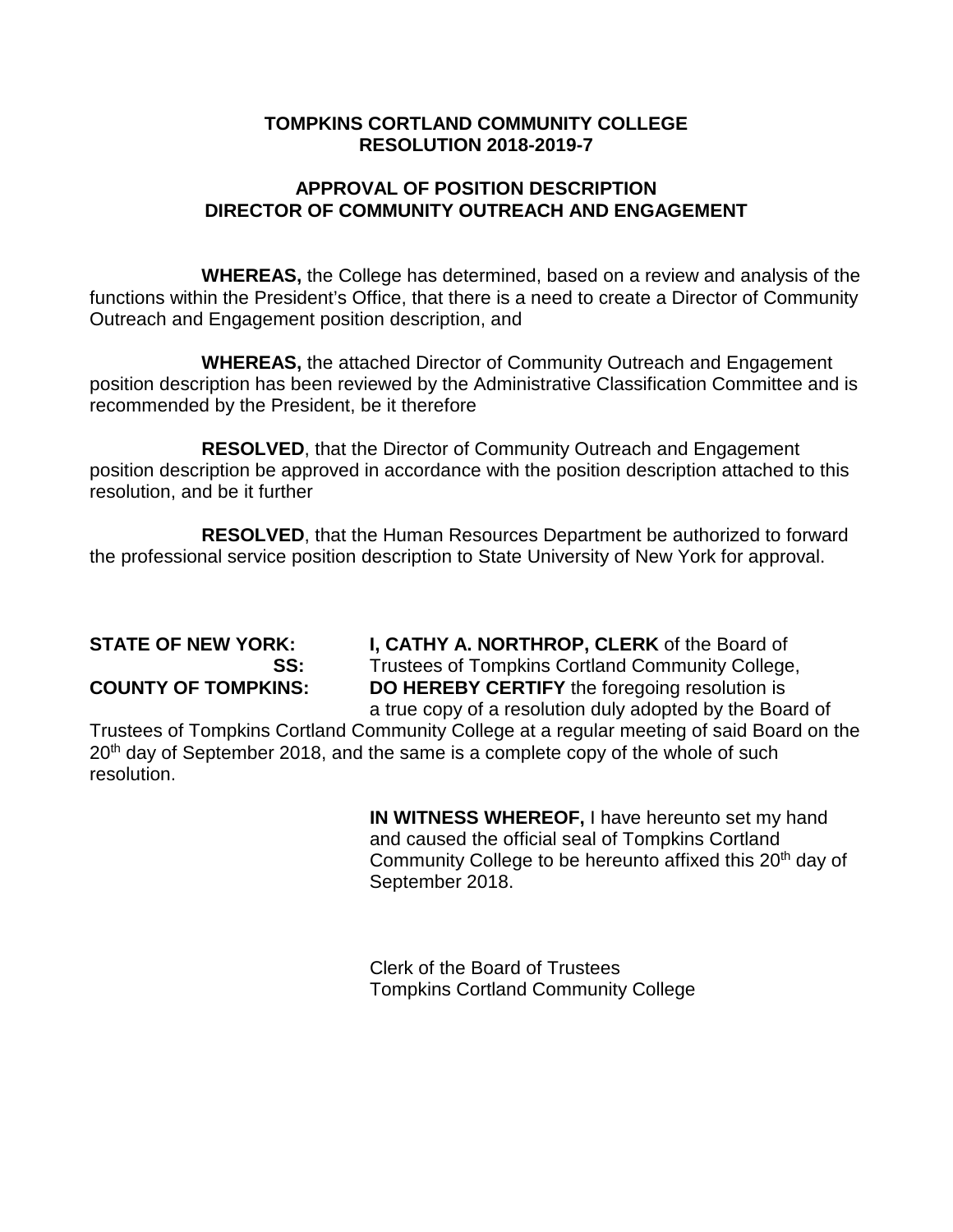| <b>POSITION TITLE</b>                            | <b>GRADE</b>                   | <b>PAGE</b>        |
|--------------------------------------------------|--------------------------------|--------------------|
| Director of Community Outreach<br>and Engagement |                                | 1 of 3             |
| ORGANIZATIONAL UNIT<br>President's Office        | <b>REPORTS TO</b><br>President | <b>APPROVED BY</b> |

#### **SUMMARY**

Responsible for developing and leading service-based programs for the College, emphasizing civic engagement. Provides overall leadership and management responsibility for services, staffing, and programming related to civic and community engagement initiatives on the main campus and at both extension centers. Serves as the main point of contact for community members and organizations to support and cultivate local collaborative initiatives.

#### **ESSENTIAL DUTIES AND RESPONSIBILITIES**

- l. Fosters civic engagement and community partnerships for the college by designing, implementing, and assessing a comprehensive community service program; tracks contributions by faculty and staff to the community; and develops, manages, and writes informational articles for the internal College and external community promoting community based programs.
- 2. Develops and oversees a comprehensive student service-learning program. Partners with faculty to identify and incorporate civic engagement opportunities into their curricula and work with local and regional organizations to understand how they might benefit from a connection with faculty, students, and staff.
- 3. Plans, develops, and executes major community outreach events on and off campus in collaboration with other areas of the College including Admissions.
- 4. Responsible for the College's speaker series, making it a recognized community resource by increasing the number of speakers and the frequency they are utilized. Creates materials to actively promote the speaker series and routinely monitors the events and calendars of strategic external organizations to identify forums in which the College might partner and/or make presentations to promote the College.
- 5. Coordinatesinternships by reviewing current processes and developing/refining processes and administration to facilitate internship management and coordination; creating and distributing handbooks and materials, and increasing the number of internship opportunities. Communicates and coordinates with faculty and career services staff who place students in internship opportunities.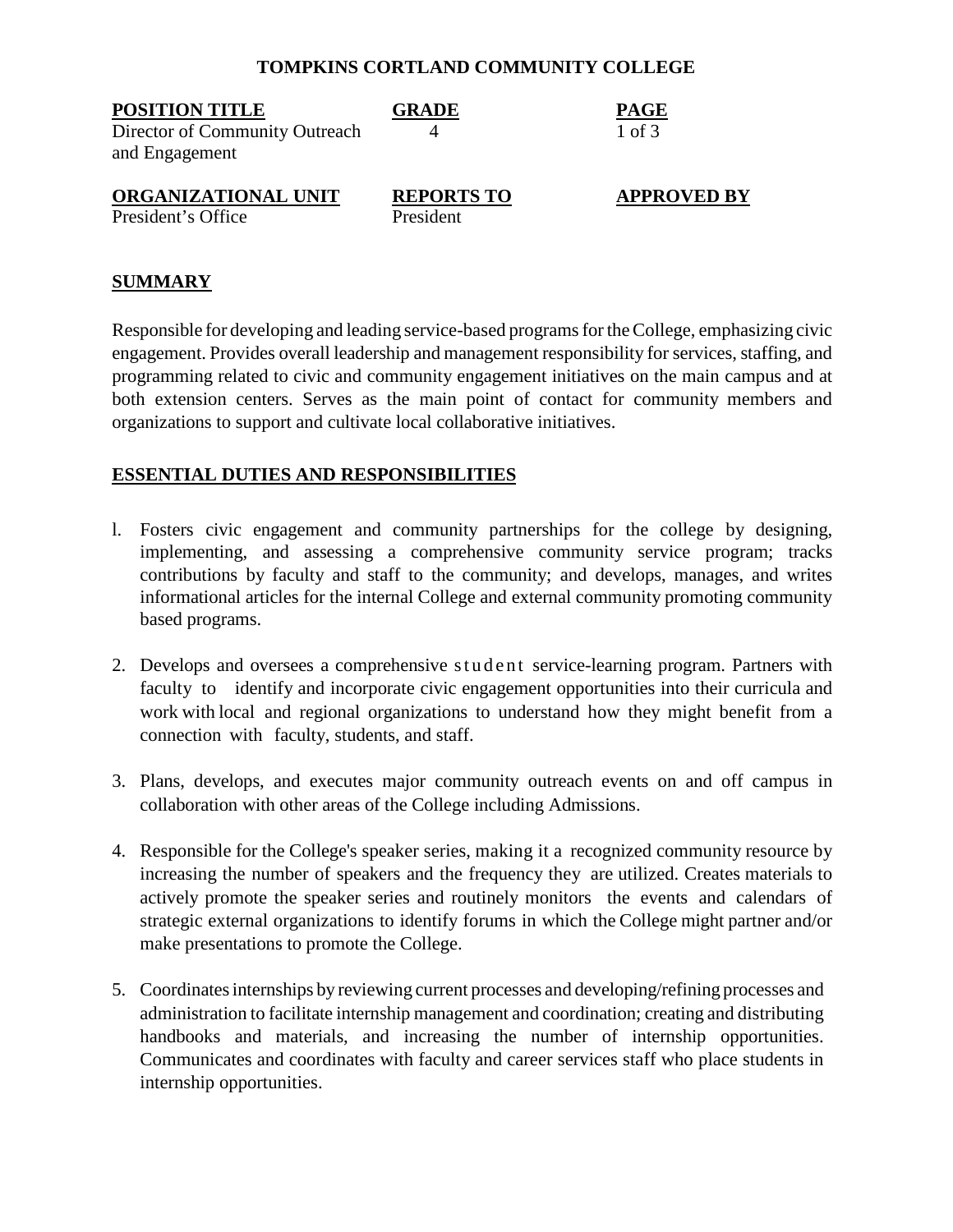| <b>POSITION TITLE</b><br>Director of Community Outreach<br>and Engagement | <b>GRADE</b>                   | <b>PAGE</b><br>$2$ of $3$ |
|---------------------------------------------------------------------------|--------------------------------|---------------------------|
| ORGANIZATIONAL UNIT<br>President's Office                                 | <b>REPORTS TO</b><br>President | <b>APPROVED BY</b>        |

- 7. Stays current and engaged with research, government initiatives, funding opportunities, and organizations in the field of college-civic engagement relationships. In collaboration with faculty, maintains contact as needed with SUNY for Applied Learning and other related initiatives.
- 8. Serves as a clearinghouse for members of the community who are interested in supporting the College, such as being a member of a campus advisory committee or providing volunteer services. Develops and maintains positive relations with the communities through partnerships that serve the goals of the college and our host communities in a mutually beneficial manner.
- 9. Serves as the Program Director of Leadership Tompkins. Collaborates with and provides support for the Leadership Cortland program as needed.
- 10. Serves as a special college recruiter for targeted campaigns and supports the efforts of Tompkins Cortland Community College recruitment activities through recruitment displays within the community and local businesses in conjunction with the Admissions Office.
- 11. Develops innovative and fun initiatives to bring the community into the College to establish the College as a good neighbor and a community resource.
- 12. Serves as a resource to campus departments and local organizations in cultivating and supporting campus volunteer opportunities.
- 13. Maintains the extension centers as community hubs to support community based programs and partnerships.
- 14. Represents the College to various local, state, and national groups in support of servicebased programs and civic engagement. Interacts with appropriate external agencies on issues related to college-civic engagement relationships. Presents at regional and national conferences.
- 15. Serves on various college committees and performs other related tasks as assigned.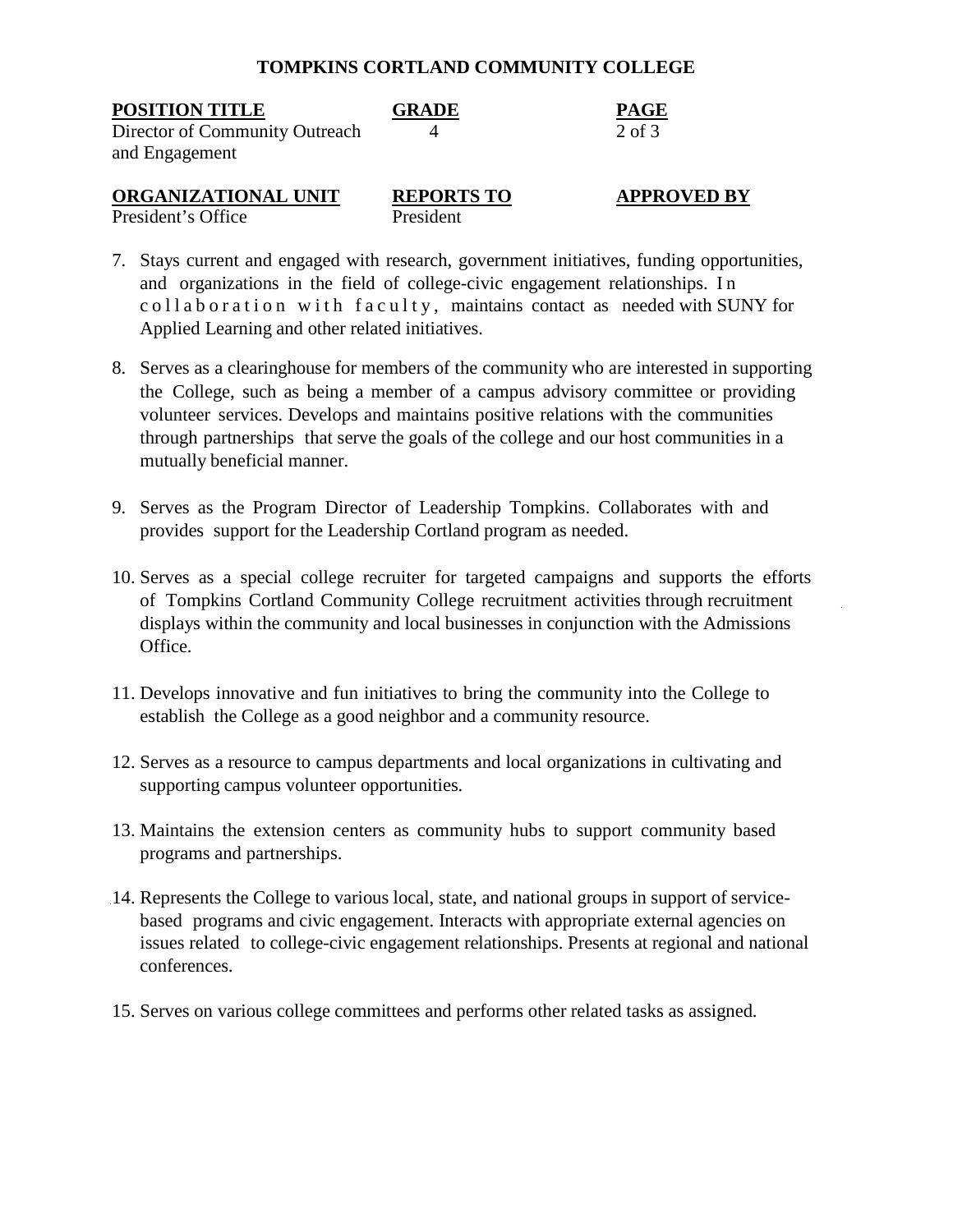| <b>POSITION TITLE</b><br>Director of Community Outreach<br>and Engagement                                                                        | <b>GRADE</b><br>4              | <b>PAGE</b><br>3 of 3                                                                                                                                   |
|--------------------------------------------------------------------------------------------------------------------------------------------------|--------------------------------|---------------------------------------------------------------------------------------------------------------------------------------------------------|
| ORGANIZATIONAL UNIT<br>President's Office                                                                                                        | <b>REPORTS TO</b><br>President | <b>APPROVED BY</b>                                                                                                                                      |
| <b>SUPERVISION</b>                                                                                                                               |                                |                                                                                                                                                         |
| Types Supervised (check each category):<br><b>Classified Staff</b><br>Administrative<br>Faculty<br>Non-credit adjunct faculty,<br>students, etc. |                                | Indicate number in each category:<br># of Classified Staff<br># of Administrative<br># of Faculty<br># of Non-credit adjunct faculty,<br>students, etc. |
| <b>MINIMUM QUALIFICATIONS</b>                                                                                                                    |                                |                                                                                                                                                         |

Master 's Degree and three years of professional experience or Bachelor 's degree and five years of professional experience. Professional experience in education or a related field. This position requires travel to offsite locations, must have reliable transportation

#### **DESIRED QUALIFICATIONS**

Master's Degree and experience in developing and maintaining strategic relationships with the business community, academic departments, partners and content experts in a community college setting. Experience working with training assessments, curriculum development, and grant writing for workforce development efforts.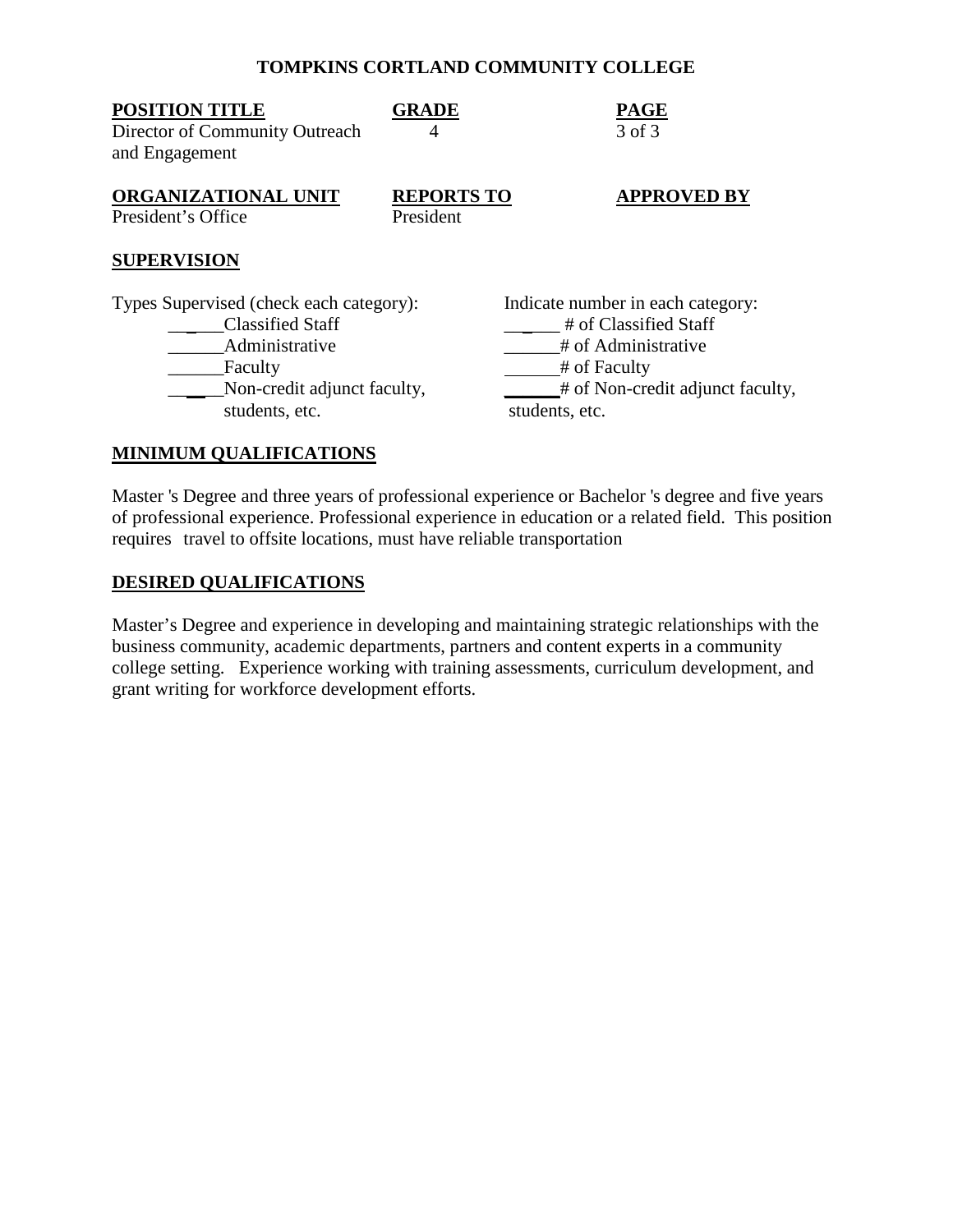# **APPROVAL OF POSITION DESCRIPTION – TECHNOLOGY SUPPORT ASSOCIATE**

**WHEREAS,** the College has determined, based on a review and analysis of the functions within Campus Technology, that there is a need to revise the position description title of Computer Support Associate to Technology Support Associate, and

**WHEREAS,** the attached Technology Support Associate position description has been reviewed by the Executive Council and is recommended by the President, be it therefore

**RESOLVED**, that the Technology Support Associate position description be approved in accordance with the position description attached to this resolution, and be it further

**RESOLVED**, that the Human Resources Department be authorized to forward the professional service position description to State University of New York for approval.

**STATE OF NEW YORK: I, CATHY A. NORTHROP, CLERK** of the Board of **SS:** Trustees of Tompkins Cortland Community College, **COUNTY OF TOMPKINS: DO HEREBY CERTIFY** the foregoing resolution is a true copy of a resolution duly adopted by the Board of

Trustees of Tompkins Cortland Community College at a regular meeting of said Board on the 20<sup>th</sup> day of September 2018, and the same is a complete copy of the whole of such resolution.

> **IN WITNESS WHEREOF,** I have hereunto set my hand and caused the official seal of Tompkins Cortland Community College to be hereunto affixed this 20<sup>th</sup> day of September 2018.

Clerk of the Board of Trustees Tompkins Cortland Community College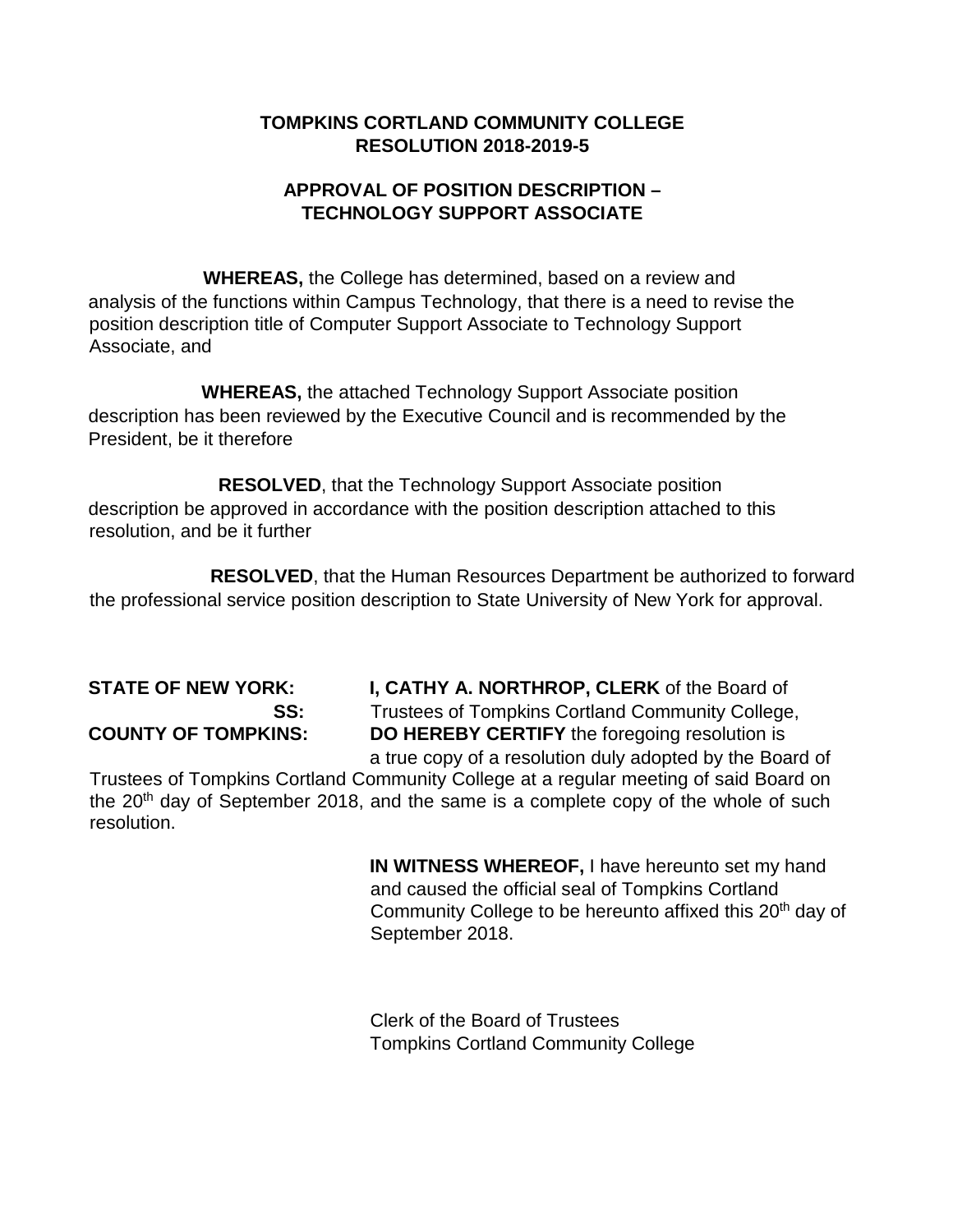**POSITION TITLE GRADE PAGE**

Technology Support Associate 1 1 of 2

**ORGANIZATIONAL UNIT REPORTS TO APPROVED BY** Campus Technology Director of Technology Support

# **SUMMARY**

Provides technical support for various computer hardware and software at the College. Solves problems in a networked environment. Supports Windows application software. Develops database systems, in conjunction with other IT staff, for administrative offices. Provides high quality service to a diverse group of faculty, staff and students.

# **ESSENTIAL DUTIES AND RESPONSIBILITIES**

- 1. Diagnoses and repairs computer equipment and solves network connectivity problems. Installs computers, software and network equipment.
- 2. Provides help desk support for computer hardware and software.
- 3. Confers with vendors and other technical support personnel to obtain solutions to problems.
- 4. Assists other Campus Tech staff with daily operations, i.e., computer deployments, phone deployments, classroom technology setups, etc.
- 5. Assists with the analysis of proposed technology projects.
- 6. Assists in the design and development of technology software and hardware solutions. Prepares documentation and provide training on these systems.
- 7. Provides technical support for various academic and administrative systems.
- 8. Provides basic computer training to users.
- 9. Serves on various College committees and performs other job related tasks as assigned.

# **SUPERVISION**

Types Supervised (check each category): Indicate number in each category:<br>
Classified Staff # of Classified Staff

- 
- 
- \_\_X\_\_ Adjunct faculty, **students**, etc. \_1-2\_ # of Adj. faculty, **students**

- $\frac{1}{\sqrt{1-\frac{1}{\sqrt{1-\frac{1}{\sqrt{1-\frac{1}{\sqrt{1-\frac{1}{\sqrt{1-\frac{1}{\sqrt{1-\frac{1}{\sqrt{1-\frac{1}{\sqrt{1-\frac{1}{\sqrt{1-\frac{1}{\sqrt{1-\frac{1}{\sqrt{1-\frac{1}{\sqrt{1-\frac{1}{\sqrt{1-\frac{1}{\sqrt{1-\frac{1}{\sqrt{1-\frac{1}{\sqrt{1-\frac{1}{\sqrt{1-\frac{1}{\sqrt{1-\frac{1}{\sqrt{1-\frac{1}{\sqrt{1-\frac{1}{\sqrt{1-\frac{1}{\sqrt{1-\frac{1}{\sqrt{1-\frac{1}{\sqrt{1-\frac{1$
- \_\_\_\_\_\_ Administrative \_\_\_\_\_\_ # of Administrative
- Faculty  $\qquad$  # of Faculty
	-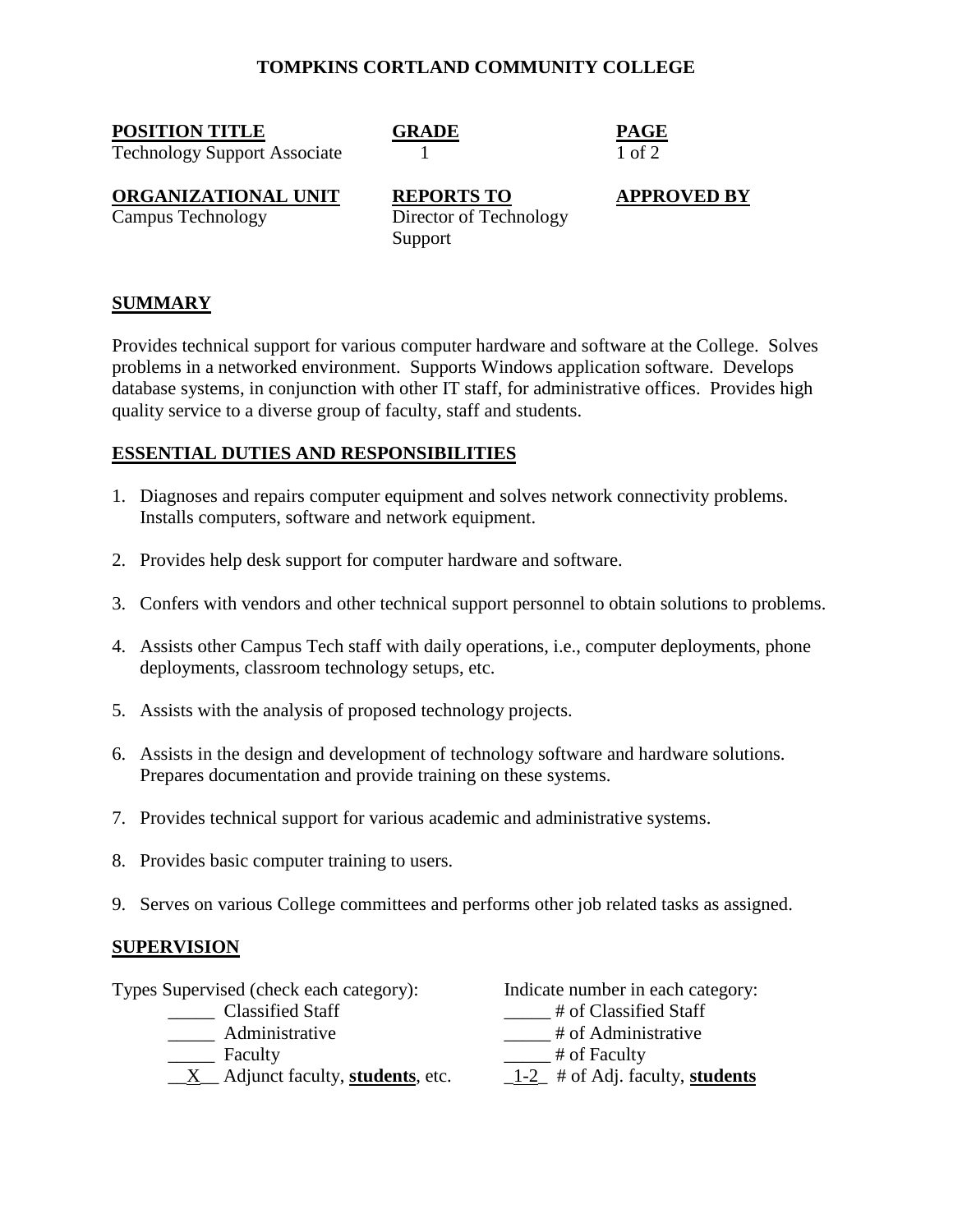**POSITION TITLE GRADE PAGE**

Technology Support Associate 1 2 of 2

**ORGANIZATIONAL UNIT**<br>
Campus Technology<br>
Director of Technology<br> **APPROVED BY** Director of Technology Support

# **MINIMUM QUALIFICATIONS**

Bachelor's degree in Computer Support/Information Systems or closely related field, or an Associate's degree in Computer Support/Information Systems or closely related field with previous experience working in a technology support setting.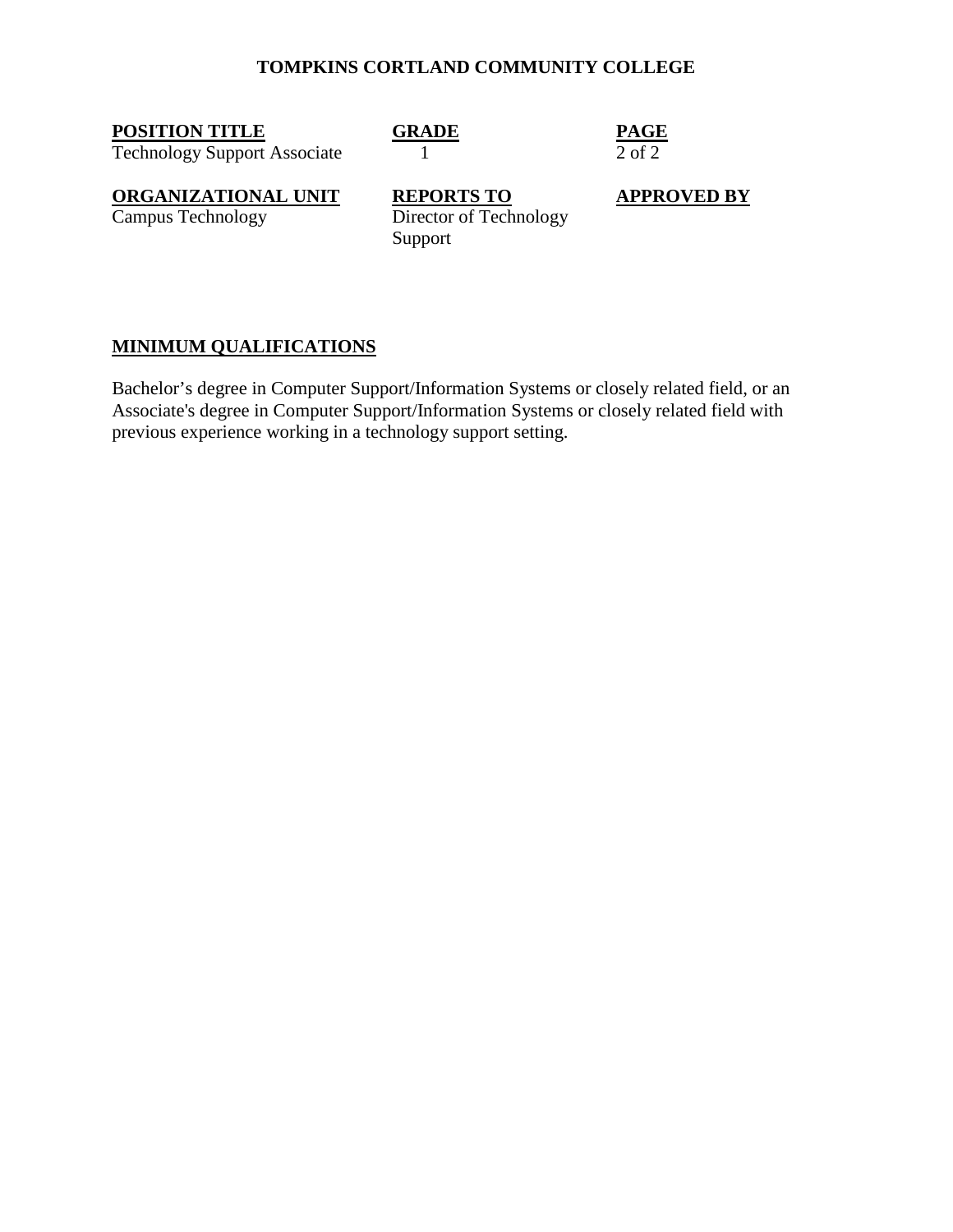# **APPROVAL OF POSITION DESCRIPTION TECHNOLOGY SUPPORT SPECIALIST**

**WHEREAS,** the College has determined, based on a review and analysis of the functions within Campus Technology, that there is a need to create a Technology Support Specialist position description, and

**WHEREAS,** the attached Technology Support Specialist position description has been reviewed by the Administrative Classification Committee and is recommended by the President, be it therefore

**RESOLVED**, that the Technology Support Specialist position description be approved in accordance with the position description attached to this resolution, and be it further

**RESOLVED**, that the Human Resources Department be authorized to forward the professional service position description to State University of New York for approval.

**STATE OF NEW YORK: I, CATHY A. NORTHROP CLERK** of the Board of **SS:** Trustees of Tompkins Cortland Community College, **COUNTY OF TOMPKINS: DO HEREBY CERTIFY** the foregoing resolution is a true copy of a resolution duly adopted by the Board of

Trustees of Tompkins Cortland Community College at a regular meeting of said Board on the  $20<sup>th</sup>$  day of September 2018, and the same is a complete copy of the whole of such resolution.

> **IN WITNESS WHEREOF,** I have hereunto set my hand and caused the official seal of Tompkins Cortland Community College to be hereunto affixed this 20<sup>th</sup> day of September 2018.

Deputy Clerk of the Board of Trustees Tompkins Cortland Community College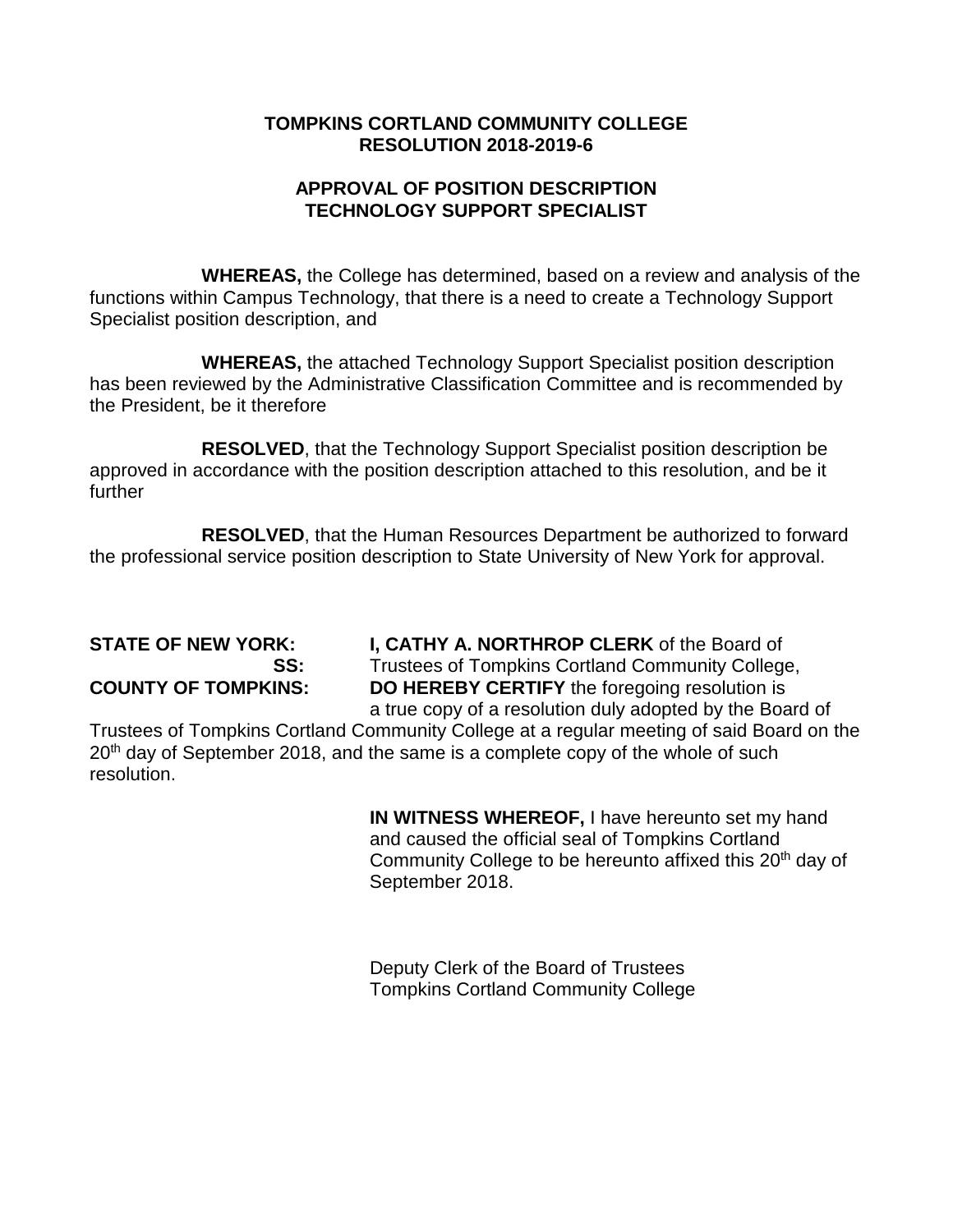**POSITION TITLE GRADE PAGE**

Technology Support Specialist 2 1 of 2

**ORGANIZATIONAL UNIT**<br>
Campus Technology<br>
Director of Technology<br> **APPROVED BY** Director of Technology Support

# **SUMMARY**

Provides technical support for computer hardware and software at the College. Solves complex computer hardware and software problems in a networked environment. Supports academic and administrative application software. Develops customized IT solutions for academic and administrative functions. Ensures and provides high quality service to a diverse group of faculty, staff and students.

# **ESSENTIAL DUTIES AND RESPONSIBILITIES**

- 1. Diagnoses and repairs computer equipment and solves network connectivity problems. May install computers, computer components, computer software and network equipment.
- 2. Manages help desk operations and provides advanced help desk support for computer hardware and software.
- 3. Confers with vendors and other technical support personnel to obtain solutions to software and hardware problems.
- 4. Mentors Technology Support Associates, student interns, and student workers as they work on assigned projects. Teaches and trains these individuals on College software systems.
- 5. Analyses, designs, and develops technology software and hardware solutions. Prepares documentation and provides user training on these systems.
- 6. Provides technical support at the expert level for at least one major system and at the proficiency level for at least one other major system.
- 7. Provides advanced computer training to users.
- 8. Is responsible for assigned elements of daily operations such as backups, printing, inventory and parts management, and equipment deployments.
- 9. Serves on various College committees and performs other job related tasks as assigned.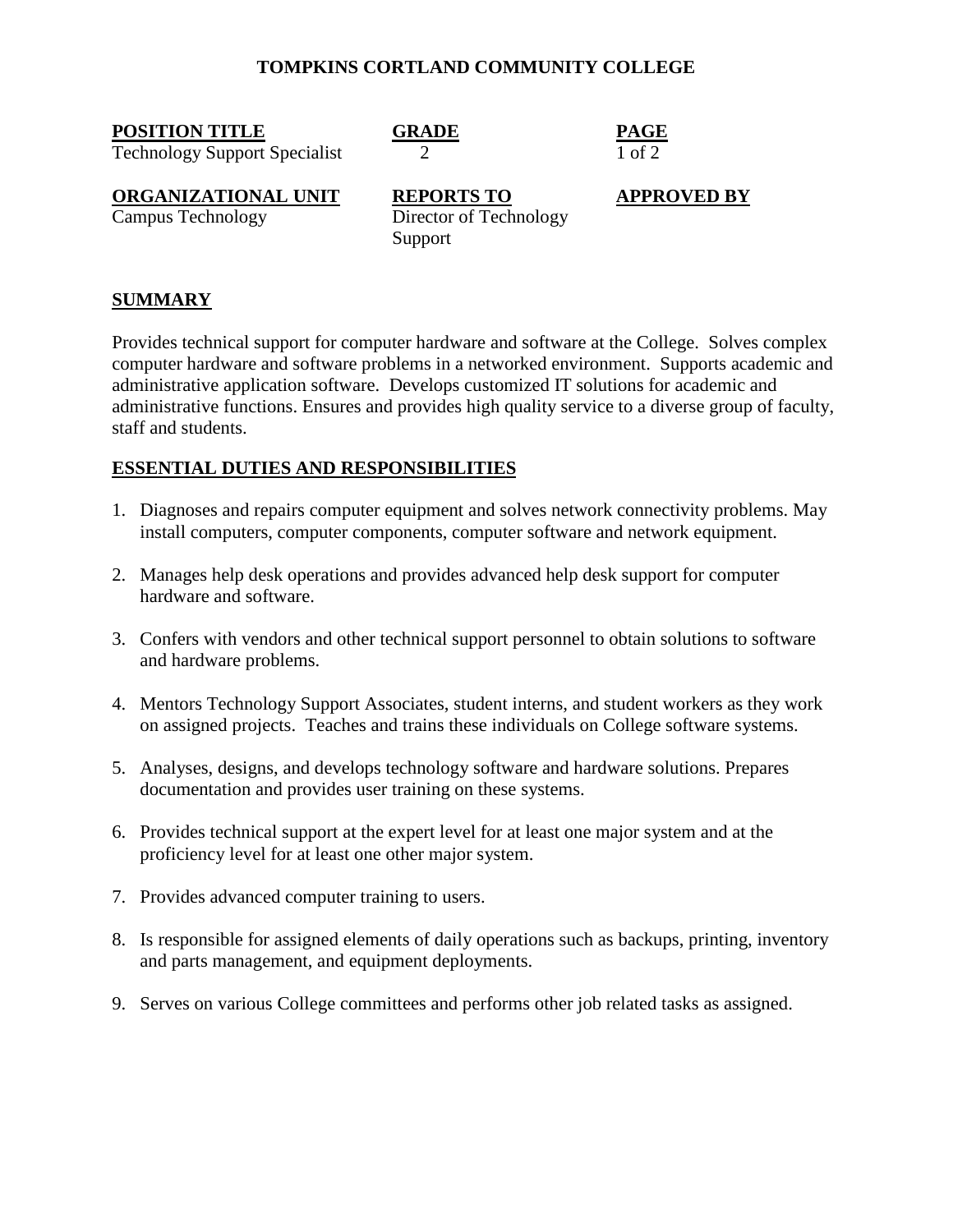| <b>POSITION TITLE</b><br><b>Technology Support Specialist</b>                        | GRADE<br>2                                             | <b>PAGE</b><br>$2$ of $2$                                                         |
|--------------------------------------------------------------------------------------|--------------------------------------------------------|-----------------------------------------------------------------------------------|
| <b>ORGANIZATIONAL UNIT</b><br>Campus Technology                                      | <b>REPORTS TO</b><br>Director of Technology<br>Support | <b>APPROVED BY</b>                                                                |
| <b>SUPERVISION</b>                                                                   |                                                        |                                                                                   |
| Types Supervised (check each category):<br><b>Classified Staff</b><br>Administrative |                                                        | Indicate number in each category:<br># of Classified Staff<br># of Administrative |

\_\_X\_ Adjunct faculty, **students**, etc. \_1-2\_ # of Adj. faculty, **students**

Lacture Taculty the set of Faculty the set of Faculty

# **MINIMUM QUALIFICATIONS**

Bachelor's degree in Computer Support/Information Systems or closely related field with 1 year experience, or an Associate's degree in Computer Support/Information Systems or closely related field with 3 years of directly related work experience. Must hold at least one IT certification.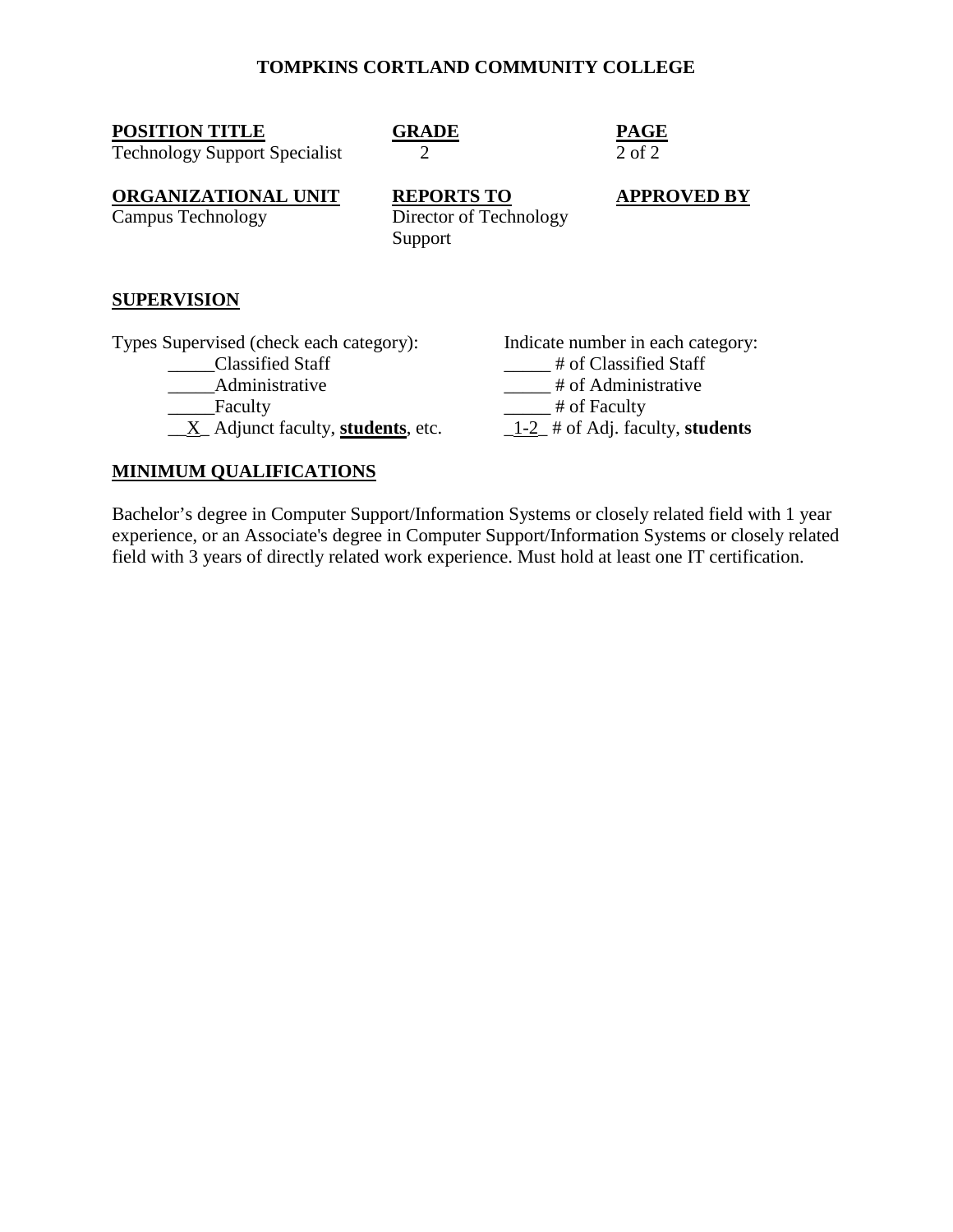# **APPROVAL OF CLASSIFIED STAFF POSITION COPY AND MAIL CENTER ATTENDANT**

**WHEREAS,** the Human Resources Administrator has reviewed, in concert with the Tompkins County Commissioner of Personnel, a request to create one Copy and Mail Center Attendant position, Labor Grade C, Competitive Class, and

**WHEREAS,** monies have been allocated in the 2018-2019 operating budget, be it therefore

**RESOLVED,** that the request to create one Copy and Mail Center Attendant position, Labor Grade C, Competitive Class, be approved.

**STATE OF NEW YORK: I, CATHY A. NORTHROP, CLERK** of the Board of **SS**: **I** Trustees of Tompkins Cortland Community College **SS:** Trustees of Tompkins Cortland Community College,<br>**COUNTY OF TOMPKINS: DO HEREBY CERTIFY** the foregoing resolution is **DO HEREBY CERTIFY** the foregoing resolution is a true copy of a resolution duly adopted by the Board of

Trustees of Tompkins Cortland Community College at a regular meeting of said Board on the 20<sup>th</sup> day of September 2018, and the same is a complete copy of the whole of such resolution.

> **IN WITNESS WHEREOF,** I have hereunto set my hand and caused the official seal of Tompkins Cortland Community College to be hereunto affixed this 20<sup>th</sup> day of September 2018.

Clerk of the Board of Trustees Tompkins Cortland Community College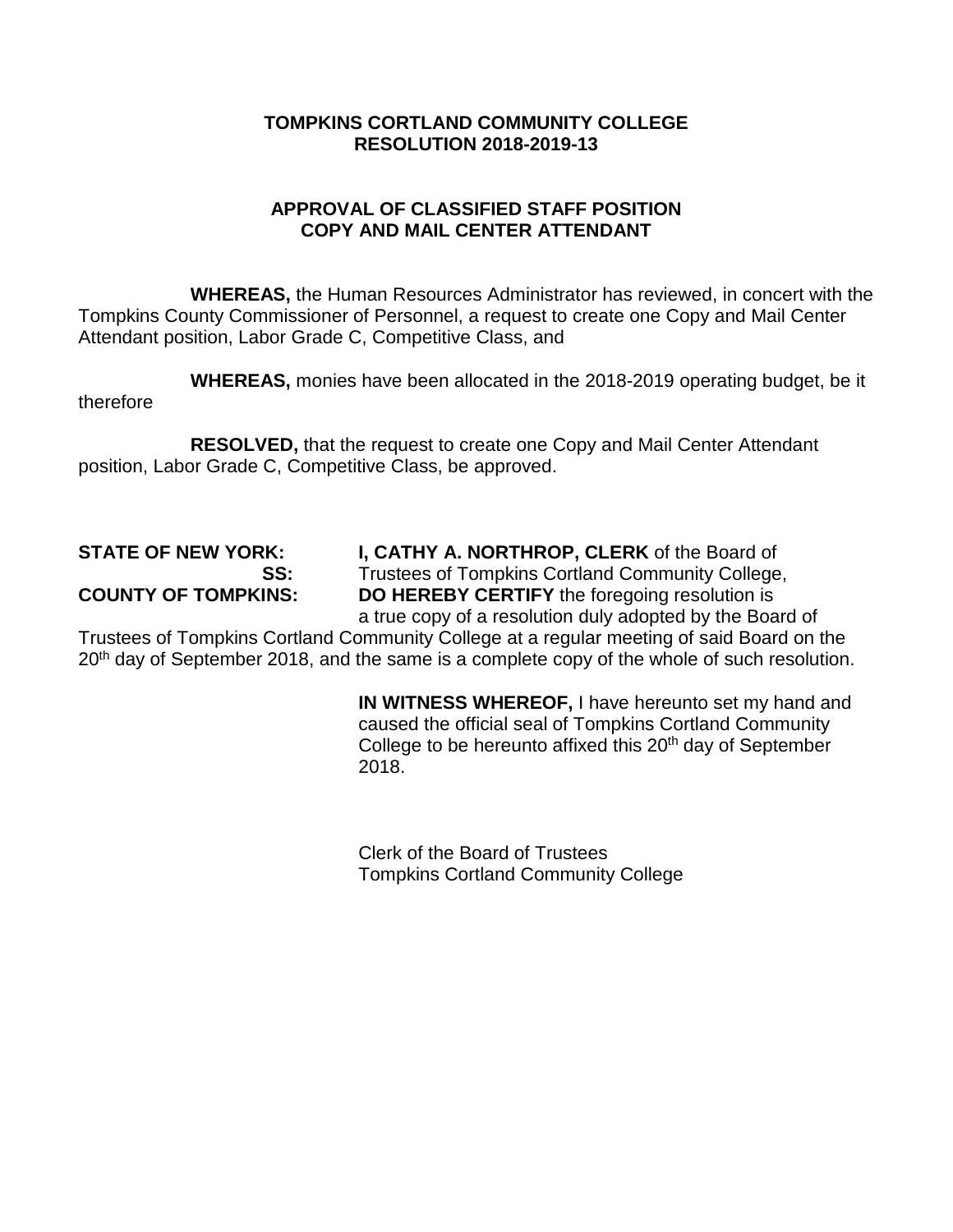# **APPROVAL OF CLASSIFIED STAFF POSITION SENIOR COPY AND MAIL CENTER ATTENDANT**

**WHEREAS,** the Human Resources Administrator has reviewed, in concert with the Tompkins County Commissioner of Personnel, a request to create one Senior Copy and Mail Center Attendant position, Labor Grade E, Competitive Class, and

**WHEREAS,** monies have been allocated in the 2018-2019 operating budget, be it therefore

**RESOLVED,** that the request to create one Senior Copy and Mail Center Attendant position, Labor Grade E, Competitive Class, be approved.

**STATE OF NEW YORK: I, CATHY A. NORTHROP, CLERK** of the Board of **SS**: **I** Trustees of Tompkins Cortland Community College **SS:** Trustees of Tompkins Cortland Community College,<br>**COUNTY OF TOMPKINS: DO HEREBY CERTIFY** the foregoing resolution is **DO HEREBY CERTIFY** the foregoing resolution is a true copy of a resolution duly adopted by the Board of

Trustees of Tompkins Cortland Community College at a regular meeting of said Board on the 20<sup>th</sup> day of September 2018, and the same is a complete copy of the whole of such resolution.

> **IN WITNESS WHEREOF,** I have hereunto set my hand and caused the official seal of Tompkins Cortland Community College to be hereunto affixed this 20<sup>th</sup> day of September 2018.

Clerk of the Board of Trustees Tompkins Cortland Community College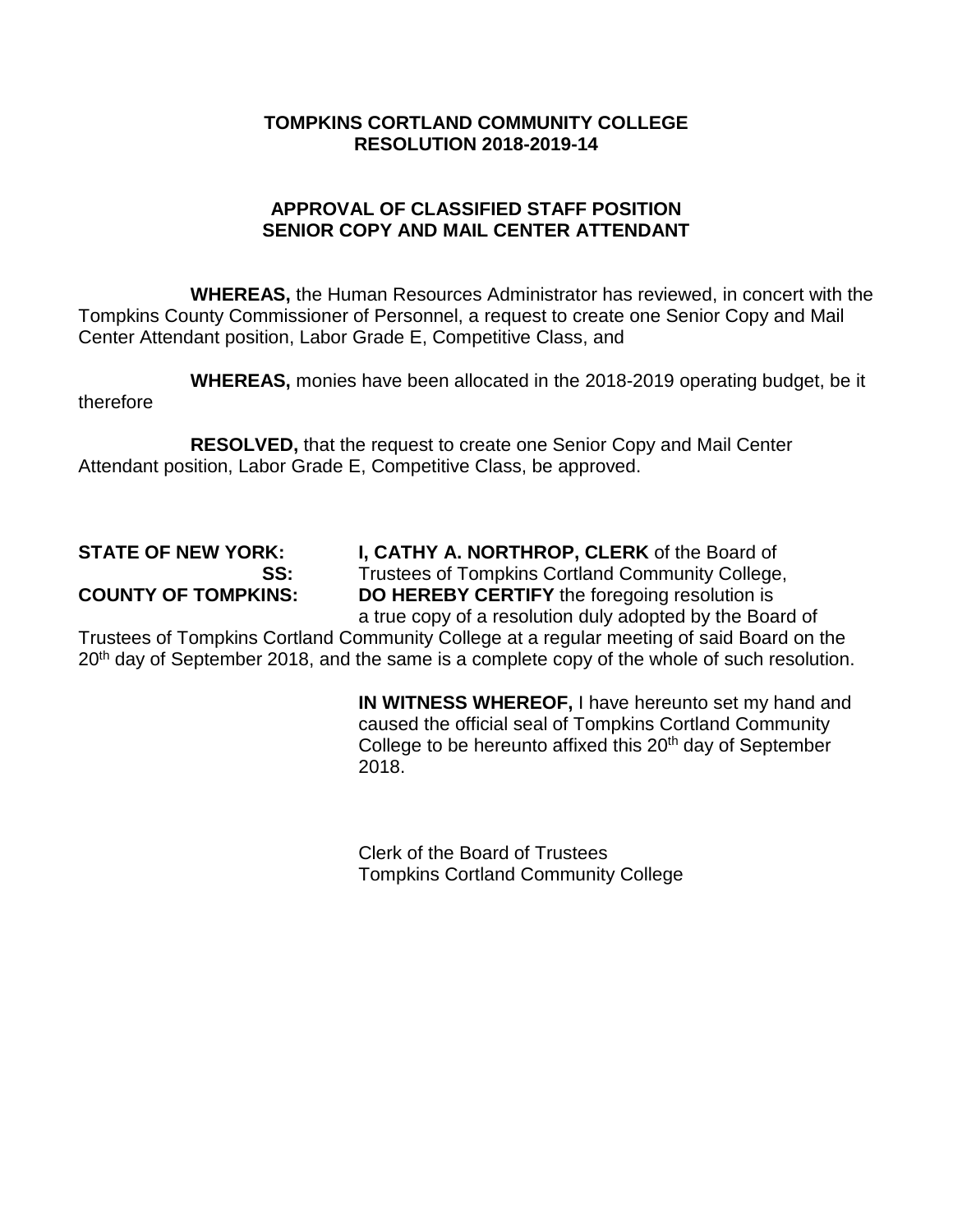# **CONCURRENT ENROLLMENT PROGRAM SCHOLARSHIP**

**WHEREAS,** the College has for many years partnered with local school districts to provide a high quality concurrent enrollment program to serve area families, and

**WHEREAS,** Concurrent enrollment students do not have access to Federal and State financial aid, and

**WHEREAS,** the College's ability to serve area families and recruit such students would be significantly enhanced by the availability of a scholarship, be it therefore

 **RESOLVED**, that the Board of Trustees of Tompkins Cortland Community College approves the use of funds from the College's operating budget to support the scholarship needs of these students, and be it further

 **RESOLVED**, that the Board of Trustees requests that the TC3 Foundation Consider initiatives aimed at establishing an endowment fund to support these scholarships in the future.

**STATE OF NEW YORK: I, CATHY A. NORTHROP, CLERK** of the Board of **SS:** Trustees of Tompkins Cortland Community College, **COUNTY OF TOMPKINS: DO HEREBY CERTIFY** the foregoing resolution is a true copy of a resolution duly adopted by the Board of

Trustees of Tompkins Cortland Community College at a regular meeting of said Board on the 20<sup>th</sup> day of September 2018, and the same is a complete copy of the whole of such resolution.

> **IN WITNESS WHEREOF,** I have hereunto set my hand and caused the official seal of Tompkins Cortland Community College to be hereunto affixed this 20<sup>th</sup> day of September 2018.

Clerk of the Board of Trustees Tompkins Cortland Community College